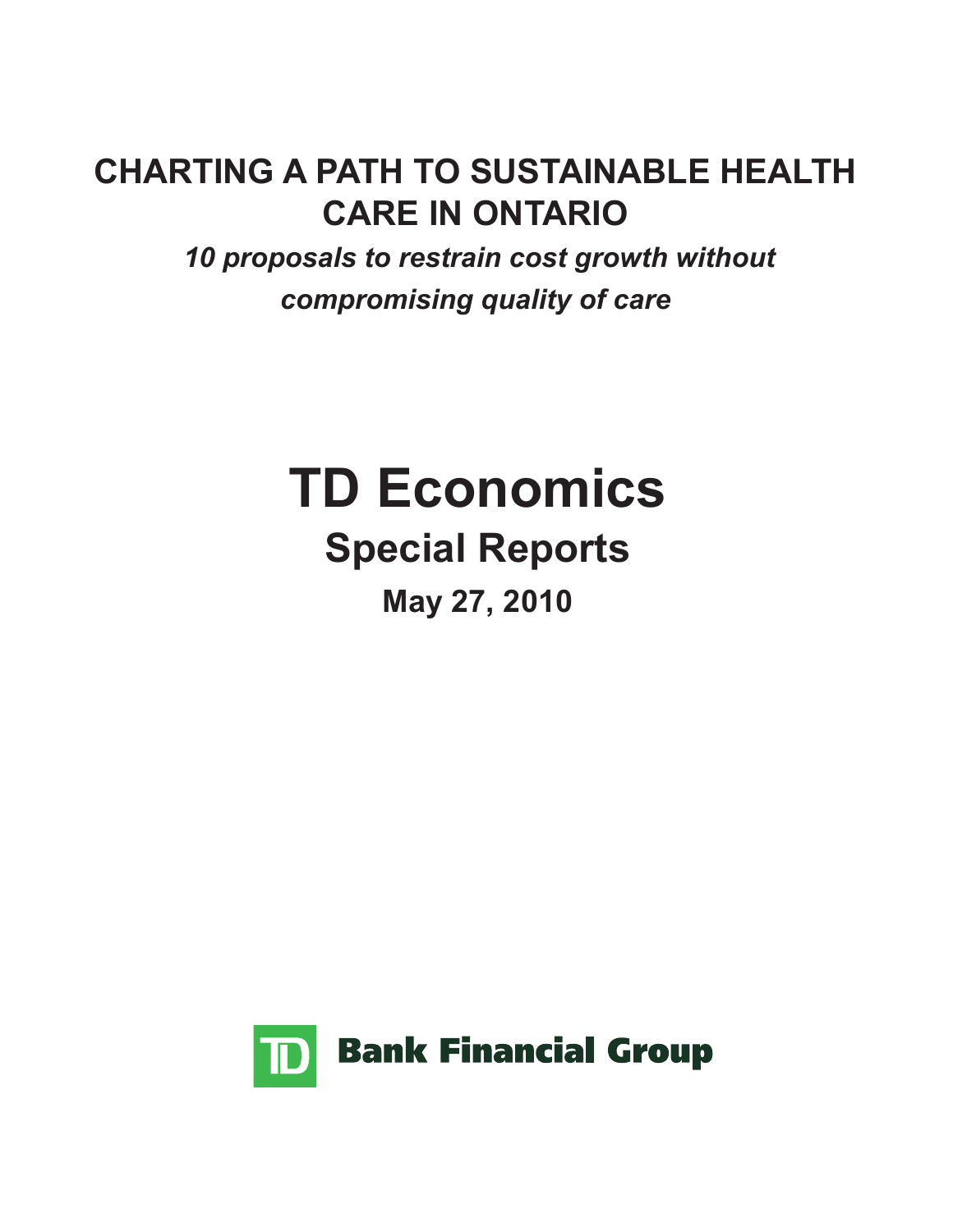# **FOREWORD**

#### **Health care is integral to our well-being**

Our quality of life and standard of living are inextricably linked to our health and well-being. One cannot overestimate the integral role Ontario's health care system plays in serving both patients and the province.

With our first breath, we become direct beneficiaries of the system. As we age, its role only increases with importance. A healthier society tends to be a wealthier society, enabling a highly educated and productive workforce. Our health care system is not perfect, but it is envied around the world. We have a vested interest to preserve, sustain and enhance it.

This is easier said than done. Sustaining the health care system is the most pressing public policy challenge the province will face this decade. Our future will largely be defined by its success or failure.

The crux of the challenge is simple. The solution is far more complex.

#### **Serious fiscal challenges threaten the system**

Ontario is confronted with a serious fiscal issue. Every year, government spending on health care increases more than revenues. As a result the amount available for other government spending decreases. If current trends prevail, health care expenditures would make up 80 per cent of total program spending by 2030, up from 46 per cent today. All other programs, such as education, would be funded out of the remaining 20 per cent. This is not feasible.

Moreover, there are serious consequences if we do not act quickly to address the mounting fiscal pressures. Ultimately, we fear, the government will be forced to make deep cuts that would jeopardize the quality and access of care. Ontarians experienced this first hand, when severe cutbacks in the 1990s drove down the quality of the health care system. We should learn from history, not repeat it.

#### **TD Economics proposals represent significant change to the status quo**

Admittedly, there are no easy solutions. Meaningful reform is required but international experiences offer no playbook. Most jurisdictions are faced with similar challenges, edging towards a serious crisis.

Still, TD Economics believes Ontario can break from this pack, set off on a sustainable path and, in turn, stand out as a world leader in health care.

In some regards, the province has already set forth on this journey. We are cautiously optimistic about some of the steps taken. But the province must accelerate the pace, as well as break new ground. The 10 recommendations outlined in the following pages are developed with this in mind. Combined, they represent significant change from the current system. Indeed, the much needed transformation of our current system relies on adopting substantially all of these reforms as a package, rather than taking a piecemeal approach.

Eight proposals are designed to improve the efficiency of the health care system.

This is achieved through a better use of information and incentives. For instance, preventing illness and promoting healthy living are far more affordable than treatment. And altering the way doctors are compensated, hospitals are funded or how governments purchase drugs will influence behaviours. Greater focus must be placed on these and other areas.

These efficiency reforms will go a long way in stabilizing health care spending relative to the province's revenue base**.** The final two proposals will take us further. They are primarily designed to bring in new revenues, as well as help strengthen the link between the cost of health care and those who benefit directly from using it.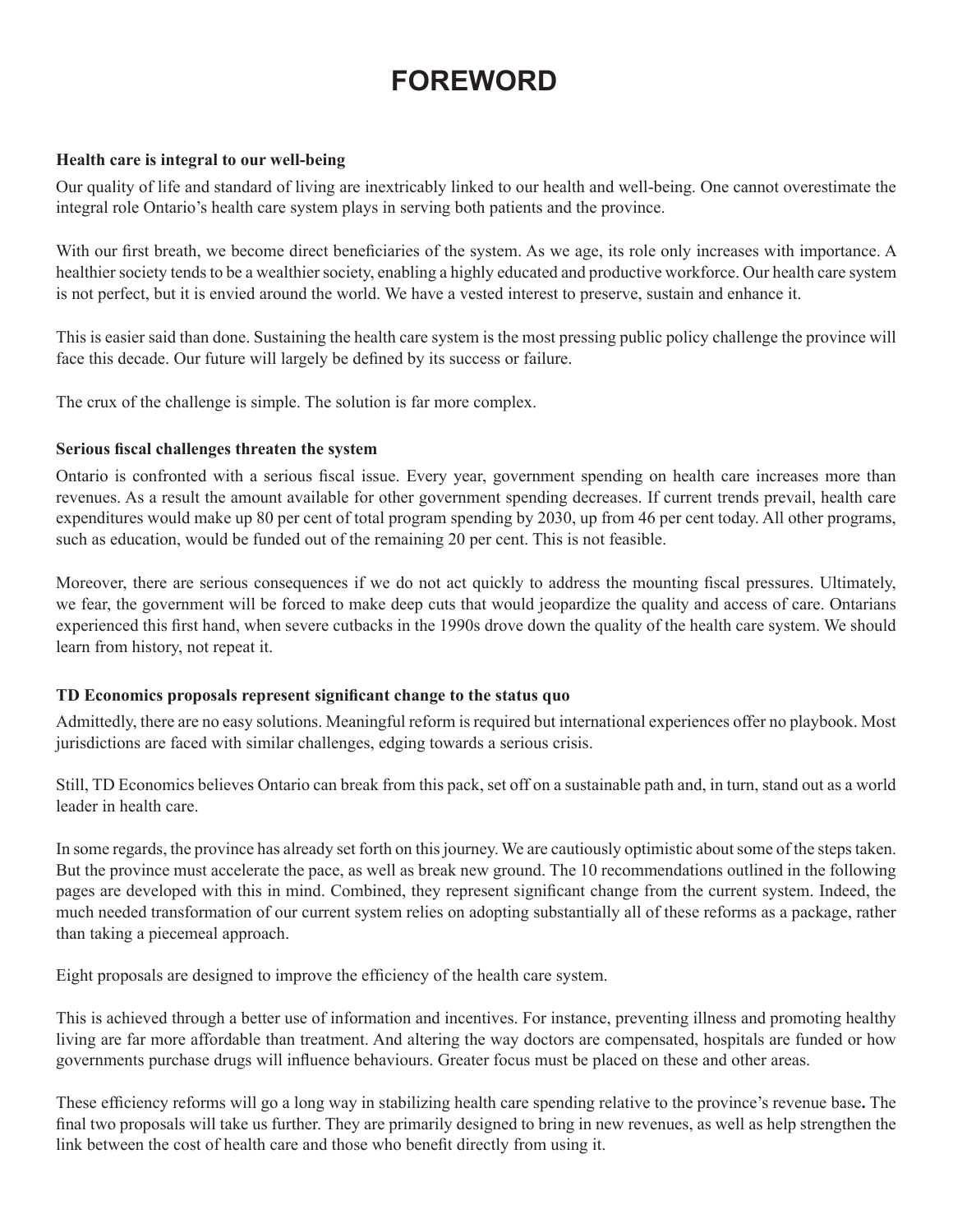#### **Preserving publicly funded model, promoting private sector involvement**

An important message underpins the ten recommendations: meaningful reforms can be achieved within the current publiclyfunded system.

However it is worth making a few points about the private sector's role in our health care system.

We urge the expansion of private sector involvement in the provision of health care. As long as the public can use their OHIP card, we believe they would probably support the underlying services being provided in whatever manner is most efficient.

The reality is the private sector already plays an important role in our health care system through the supply of pharmaceuticals, home and long-term facilities, diagnostic equipment, and various contract services. We challenge the government to open the door more widely for private sector involvement, not only to improve efficiencies, but also to capitalize on the huge economic potential in building a vibrant health care sector in Ontario.

Having said that, we are more cautious about increasing options for consumers to purchase health care services outside the publicly-funded system. Our health care system is largely funded through public money to pay for "medically necessary" services. Private financing would allow consumers to pay for the same medical services themselves, perhaps using different providers. A shift to private financing could certainly reduce government spending on healthcare, but lessons abroad show that negative effects could arise. For this reason, this is not a centerpiece of our reform package. Yet, as we point out in the report, there is merit in carrying out limited experimentation under certain restrictions that would minimize risks to access and quality of care.

#### **A healthy debate**

Ontarians are rightfully proud of their health care system. But pride has led to a false sense of confidence in the system. The status quo is unsustainable. If the fiscal challenge continues to fester, the system will weaken further, even falter. Access and quality care are at risk. Treatment cannot be put off any longer. Urgent reform is required. This begins with a healthy and vigorous debate on the future of our health care system. Our hope is this report contributes to the debate. We all have much to gain from it.

Don Drummond

 $y\rightarrow p$ 

Don Drummond Derek Burleton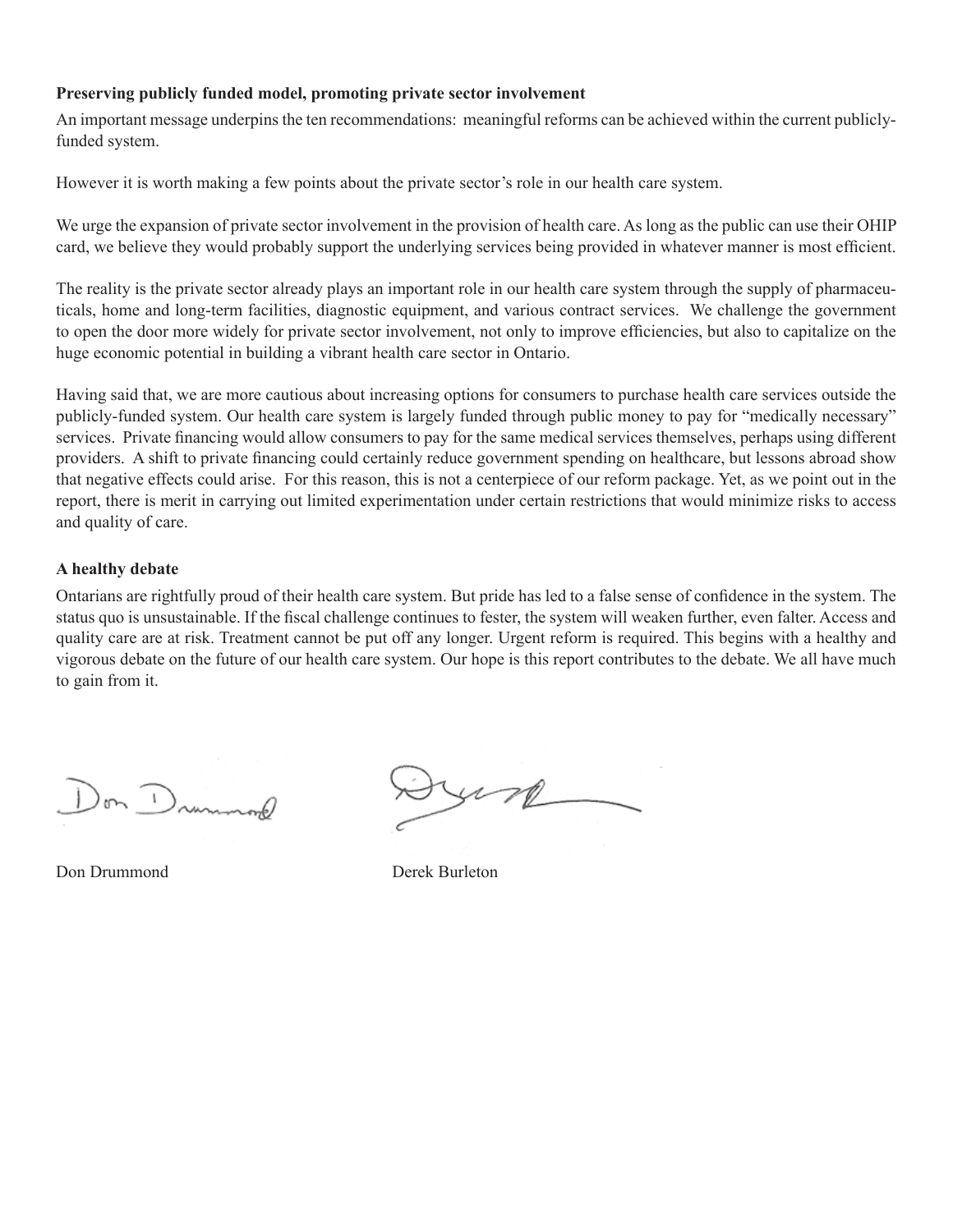May 27, 2010

### **CHARTING A PATH TO SUSTAINABLE HEALTH CARE IN ONTARIO\***

 *10 proposals to restrain cost growth without compromising quality of care* 

### *Executive Summary*

With the economic recovery in Ontario becoming more firmly entrenched, the provincial government has started to shift its focus toward gradually wrestling down its large budget deficit. By virtue of its sheer heft in overall program spending, health care will not be immune to restraint. We strongly urge the government to use this challenging period ahead to implement significant reforms to the health care system.

Our key premise for urgent action is straight-forward. The status quo featuring rapid growth in health care spending is not sustainable. If anything, the status quo will see even more rapid growth in expenditures due to the ageing of the population. That is currently being accommodated by squeezing out virtually all other forms of provincial government spending. But there are limits and they are close to being reached. Moves to place the system on a more sustainable footing would help to reduce the potential for fiscal pressures to sow the seeds for even greater cuts in the future, thus jeopardizing the quality of care. And Ontario's residents saw first hand in the 1990s how severe cutbacks in health spending can drive down the quality of – and confidence in – the health care system. It ultimately took more than a decade of massive investments by the Ontario and federal governments to repair much of the damage.

#### **Health care** – **the Pac Man of provincial budgets**

The challenges on the horizon are not confined to the near or even medium term. TD Economics projects that under continuation of the "status quo", Ontario's public health care spending will increase at least 6.5% annually well into the future. In contrast, we project longer-term growth in Ontario's nominal GDP and revenues, in the absence of tax rate increases, to be around 4%. Once fiscal balance is restored, Ontario must contain the growth in overall program spending to the pace of revenue collections. If health care spending roars ahead at 6.5% per annum while total spending is contained to 4% growth, then health care would comprise 80% of total program spending by 2030, up from 46% today. Everything else the government does, including providing education for its residents, would have to be squeezed into the remaining one-fifth. Clearly it is not feasible to fulfil the obligations of the province and the aspirations of its people with such a budget.

So something must give. Taxes could be hiked sharply. But the overall tax burden in Ontario is already quite high relative to its history and competing jurisdictions. So there is limited scope there. More promising is the prospect of reducing the rate of growth of health care spending from the projected status quo track. To this end we make 8 recommendations in this paper to improve the efficiency of the health care system and hence reduce cost growth without compromising the quality and access to care. The recommendations involve exploiting better information and creating appropriate incentives for cost minimization. The complexity of the health care system and the fact that there are no precedences in Canada or internationally from which to judge the effectiveness of such changes make it impossible to predict with any precision what the savings might be. These would have to be carefully monitored as the changes are implemented. But it would be wise to be

Based in part on input supplied by Mark Stabile and Carolyn Hughes Tuohy of the University of Toronto School of Public Policy and Governance. We also greatly appreciate feedback from Tom Closson, Tony Culyer, David Naylor and Sachia Bhatia. Any errors or omissions are the responsibility of the authors.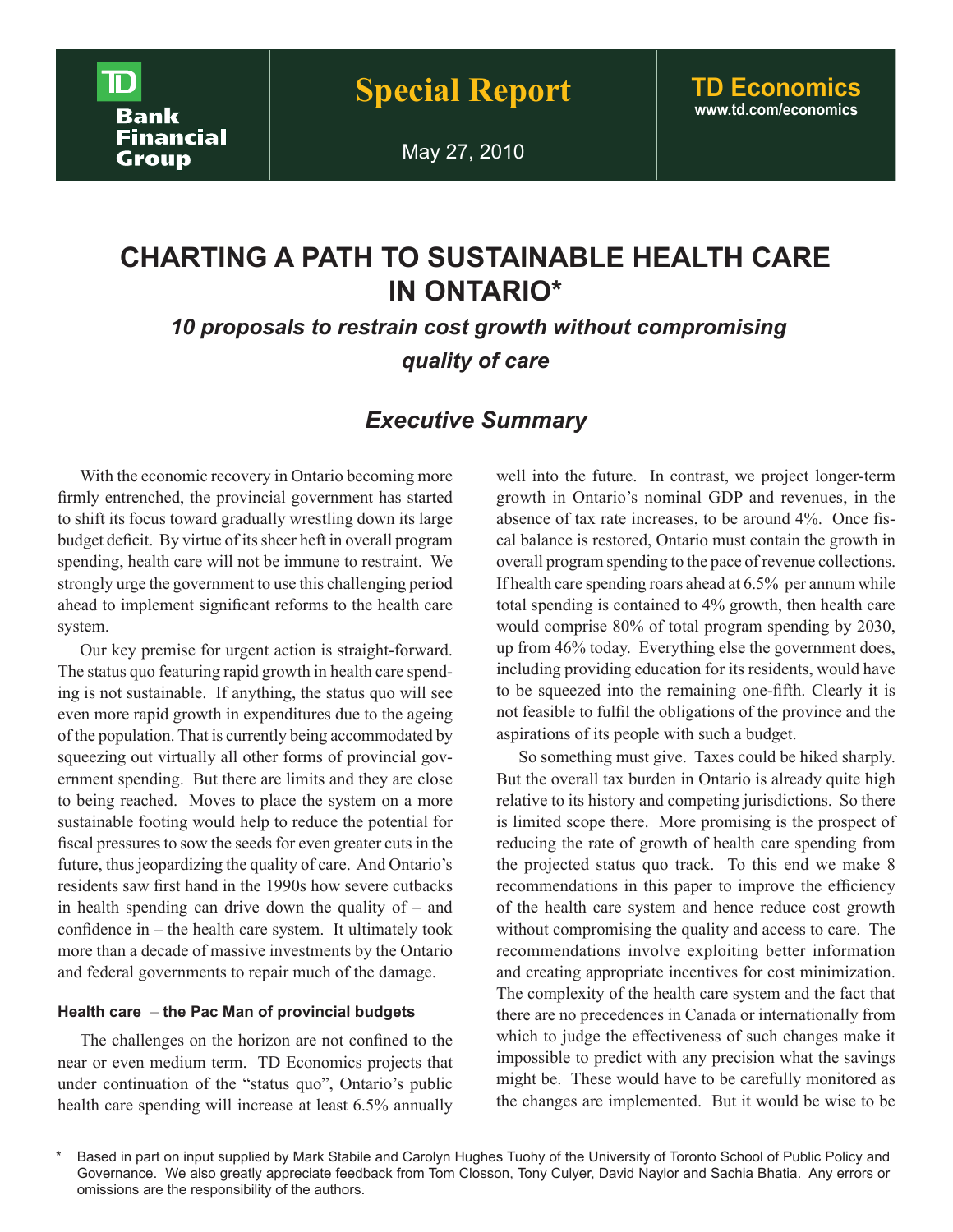${\bf D}$ 

mindful of the Canadian and international experience that the trend in health care spending tends to be resilient. Substantial savings have been realized in several jurisdictions through various bold budget cuts, but the savings in almost all cases proved to be temporary as the pressures exploded and then the previous trend (or worse) was revisited. So it seems prudent to assume that the efficiency recommendations may not get health care spending all the way down to 4% per annum on a sustained basis.

Still, even realizing a lower spending track of 5% per annum would be a major accomplishment. That would put health care spending growth within 1 percentage point of the 4% objective. And it would make feasible a number of options that seem far-fetched under 6.5% spending increases. First, some revenue-enhancing measures within health care, such as the two we recommend in this paper for consideration, could close the remaining gap. Second, the degree of crowding-out of non-health care spending could be tolerated. For example, instead of soaring to 80% of program spending under the status quo, health care would hit 57% by 2030. Third, any offset through measures to raise revenues more generally would be much less daunting.

If the recommendations to enhance the efficiency of the health care system might not bring the trend growth rate below 5%, then an obvious question is why not be bolder in the recommendations? An alternative way of approaching this is to ask what potential changes are not captured by the recommendations? In our view there is just one major reform prospect that is glaring by its omission. That is much more extensive use of private financing in health care, either on a general basis or as more of a side door entry, through delisting of fairly common treatments. This is not to be confused with use of private sector resources to deliver health care. We do call for that in the name of efficiency. But under our recommendations most interfaces of Ontario residents with the health care system would be under the shield of their OHIP card.

 For sure more private financing and delistings would save money for the public purse. But if all they did was shift the cost from the public sector to the private sector then nothing would be accomplished. And they could have negative side effects. There are several reasons why we have not recommended this bolder course.

 First, there is little compelling evidence internationally that private financing saves total costs as opposed to just divesting them from the public sector. Second, there are risks to quality if health care providers shift resources away

#### **TD Economics' Top 10 Health Reform Proposals**

Improving Information Use to Improve Efficiency:

- 1. Promote healthier lifestyles;
- 2. Expand information technology use in the system;
- 3. Establish Commission on Quality and Value for Health care;

Changing Incentives to Improve Efficiency:

- 4. Alter the way doctors are compensated;
- 5. Change approach of funding hospitals from a global budget system to one based on episode of care;
- 6. Re-allocate functions among health-care providers;
- 7. Scale back Ontario's Drug Benefit for higher-income seniors;
- 8. Increase bulk purchases of drugs to lower costs;

Bringing in New Revenues (which at the margin improve efficiency) :

- 9. Establish pre-funding for drug coverage;
- 10. Incorporate a health-care benefit tax into the income-tax structure.

from the public portion of the system toward the potentially more lucrative private parts. Third, there is so much public and political resistance to private financing that the controversy could throw off track any potential for other changes that would improve the efficiency of the system. Fourth, one must be respectful of the complexity of the health care system and its inordinate importance to the quality of life of Ontarians. Incremental change is often second best, but not necessarily in this case. It makes more sense, in our view, to first put in place the proper incentives to achieve cost efficiencies. Once the incentive structure has been changed, other, potentially more sweeping reforms, could be considered. In the meantime, the province could experiment in a limited way with private financing. In this paper we describe how this could be done under restrictions that would minimize the risks to quality and access.

 Together the 8 recommendations we make in this paper would go a long way toward making Ontario's health care system sustainable without compromising quality. Two ideas for health-related revenue generators could complement the effort toward sustainability.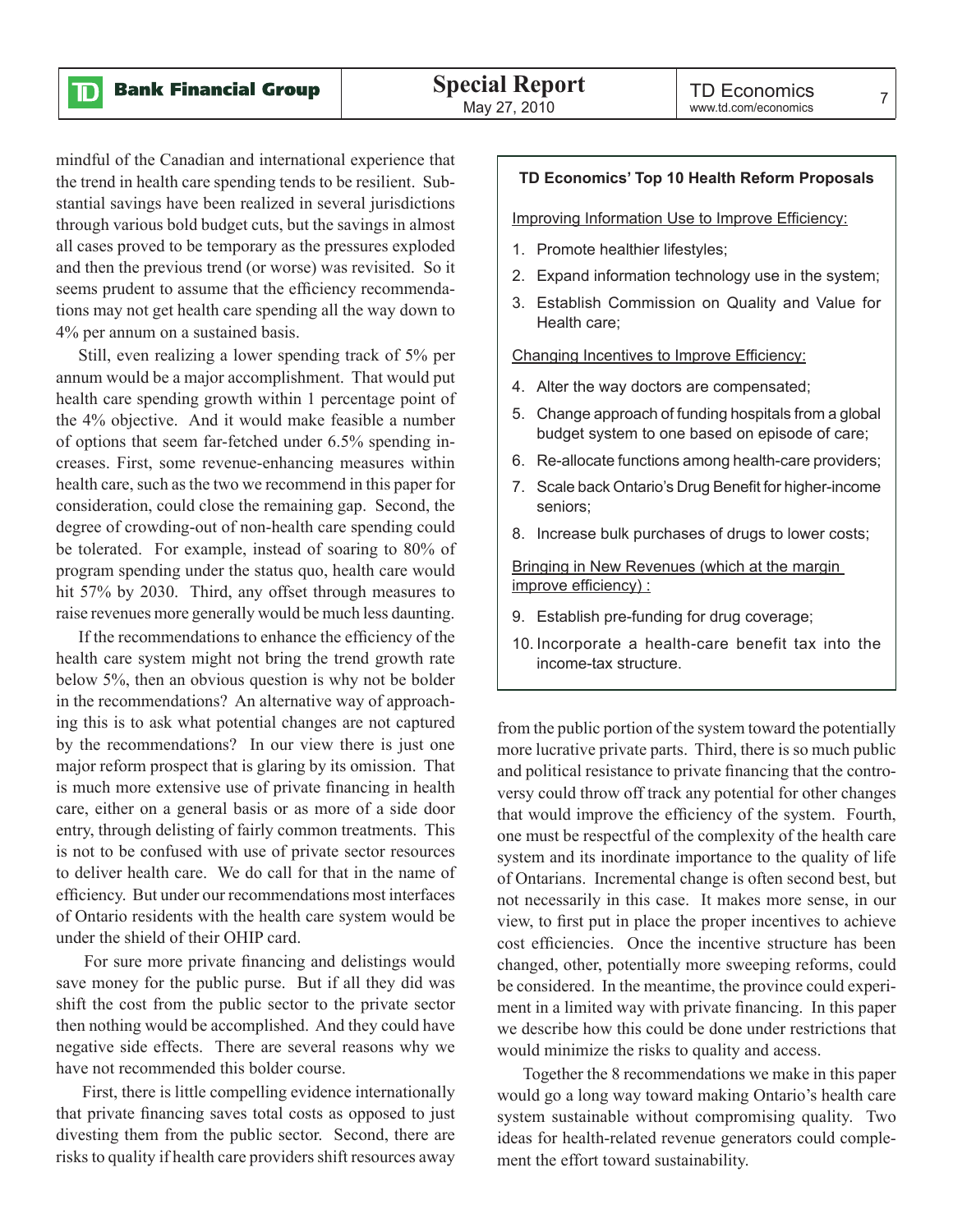#### **A more patient-focused and well-integrated system**

So while our focus has been on structural reform within the current single-payer system, Ontario would still be home to a very different health care system – one that would be more efficient, patient-focused and well-integrated. Better information throughout the health care system – through increased IT requirements and a newly-established Commission on Quality and Value for Health Care – would go a long way in providing practitioners with the benefits and costs of procedures, further supporting a heightened focus on patient care. The enhanced information flow would not be limited to the health sector, as prevention moves would make residents more knowledgeable about health risks resulting from their choice of lifestyles. Changing the way hospitals and doctors are remunerated under proposals 4 and 5 would incentivize more appropriate, cost-effective care. Combining these new modes of organizing and compensating physician practices with shifting of care to  $-$  or sharing with  $-$  other providers such as nurses and technologists would increase their scope to capture potential savings. Lastly, proposals 9 and 10 are not just designed to draw in more revenues but to help strengthen the link between the cost of health care and who shoulders the burden. The fact that many proposals are complementary underscores the importance of not just the depth of reforms required but the breadth as well.

#### **Proposals would have varying public impacts**

The 10 recommendations would have varying degrees of public impact and hence political sensitivity. Some might fundamentally change the health care system, making it more efficient with at least unchanged quality, but not be very obvious to the public. That would include the changes to hospital and physician budgeting processes as well as the expansion of information technology. Other proposals would be very obvious to the public but should be positively embraced. Health promotion would be an example, although with potential for cynicism regarding previous largely unsuccessful campaigns. Other proposals – notably those on the revenue side – have the potential to elicit a stronger public, and hence, political reaction. This categorization should not in any way be interpreted as a pretense to not proceed in some areas. As we emphasize throughout the report, most if not all of the recommendations will need to be implemented in order to have a reasonable chance at putting health care spending growth on a more sustainable track. It is more a matter that some initiatives will require great care in their introduction not only in substance but in communication of the broader context.

#### **Health care needs to be looked at through a wider lens**

Finally, we urge the provincial government and residents to not only champion the need for reform, but to more fully recognize the benefits of health care to the province's social and economic fabric. In this regard, there needs to be some deep thinking on what precisely is the definition of the objective of the health care system and how success can be measured. In our view, the goal should be maximizing the "quality of life" of the residents, or perhaps more specifically, average life expectancy adjusted for the quality of health. Such an approach would broaden the focus of public policy. Preventing illness and promoting healthy living would almost certainly form a cornerstone of a holistic strategy, but also important are areas complementary to improving health and quality of life, such as better early childhood and K-12 education and alleviation of poverty. A multi-faceted public policy focus on the more vulnerable people in society would be an effective way to achieve the quality of life objectives, since enormous returns on investment would be realized. A better educated, more informed population tends to be healthier. Ultimately, the most effective way of lowering costs in the health care system will be to ensure that fewer people are in need of expensive care.

From an economic perspective, all-too-often, governments regard health care as solely a hit to their bottom line. This narrow perspective fails to recognize the enormous economic potential of the sector. Regardless of government efforts to control costs going forward, health care is one industry that is almost sure to expand over the long run. In the context of Ontario, the high-value added health care industry provides tremendous opportunities to diversify Ontario's economic base and to fill some of the gap left over by a structural decline in manufacturing.

The key to building a health care cluster will be to throw the door open more widely to private-sector involvement. Contrary to popular belief, nothing in the Canada Health Act forbids private providers of clinical services. Yet there has been an enduring and confused debate in Canada about private-sector involvement in the delivery of health care. We believe what Canadians consistently register is their preference for a single, public payer model. But in a confused manner this is often extended to the notion the public is against any private sector involvement. As long as the public can use their OHIP card they would probably support the underlying services being provided in whatever manner is most efficient. There should not be any inherent bias against public provision of services. The key is to determine the service model that delivers the best combination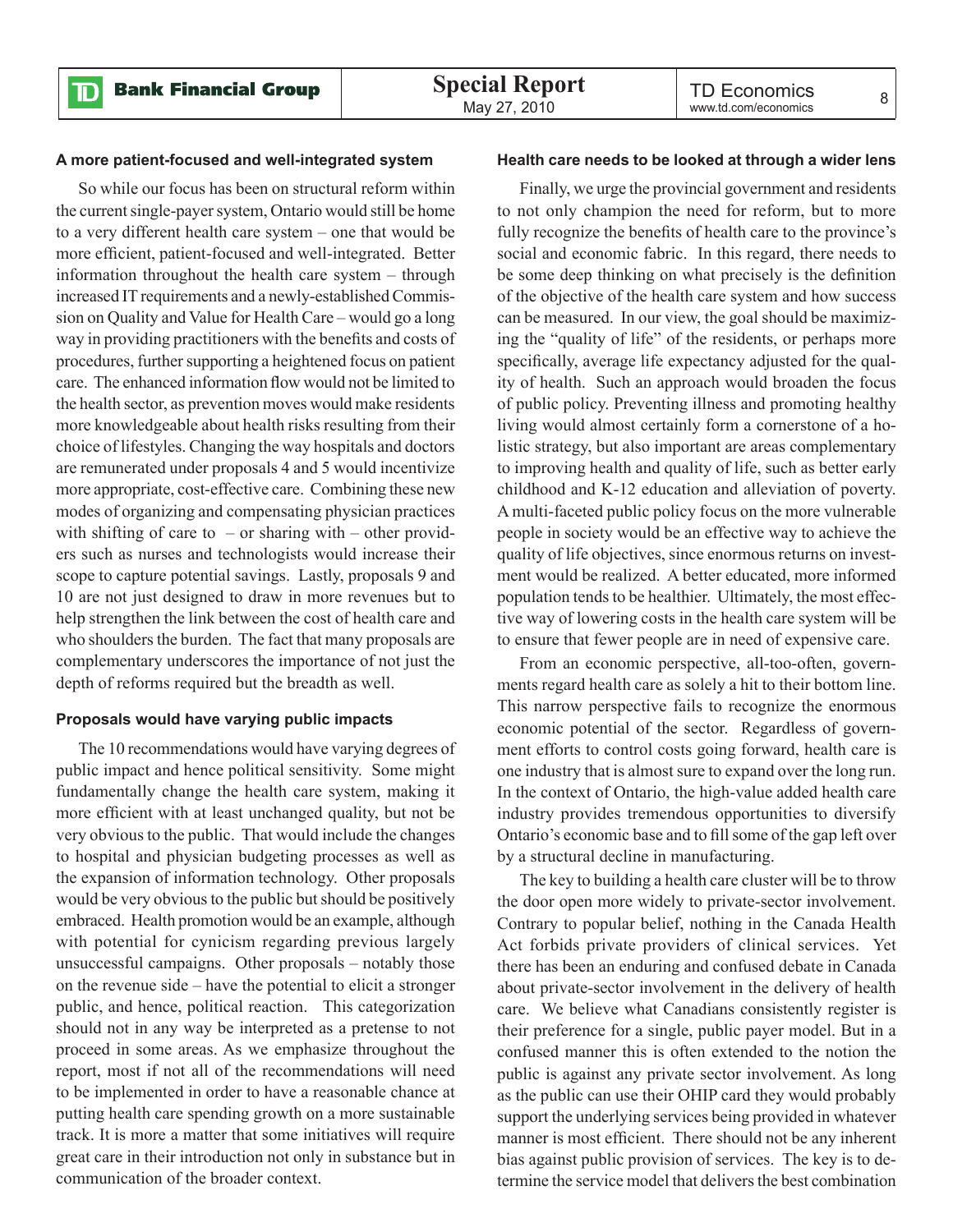of quality and cost.

The private sector already plays an important role in the provision of health care from the supply of pharmaceuticals, to home and long-term facilities, to diagnostic equipment to all forms of contract services. In addition, the Ontario government has entered into a significant number of public-private-partnerships over the past few years for the finance and construction of hospitals. Yet health care is still not considered one of Ontario's key economic clusters, notwithstanding some impressive pockets of activity and innovation in cities such as London and Toronto.

As such, the momentum to encourage more private sector investment in health care must be stepped up. Many of the required elements needed to create a world-class health care cluster have been falling into place – including a more competitive business tax environment, investments in research and commercialization and the newly-established Medical School in Sudbury among others. However, a concerted strategy is required to put all the pieces together.

> *Don Drummond Economics Advisor 416-982-2556*

*Derek Burleton AVP and Director of Economic Analysis 416-982-2514*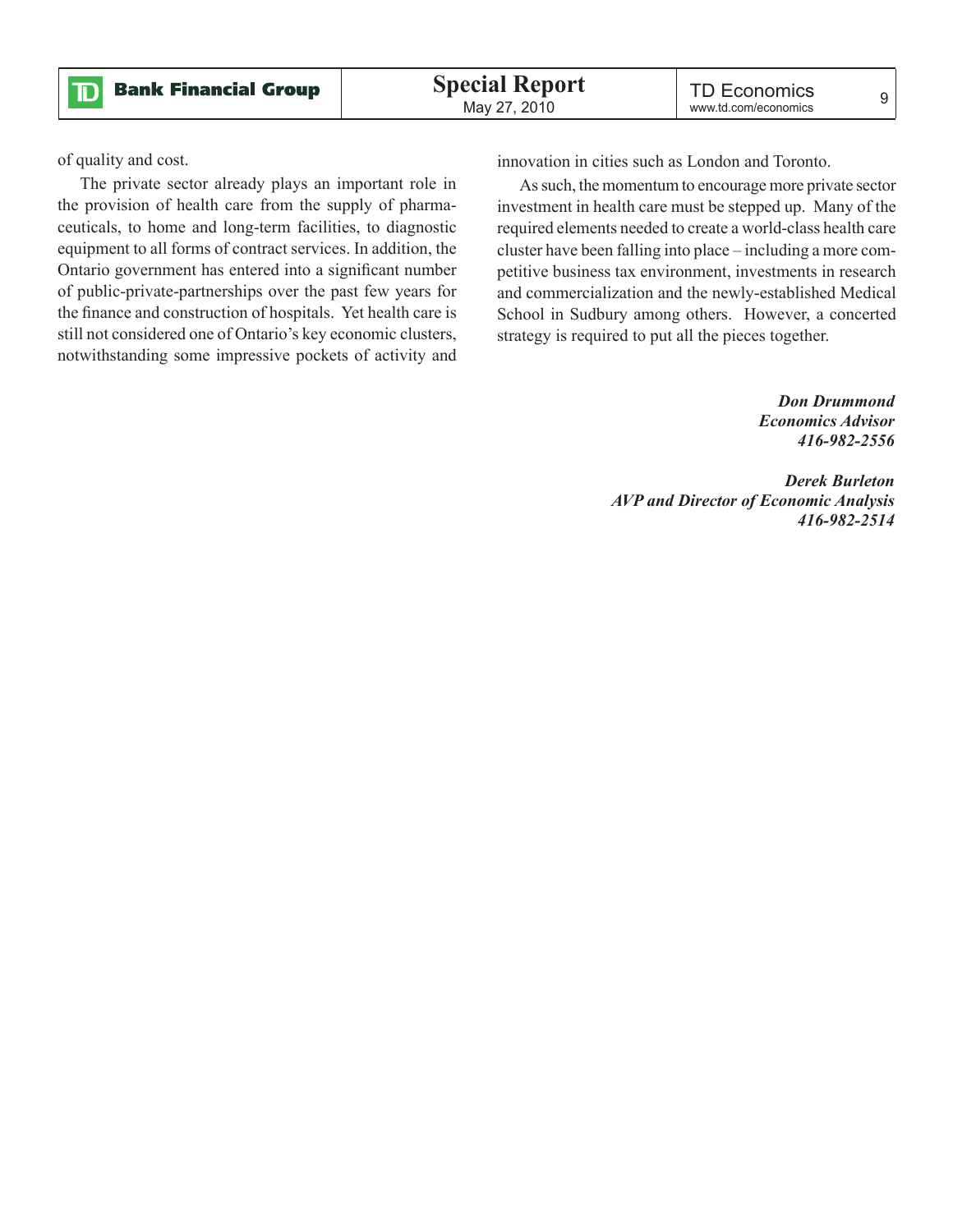## **Bank** Financial Group

## **Special Report TD Economics**

# **www.td.com/economics**

### May 27, 2010

### **CHARTING A PATH TO SUSTAINABLE HEALTH CARE IN ONTARIO\***

### *10 proposals to restrain cost growth without compromising quality of care*

With the economic recovery in Ontario becoming more firmly entrenched, the provincial government has started to shift its focus toward gradually reining in its large deficit. Health care – the Pac Man of provincial finances that absorbs almost half of the overall budget – will not be immune to restraint as efforts get underway to bring down program spending growth substantially. During this challenging road ahead, the government is strongly urged to use this window to press ahead with significant reforms to the health care system. Funding cuts unaccompanied

by thoughtful program redesign only tend to lead to short-term savings. But even more importantly, moves to place the system on a more sustainable footing would help to reduce the potential for fiscal pressures to sow the seeds for even greater cuts in the future, thus jeopardizing the quality of care. Ontario's residents saw first hand in the 1990s how severe cut-



backs in health spending can drive down the quality of – and confidence in – the health care system. It ultimately took more than a decade of massive investments by the Ontario and federal governments to repair much of the damage.

After setting the context in the first section of this report, we highlight 10 proposals for reform, most of which have a solid track record internationally in terms of providing bang for the buck. Putting health care on a stronger long-term foundation boils down to achieving success on three fronts: quality/accessibility, efficiency and prevention. Historically, governments in Ontario have put most of their energies into the first ingredient. Going forward, there will need to be considerably more attention paid to both efficiency, or value of care per dollar spent, and prevention. The ultimate aim of the recommendations extends well beyond

#### **HIGHLIGHTS**

- Based on a "status-quo" pro**jection, growth in health care spending would absorb fourfifths of the Ontario budget by 2030, leaving only one-fifth for all other government programs. This situation is clearly not feasible, nor acceptable.**
- **• We also fear that if action is not taken to restrain health spending growth, the government will ultimately be forced to make deep spending cuts to the system that would jeopardize access and quality of care.**
- **• Eight of our proposals are aimed at re-designing the system's incentives in order to achieve greater efficiency while maintaining (or even improving) the quality of care. Prevention, improving information and changing the way physicians and hospitals are funded top the list.**
- **• Since the 8 proposals might not be enough to bring spending growth down to a more sustainable 4% rate, our list includes two health-related revenue generators that could close the gap.**
- **• There is little evidence globally that privately-funded systems bring cost savings with equivalent access and quality of care.**

**Don Drummond Economics Advisor 416-982-2556 mailto:don.drummond@td.com** 

**Derek Burleton, AVP and Director of Economic Analysis 416-982-2514 mailto:derek.burleton@td.com** 

Based in part on input supplied by Mark Stabile and Carolyn Hughes Tuohy of the University of Toronto School of Public Policy and Governance. We also greatly appreciate feedback from Tom Closson, Tony Culyer, David Naylor and Sachia Bhatia. Any errors or omissions are the responsibility of the authors.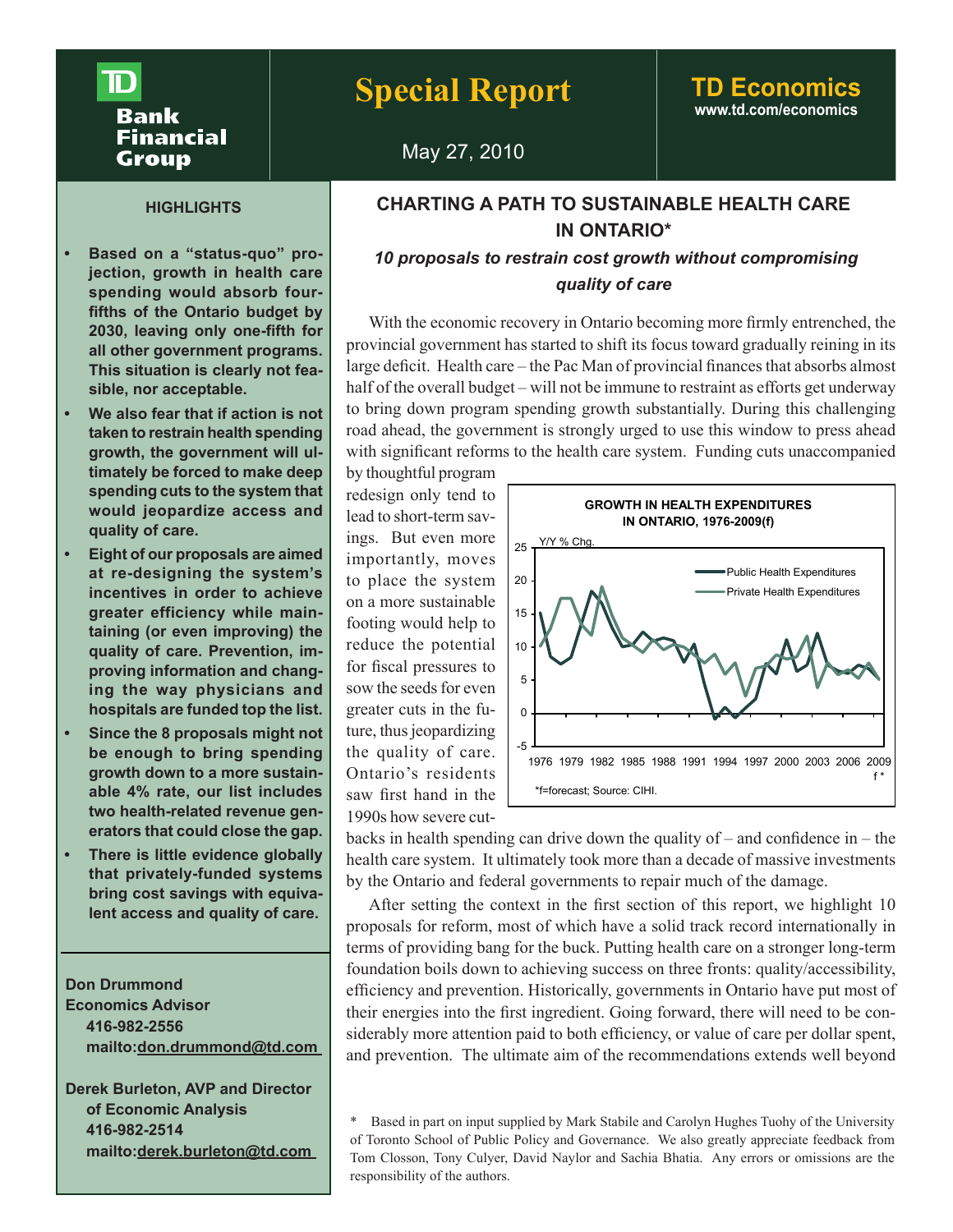$\mathbf{D}% _{T}=\mathbf{D}_{T}\times\mathbf{D}_{T}$ 

dollars and cents or balancing two sides of a government budget ledger. Rather, **s**uccessful reform would benefit Ontarians in the form of a higher quality of life. And given the importance of health to all our day-to-day lives, it is imperative that discussions on the future of health care be looked at through this wider lens.

#### **All areas of health spending surge**

The escalating cost of health care has been a source of concern in Ontario – and around the world – for more than two decades. According to figures from the Canadian Institute for Health Information (CIHI), national spending on health care briefly stalled during the deficit-cutting period of the mid-1990s after expanding at a double-digit rate in the 1980s and early 1990s. Since the latter part of that decade, however, the amount earmarked towards health care has bounced back with significant punch, with growth averaging about 8% per year.

The enormous funding pressures have been widespread across the health sector. Even funding for hospitals, which had experienced relatively slow growth in the 1980s and 1990s, has rebounded over the 10 years. As a result, after declining from 44 cents in 1976 to just under 30 cents in the late 1990s, hospitals' share of each total health dollar has since tapered off at just under 30 cents. Given the heavy labour component of most health services, a snap back in compensation rates for health-care professionals from the restraint era of the mid-1990s has been a key driver. Nonetheless, the most rapid spending growth has been tied to areas that are less labour intensive – namely drugs and infrastructure. Recently, drugs overtook physicians as the second largest source of health spending in Ontario.







The uses of public and private funding for health care services in Ontario are different in nature. For example, about three-fifths of public spending is earmarked towards hospitals and physicians, while a similar proportion of private spending is destined for drugs and other professionals, notably dentists. Despite the difference in mix, spending in publicly- and privately-funded areas has been running at roughly the same pace during the past decade, holding the public share of overall health outlays at just under 70%. This picture contrasts with the experience in the 1990s, when government spending cuts resulted in lower public expenditures and higher private sources of funding, with the latter moving to take up the slack. While figures for Ontario are unavailable, Canadian data reveal a persistent uptrend in the proportion of private-sector health expenditures attributable to private insurance over the past two decades (from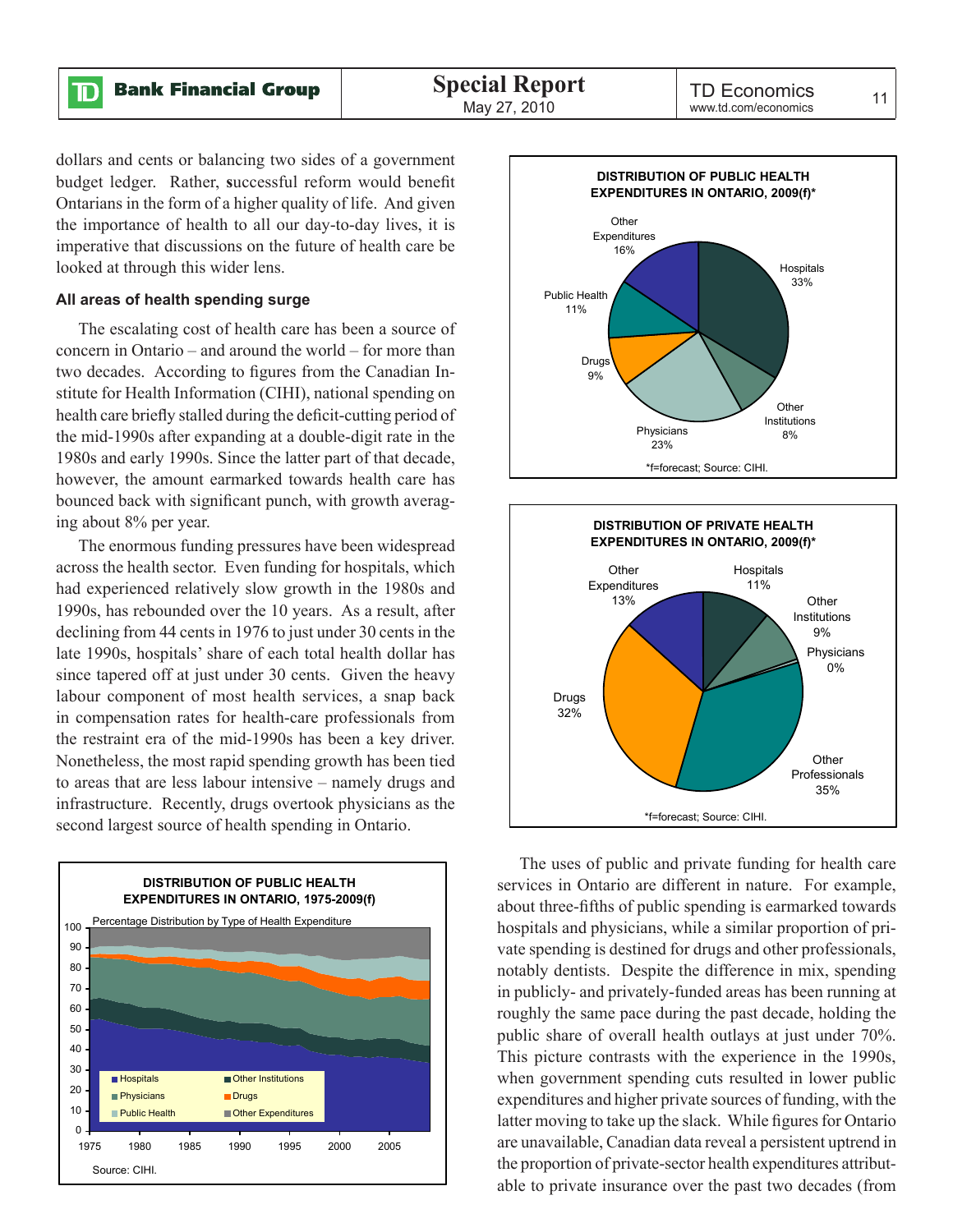

30% to 40%), whereas out of pocket has declined (from 60% to 50%). The share of non-consumption expenditure has remained relatively stable.

Health spending has been absorbing a growing share of both provincial GDP and the annual government budget. In 2009, total public and private outlays are expected to reach 13% of Ontario GDP compared to about 8% a quarter century ago. What's more, about 46% of provincial program spending is now dedicated to health care, up from 31% in 1976. The corollary of this expanding health share is that other government programs have been making up a diminishing share of the Ontario budget. In the last decade, Ontario program outlays excluding health have risen at a 5% average annual rate, compared to health's 8% pace. Moreover, stripping away both health care and education (the second largest budget component) would leave provincial program outlays up by only about 4.5% on average.



#### **How does Ontario stack up?**

Even though there have not been dramatic variations in average annual growth rates across the provinces, Ontario has been at the upper end of the provincial ranking in terms of percentage increase in overall health spending over the past two decades – ranking third behind only Alberta and British Columbia. Still, similar to Canada's two westernmost jurisdictions, an important contributor of Ontario's growth rate has been the province's higher-than-average population gain over the period. Indeed, on a real per-capita basis, the expansion in health spending in Ontario has been lower than most provinces since 1990. This fact is especially evident when the public component of health spending is looked at in isolation.

Some key highlights of Ontario's relative position in terms of Canadian health care spending trends as of 2009 are:

| <b>HEALTH SPENDING TRENDS BY PROVINCE, 2009</b>        |                |            |                  |           |        |        |       |             |             |           |         |
|--------------------------------------------------------|----------------|------------|------------------|-----------|--------|--------|-------|-------------|-------------|-----------|---------|
|                                                        | <b>N&amp;L</b> | <b>PEI</b> | <b>NS</b>        | <b>NB</b> | Que    | Ont    | Man   | <b>Sask</b> | <b>Alta</b> | <b>BC</b> | Canada  |
| <b>Total Health Spending</b>                           |                |            |                  |           |        |        |       |             |             |           |         |
| Level (\$, Mins)                                       | 3,029          | 809        | 5,490            | 4,119     | 38,103 | 72,260 | 7,058 | 5,894       | 22,013      | 23,273    | 183,121 |
| Per capita (\$)                                        |                |            |                  |           |        |        |       |             |             |           |         |
| Public                                                 | 4,491          | 4,203      | 4,055            | 3,857     | 3,491  | 3,712  | 4,293 | 4,426       | 4,416       | 3,771     | 3,829   |
| Private                                                | 1,479          | 1,565      | 1,786            | 1,649     | 1,400  | 1,818  | 1,520 | 1,387       | 1,656       | 1,483     | 1,623   |
| Standardized (\$)^                                     | 3,570          | 2,870      | 3,143            | 3,141     | 2,776  | 3,161  | 3,379 | 3,255       | 3,834       | 3,119     | 3,159   |
| As % of GDP                                            |                |            |                  |           |        |        |       |             |             |           |         |
| Public                                                 | 7.8            | 12.2       | 11.2             | 10.5      | 9.1    | 8.5    | 10.4  | 7.5         | 6.0         | 8.8       | 8.3     |
| Private                                                | 2.6            | 4.5        | 4.9 <sub>l</sub> | 4.5       | 3.6    | 4.2    | 3.7   | 2.4         | 2.2         | 3.5       | 3.5     |
| Avg. Ann. % Chg. 00-09                                 |                |            |                  |           |        |        |       |             |             |           |         |
| Public                                                 | 6.2            | 8.7        | 7.2              | 7.0       | 6.5    | 7.6    | 6.8   | 7.2         | 10.1        | 6.4       | 7.4     |
| Private                                                | 8.6            | 6.5        | 8.2              | 7.4       | 7.0    | 7.1    | 6.6   | 6.9         | 9.1         | 7.2       | 7.3     |
| * Includes public and private spending on health care. |                |            |                  |           |        |        |       |             |             |           |         |

\* Includes public and private spending on health care.

Total spending per capita adjusted for differences in age and sex composition.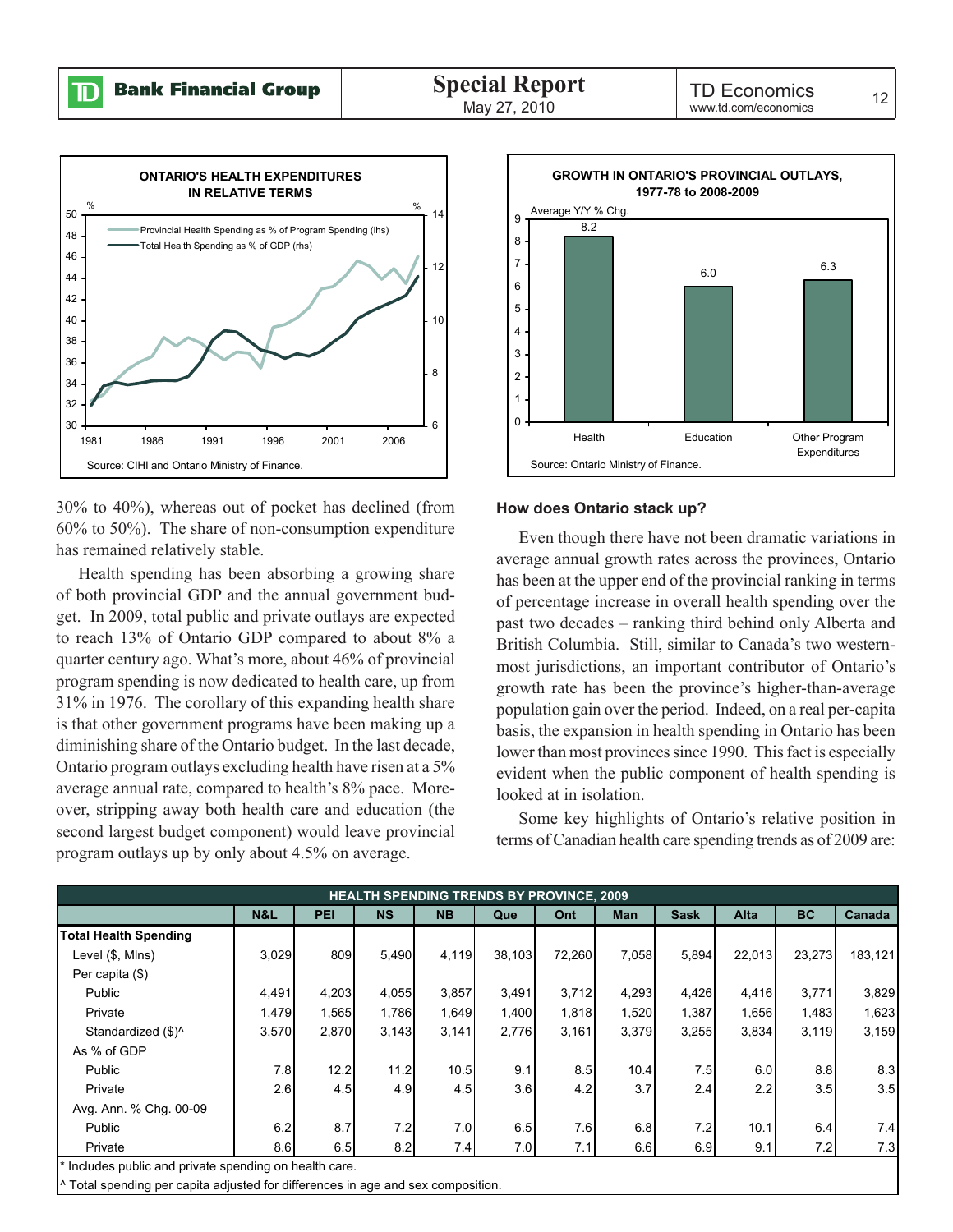**Bank Financial Group** 

ID

- At an estimated \$5,500 in 2009, per-capita health spending in Ontario was below that of all provinces except Quebec (\$4,900) and British Columbia (\$5,250). Quebec has historically recorded the lowest health spending per capita due to its low relative income level and its reasonably high population density. (In contrast, the relatively poor Atlantic region has struggled with low population density, which has raised the per-capita cost of delivering health services.) However, over the past decade, both B.C. and Ontario have moved from above-average per-capita spending levels within Canada to below average.
- With Ontario more reliant on privately funded health services (33% versus 28% in the rest of Canada), publicly-funded health expenditure per capita in the province is second lowest, after Quebec.
- On an age-adjusted basis, total health expenditure in Ontario is third lowest, after Quebec and P.E.I.
- As a per cent of GDP, Ontario (13%) is in the middle of the pack. Elsewhere, shares range from 8% in Alberta to 17% in P.E.I.
- As a per cent of provincial program spending, health care in Ontario absorbs a larger share of the budget than the all-province average. In other jurisdictions, proportions vary from 36% to 49%. This high share partly reflects the fact that unlike the vast majority of provinces, Ontario residents transfer more money to federal coffers per person than they receive back in federal spending.

#### **Ontario in an international context**

In sum, Ontario – like all of its provincial counterparts –





has been ramping up overall and public spending at a hefty rate over the past decade, although its growth rate has been somewhat slower than the all-province average when inflation and population are factored in. Ontario's per-capita spending level is lower than most other provinces on an absolute basis, but other relative metrics show it either in the middle of the pack (i.e., per cent of GDP) or on the high end (i.e., per cent of program spending).

A comparison across the OECD shows that Ontario and other Canadian provinces have a lot of company in facing the challenges of rising health expenditures. In fact, between 1999 and 2007, total real per-capita health spending growth in Ontario (3.4%) actually trailed behind the averages of the OECD (4.0%) and the G-7 (4.4%). Virtually all developed economies around the globe have witnessed an increase in health spending as a per cent of GDP.

Notwithstanding the broad trend, regional differences in health spending growth remain. In general, trends in health spending growth rates and per-capita spending levels are closely linked to national income. While richer countries allocate more to health care than poorer ones, nations with lower income per head tend to experience faster income growth, and hence, higher per-capita health spending increases. Other factors that determine spending levels are choice of health service delivery model and/or mix of public and private funding by nations. Ontario, which sits close to the middle of the OECD rankings in terms of reliance on public funding for health care, allocates more public and private money to health care (both per capita and as a share of GDP) than most other OECD countries.

Drugs are one notable area where Ontario and other Canadian provinces spend relatively more than other inter-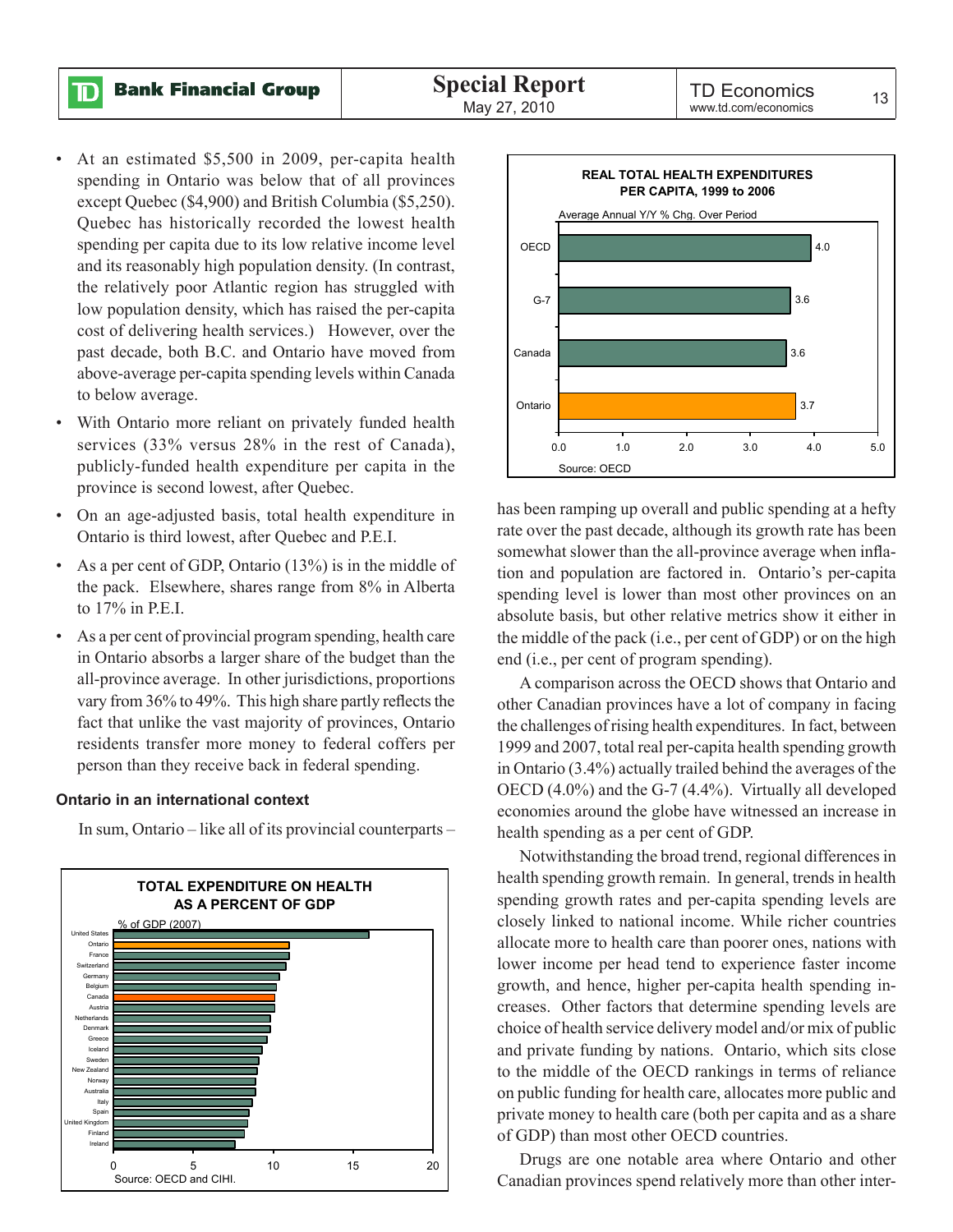| <b>CONTRIBUTIONS OF 5 KEY DRIVERS TO ONTARIO HEALTH</b><br><b>SPENDING GROWTH (PERCENTAGE POINTS - AVERAGE PERIOD)</b> |                                                                                                                                                    |                                  |       |                  |                                |                  |  |
|------------------------------------------------------------------------------------------------------------------------|----------------------------------------------------------------------------------------------------------------------------------------------------|----------------------------------|-------|------------------|--------------------------------|------------------|--|
|                                                                                                                        | <b>Total</b>                                                                                                                                       | <b>Demographics</b>              |       | <b>Inflation</b> |                                |                  |  |
|                                                                                                                        | <b>Health</b><br><b>Spending</b><br><b>Growth</b>                                                                                                  | Popula-<br>tion<br><b>Growth</b> | Aging | General          | <b>Health</b><br>Pre-<br>mium* | Utiliza-<br>tion |  |
| 1980-89                                                                                                                | 12.6                                                                                                                                               | 1.6                              | 0.4   | 6.9              | 1.0                            | 2.7              |  |
| 1990-99                                                                                                                | 4.9                                                                                                                                                | 1.3                              | 0.4   | 2.2              | 0.4                            | 0.7              |  |
| 2000-09                                                                                                                | 7.4                                                                                                                                                | 1.3                              | 0.6   | 1.8              | 0.6                            | 3.1              |  |
| <b>Forecast</b>                                                                                                        |                                                                                                                                                    |                                  |       |                  |                                |                  |  |
| 2010-30                                                                                                                | 6.5                                                                                                                                                | 1.0                              | 1.0   | 2.0              | 0.5                            | 2.0              |  |
| Ontario.                                                                                                               | * Health premium is calculated as the difference between reported total<br>inflation for health care services and core consumer price inflation in |                                  |       |                  |                                |                  |  |

Source: Statistics Canada, Ontario Ministry of Finance; Forecast by TD **Economics** 

national jurisidictions. This trend appears to be due in large part to the relatively high price of generic drugs. In addition, the level of co-payments and deductibles that seniors are required to pay under the provincially-funded Ontario Drug Benefit (ODB) are small in comparative terms. We come back to this issue later.

#### **5 major drivers of health spending growth**

In this section, we provide a simple long-term projection of health spending trends in Ontario. In order to carry out this "status-quo" assessment, we take a closer look at the underlying drivers of health spending growth. Health spending growth can be decomposed into the following 5 drivers:

- Demographic drivers (two) demographics will exert upward pressure on health costs in two ways. First, as the population base expands, health spending can reasonably be expected to grow in lockstep. Second, as the population ages, individuals will move into higher cost categories of health. Indeed, according to CIHI figures, per-capita spending among Canadians over 65 years is about 6 times higher than for those under 65 years.
- Inflation drivers  $(tw<sub>0</sub>)$  inflation refers to the persistent rise in the average price of goods and services. It is useful to decompose the overall inflation of health care services into the portion that tracks general price changes for a group of goods and services representative in the economy (i.e., core consumer price inflation) and those driven by relative changes in the prices of health care services. Given the labour intensive nature of health services and absence of strong productivity gains, overall

health inflation has tended to grow faster than core CPI historically.

• Utilization or intensity (one) – this category captures all other health spending not tied to demographics or inflation. Put another way, utilization is the quantity of health services used per person on an age-adjusted basis. It is influenced by factors such as advances in medical technology, treatment decisions by physicians and hospitals, the underlying health of the population, information technology and drug coverage. While demand for treatment within a universal health-care system is effectively boundless, utilization is constrained by developments on the supply side, such as productivity growth.

The accompanying table shows the historical decomposition of Ontario total health spending into these five drivers. (A similar analysis with provincial government spending yields the same results). During the 1980s and 1990s, general inflation and population growth accounted for roughly three-quarters of the gains in total spending. The utilization component accounted for most of the remaining one-quarter in the 1980s, whereas this residual was evenly split between utilization and aging in the 1990s. In contrast, in the 2000s, utilization became the number one driver of health spending, while the impacts from population growth and general inflation decelerated.

#### **Status-quo spending growth of nearly 7% through 2030**

We can use this simple 5-part composition to project status-quo health spending growth in Ontario over the next two decades. Contributions from each of the drivers are assumed as follows:

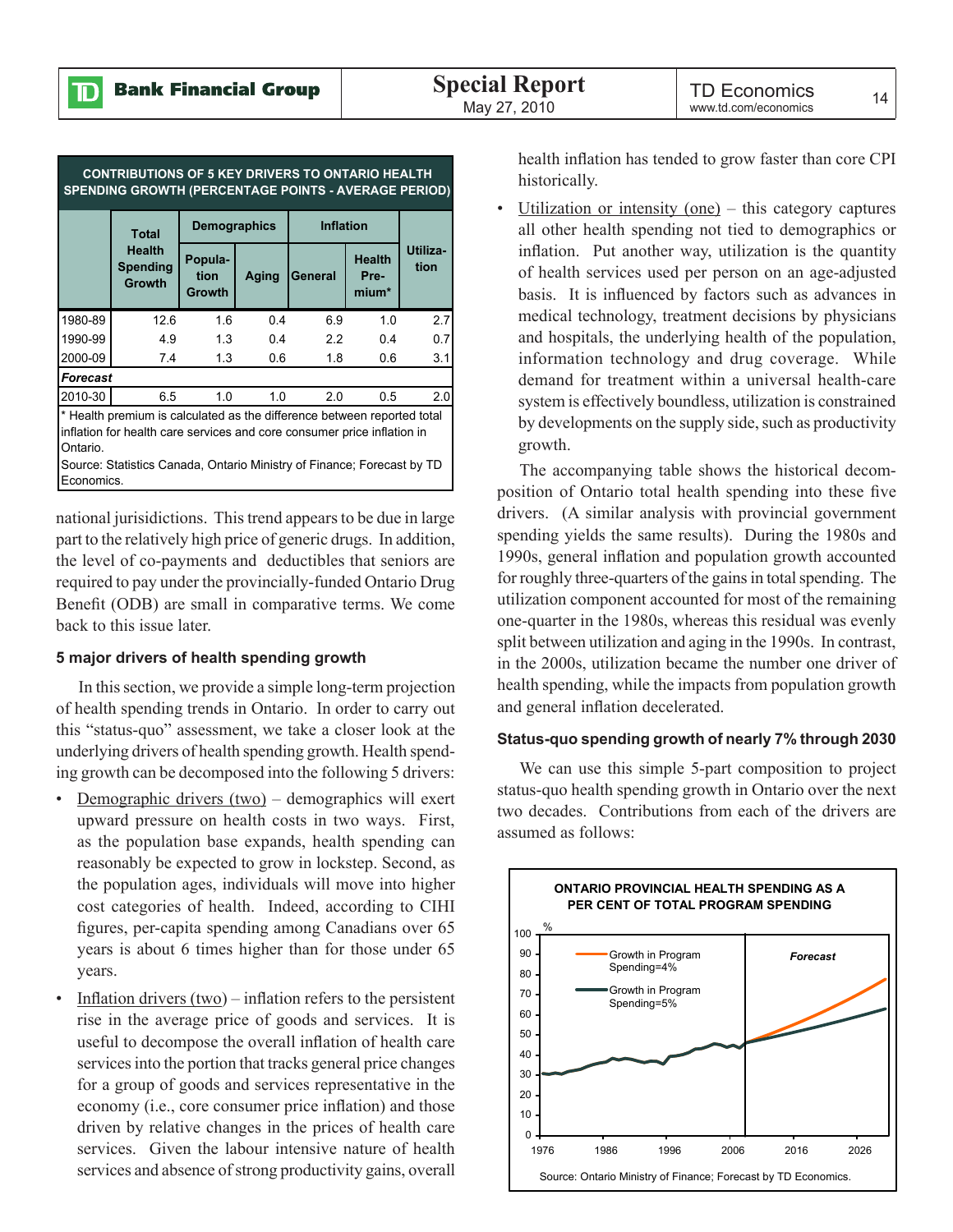$\mathbb D$ 



- *• Population growth of 1% per year –* using Statistics Canada's long-term population projections, population growth is expected to ease only slightly over the next two decades from its current rate of 1.1% per year.
- *• Aging impact of 1% per year –* this driver is calculated by applying per-capita health-spending figures by age cohort to the changing population distribution over time. The status-quo projected result is effectively double its historical impact of about 0.5%.
- *• General inflation of 2% per year –* we have assumed the Bank of Canada's target rate on core CPI inflation.
- *• Relative healthcare inflation of 0.5% per year –* we assume a rate on par with the average over the past two "low-inflation" decades.
- *• Utilization of 2% per year –* this driver has averaged almost 3% annually in the past decade, but some of that strength marks a rebound from virtually zero in the 1990s. While we have assumed a rate in line with its long-term trend, cost pressures in this area could be heavier than we have extrapolated. For example, tomorrow's seniors could have higher aspirations for an active lifestyle that would require greater health-care intervention, but simultaneously they might be burdened with more chronic problems such as Alzheimer's disease or Type II diabetes. Accelerated technological advances may make it possible to reconcile the heightened lifestyle aspirations with the underlying state of health, but only at a growing cost.

Under these assumptions, status-quo health spending growth would be 6.5% per year, which is slightly higher than the 6% assumed by the Ontario Ministry of Finance

in its long-term fiscal projection. At that rate, total health spending would continue to absorb a growing share of the economy. In its long-term outlook, the Ontario Ministry of Finance assumes annual average nominal GDP growth of 5% per year in the province through 2025. We believe this is on the optimistic side, and instead assume a lower rate of 4% per year. The difference lies in our more pessimistic opinion on labour-force participation rates and long-term employment growth. As well, while the Ministry assumes GDP inflation at 2.2% over the long term, our assumption of 1.8% is more in line with historical trends. Based on our assumptions, total health spending to GDP would rise to 20% by 2030.

In terms of provincial budget impacts, we have assumed that both revenues and total program spending grow in line with nominal GDP. Accordingly, health care would continue to rise as a per cent of provincial program spending, reaching almost 80% by 2030. Keep in mind that these projections are sensitive to underlying assumptions. If economic growth were to come in at a higher 5% annually, the health share of total program spending would reach close to 65%, still lofty but well down from 80%.

#### **Is the rising trend of health spending acceptable?**

There is no simple answer to this question. The acceptability of how an economy divvies up its income share or a government allocates its revenues boils down to choices of its residents. And, similar to their counterparts across the OECD, Ontarians have widely supported health care as a top budget priority. In addition, many view Canada's system of health care as a key part of their identity.

![](_page_12_Figure_14.jpeg)

At the same time, however, it is likely that many Ontar-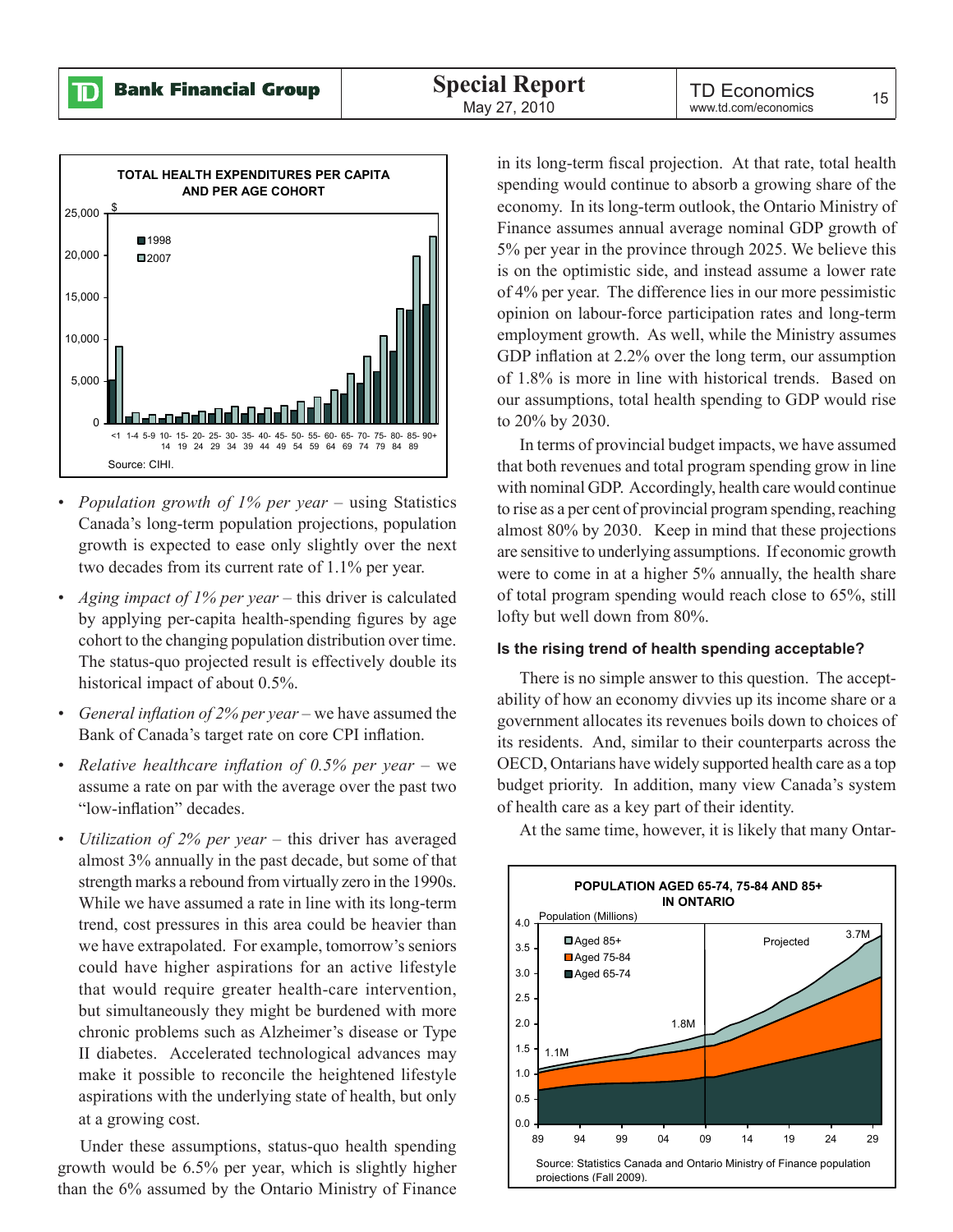$\mathbf{D}% _{T}=\mathbf{D}_{T}\times\mathbf{D}_{T}$ 

![](_page_13_Figure_3.jpeg)

ians have not come to grips with the potential risk to their future quality of life from the Health-care Pac Man. The concern does not lie with health care's increasing footprint in the province's economy. Indeed, the high-value added health care industry provides opportunities to diversify Ontario's economic base and to fill some of the gap left over by a structural decline in manufacturing. Rather, the worry is more linked to the sustainability of the provincial budget.

Many economists subscribe to the view that provincial government programs over the long term should grow no faster than the rate of population growth and inflation. However, this profile would mean that program spending would drop relative to GDP to the extent that productivity expands. Since productivity growth – which represents the difference between growth in GDP and the sum of inflation and population gains – makes a nation wealthier, there is nothing wrong with it allocating part of that wealth generation to public services. Such a pace of expansion should be sustainable because revenues should also grow in tandem with GDP.

Complications arise if a society chooses – or can't seem to prevent – a major component of program spending from growing more rapidly than GDP. In that event, either other areas of spending will be crowded out or taxes will have to be raised. Alternatively, the government can choose to run future deficits. But running future shortfalls would mean that even larger tax hikes and crowding out would be required down the road.

More challenging still, Ontario is not beginning from a position of balance, but from a budget shortfall of 4% of GDP. In its March 2010 budget, the provincial government laid down an eight-year deficit elimination plan that would

reduce program spending growth to an average annual pace of about 2% over the period. While specific departmental budgets were only provided through fiscal 2012-13, the plan includes three-year targets to scale back health spending growth gradually, from 6% this year to a modest 3%. Few details were provided on how that medium-term goal will be attained. Nonetheless, even at that reduced pace, health spending is still set to rise at more than twice the pace of other combined program expenditures. If the government is unsuccessful in maintaining that reduced rate of health spending increase after fiscal 2012-13, other expenditures would have to be cut back substantially in order to keep the 2% overall spending growth objective on track.

#### **What to crowd out?**

The prospect of health care spending growing considerably faster than GDP on a longer-term basis raises the question of what areas of government should be crowded out? Just as health care pressures are likely to be sustained by an aging population, other areas might experience the opposite effect, which would help to lessen the longer-term fiscal challenge. But there are limits. For example, while the need to invest in public schools is one area where pressures might subside due to an aging population, post-secondary education (PSE) will require additional funding to fulfill the objective set out in the 2010 Ontario Speech from the Throne to provide that level of education to a significantly larger portion of the province's youth. As such, most long-term projections would still have that component growing by at least 4% per year. Regardless, looking at these projected growth numbers in isolation fails to take into account the positive correlation between education and health. There

![](_page_13_Figure_11.jpeg)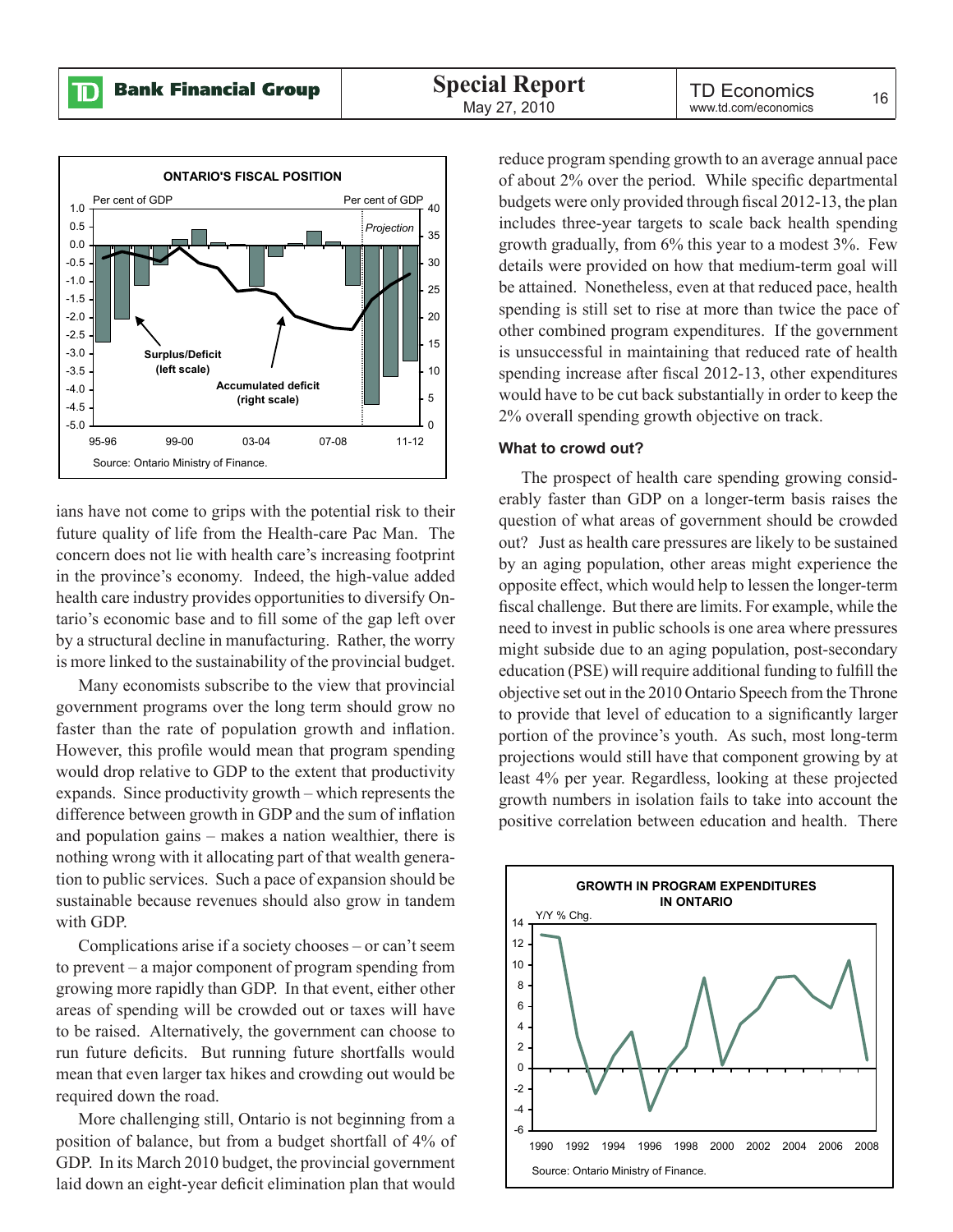![](_page_14_Figure_3.jpeg)

is also the issue of intergenerational fairness of current or future crowding out, which needs to be taken into account.

In contemplating which areas to crowd out, society faces a dilemma. The potential for Ontario to grow its productivity and income base – which effectively determine the capacity of the province to fund public services – reflects more than just health and education but a whole host of factors. Also instrumental is research, an efficient and competitive tax system, infrastructure and reliability of electricity supply. The list goes on. In recent years, large fiscal surpluses and growing federal transfers have allowed the provincial government to ramp up health spending and still tackle other priorities. In a post-surplus world, this will be increasingly tough to pull off. As a result, crowding out of non-health services actually poses a threat to the health care system.

#### **Why focus on reforms?**

Faced with these realities, the majority of Ontarians would likely support urgent action to improve the efficiency and sustainability of the health care system. Here, we emphasize reforms. Over the next few years, provincial government health care funding will come under pressure as the deficit is addressed. But experience in Ontario and in other Canadian provinces during the deficit-reduction era of the 1990s showed first hand that merely starving programs of funding without fundamental structural reforms fails to generate sustainable savings. In the case of health care, funding would bounce back forcefully once the budget position improved (see box).

As importantly, lowering the growth track of spending does not get to the root of the sustainability issue – that being, the risk of renewed deterioration in the quality of care.

#### **1990s Health-care Restructuring: Short-term Pain; Short-term Gain**

There has been one episode of restraint in health care spending in Ontario in recent history which provided only temporary relief. Between 1993 and 1997, two successive governments – the NDP led by Bob Rae and Conservative Mike Harris – managed to slow the rate of spending growth sharply.

The NDP government introduced a budget in 1993 that did not set out to fundamentally reform health care, but to rein in its large deficit through hospital administrative spending cuts and the de-listing of some publicly-funded services. The Conservative government attempted to restructure certain aspects of health care in 1995. The reforms were two pronged: first, the establishment of an independent commission (the Health Services Restructuring Commission) which allowed it to make binding decisions on the future of hospitals, including closure and amalgamation. However, while some restructuring did take place, fierce opposition from unions, opposition parties and citizens groups related to several high profile hospital closures caused the government to interfere with the Commission's efforts in some cases, leading to reversals from earlier decisions. Second, the government took on physicians by announcing a cancellation in malpractice subsidies and a 10% claw-back in fees provided under fee for service. The government ultimately backed off on this proposal.

In the end, there were few fundamental changes that were put in place in the mid-1990s. As a result, spending pressures would only build and eventually spring back.

Inter-provincial comparisons of health outcomes and system performance show Ontario in a favourable light. But internationally, health outcomes in Ontario are either no better, or in some cases, trail behind other jurisdictions despite the fact that the public and private sectors in the province spend more per capita. Residents in Ontario remain concerned about waiting times and physician shortages. The substantial new public funding for health care has helped to ease wait times since 2004, but progress on this front remains relatively slow, underscoring the fact that spending money is far from a cure-all. Unacceptably long waiting lists was the core reason behind the 2005 decision by the Supreme Court to strike down a Quebec law banning private health insurance. Accordingly, there are concerns – such as those expressed by Senator Kirby in his 2002 report – that without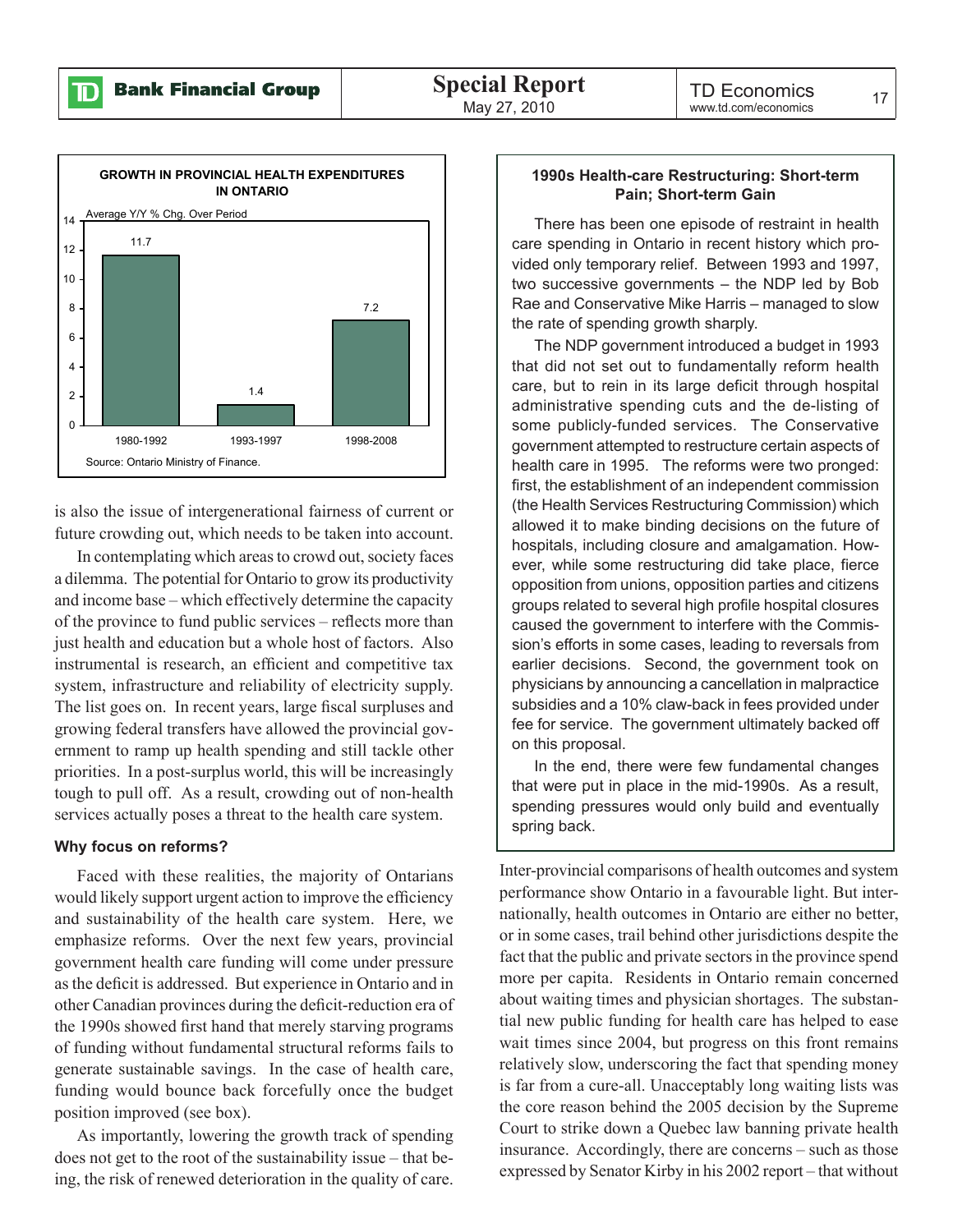![](_page_15_Figure_3.jpeg)

improved system performance, Canada's universal healthcare model will come under increasing pressure.

#### **Lessons from abroad**

In this section, we highlight several options for healthcare reform in Ontario. In comprising our list of proposals, a comprehensive review of domestic and international research was conducted, with a special eye on the results of past reforms undertaken in other jurisdictions. From the diversity of international experience, some key lessons can be distilled:

#### **Lesson 1: no jurisdiction in the world has all the answers**

The structures of health care systems around the world differ widely, as do the scope of reforms that have been undertaken in the past. Despite these variations, there is one major commonality: debate about how best to rein in soaring health care costs. But while Canada cannot look to any specific country as a perfect model on health care, we believe that there are certain elements being applied abroad that deserve a close look.

#### **Lesson 2: elusive cost containment puts emphasis on quality**

In general, reforms undertaken around the world have not had a dramatic impact on the rate of increase in health care costs. Changes that have been shown to generate savings are usually long term in nature, and in many cases, reforms were actually accompanied by up-front costs. However, where reforms tended to have a more significant effect was through an improvement in quality and/or an increase in value per dollar of health expenditure. And, as we have noted, building a quality health care system is crucial to long-run

sustainability. Experiences from Kaiser Permanente, an integrated managed care organization based in California, and the U.S. Veteran's Administration (VA) provide some good lessons on how a focus on quality of care can help to put a system on a stronger long-term footing. We feature VA's 1990s reforms in the annex at the end of the report. (Edmonson et al., 2008).

#### **Lesson 3: emphasis on quality may mean drawing in additional revenues**

With outright cost savings elusive, the focus internationally has shifted to adding new revenue streams and diversifying funding bases. In general, those relying on tax-based mechanisms have been incorporating elements of social insurance into their funding arsenal. Vice versa for those countries that are more heavily reliant on social insurance (Flood et al., 2008). In addition, several governments around the world have also turned to raising revenues through the imposition of "benefits taxes" – such as user charges – as a way to boost the efficiency in the system and to generate additional revenues. The main objection to user charges relates to the effect they have on poor and disadvantaged populations.

#### **Lesson 4: increased private financing does not lead to huge public savings**

In Canada, there have been calls to open up the door more widely to private financing (as distinct from private provision of services) or back door privatization as a means of reducing pressures on the public system. Proponents of a private alternative argue that it would free up public resources, lead to shorter waiting times for both users of the public and private sectors, increase choice and serve as a benchmark against which the public sector could be compared. However, there is little evidence from other countries that privately-funded systems bring cost savings with equivalent access and quality of care.

The lack of empirical support in favour of privatelyfinanced system is revealed in a number of research studies by Light (1996), Richmond (1996), Besley et al. (1998), Hurley (2002), Tuohy, Flood and Stabile (2004) and Lu and Savage (2006). In general, the balance of evidence in those systems that have developed parallel private systems is tilted towards the following:

• The potential for public cost savings is limited by the combination of tax subsidies provided for private insurance and the effects of private systems on health input costs.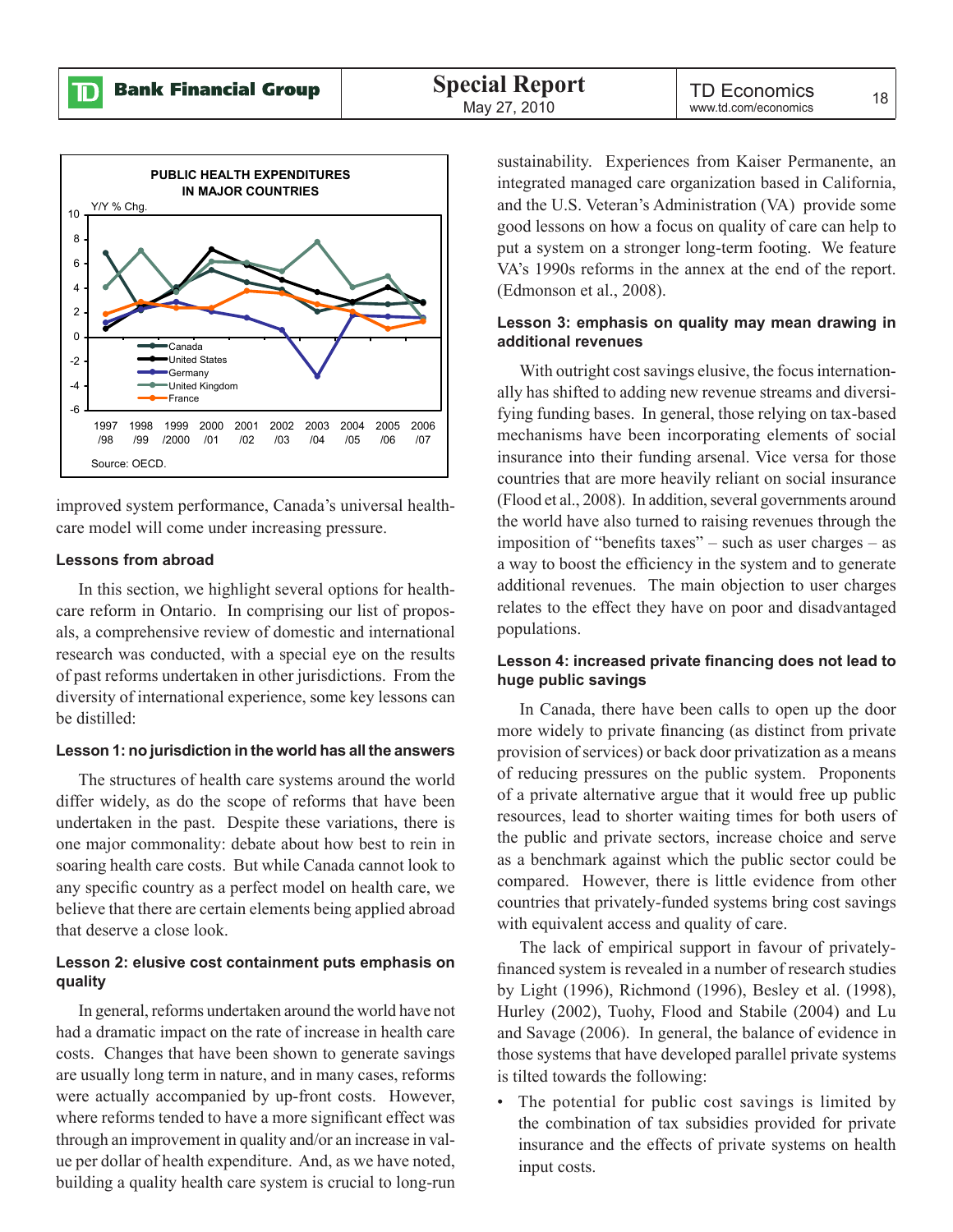$\mathbf D$ 

#### **TD Economics' Top 10 Health Reform Proposals**

Improving Information Use to Improve Efficiency:

- 1. Promote healthier lifestyles;
- 2. Expand information technology use in the system;
- 3. Establish Commission on Quality and Value for Health care;

Changing Incentives to Improve Efficiency:

- 4. Alter the way doctors are compensated;
- 5. Change approach of funding hospitals from a global budget system to one based on episode of care;
- 6. Re-allocate functions among health-care providers;
- 7. Scale back Ontario's Drug Benefit for higher-income seniors;
- 8. Increase bulk purchases of drugs to lower costs;

Bringing in New Revenues (which at the margin improve efficiency) :

- 9. Establish pre-funding for drug coverage;
- 10. Incorporate a health-care benefit tax into the income-tax structure.
- There have been some signs of "cream skimming" of risks (i.e., the choice to treat only the more profitable patients) by the private system that can result in an increase in per-patient costs of cases remaining in the public system. In addition, the different mix of cases treated suggests that the private system could not serve as an effective benchmark for the public system.
- A parallel private system appears to induce health care resources to shift from the public to private sectors.
- Parallel private systems have failed to reduce wait times in the public system. This is partly because an increase in supply afforded by the private system is equally offset by an increase in demand for publicly-funded health care. As well, private health care may lead to lobbying to divert resources away from areas with long waiting lists toward other areas within the public system.

#### **10 PROPOSALS FOR REFORM**

With these lessons in mind, we turn to our top 10 reform proposals. Our main objective is to lay the groundwork for trend growth in health spending to slow from our longerterm status-quo projection of 6.5% per annum to a sustain-

able 4% pace. To this end, we put forward eight recommendations to improve the efficiency of the health care system and hence reduce cost growth without compromising access and quality of care. The recommendations involve exploiting better information and creating appropriate incentives for cost minimization. The complexity of the health care system and the fact that there are no precedences in Canada or internationally from which to judge the effectiveness of such changes make it impossible to predict with any precision what the savings might be. These would have to be carefully monitored as the changes are implemented. But it would be wise to be mindful of the Canadian and international experience that the trend in health care spending tends to be resilient. As we have argued, substantial savings have been realized in several jurisdictions through various bold budget cuts, but the savings in almost all cases proved to be temporary as the pressures exploded and then the previous trend (or worse) was revisited. So it seems prudent to assume that the efficiency recommendations may not get health care spending all the way down to 4% per annum on a sustained basis.

Still, even realizing a lower spending track of 5% per annum would be a major accomplishment. That would put health care spending growth within 1 percentage point of the 4% objective. And it would make feasible a number of options that seem far-fetched under 6.5% spending increases. First, some revenue-enhancing measures within health care, such as the two we recommend in this paper for consideration, could close the remaining gap. Second, the degree of crowding-out of non-health care spending could be tolerated. For example, instead of soaring to 80% of program spending under the status quo, health care would hit 65% by 2030. Third, any offset through measures to raise revenues more generally would be much less daunting.

If the recommendations to enhance the efficiency of the health care system might not bring the trend growth rate below 5 per cent, then an obvious question is why not be bolder in the recommendations? An alternative way of approaching this is to ask what potential changes are not captured by the recommendations? In our view there is just one major reform prospect that is glaring by its omission. That is much more extensive use of private financing in health care, either on a general basis or as more of a side door entry, through delisting of fairly common treatments. This is not to be confused with use of private sector resources to deliver health care. We do call for that in the name of efficiency. But under our recommendations most interfaces of Ontario residents with the health care system would be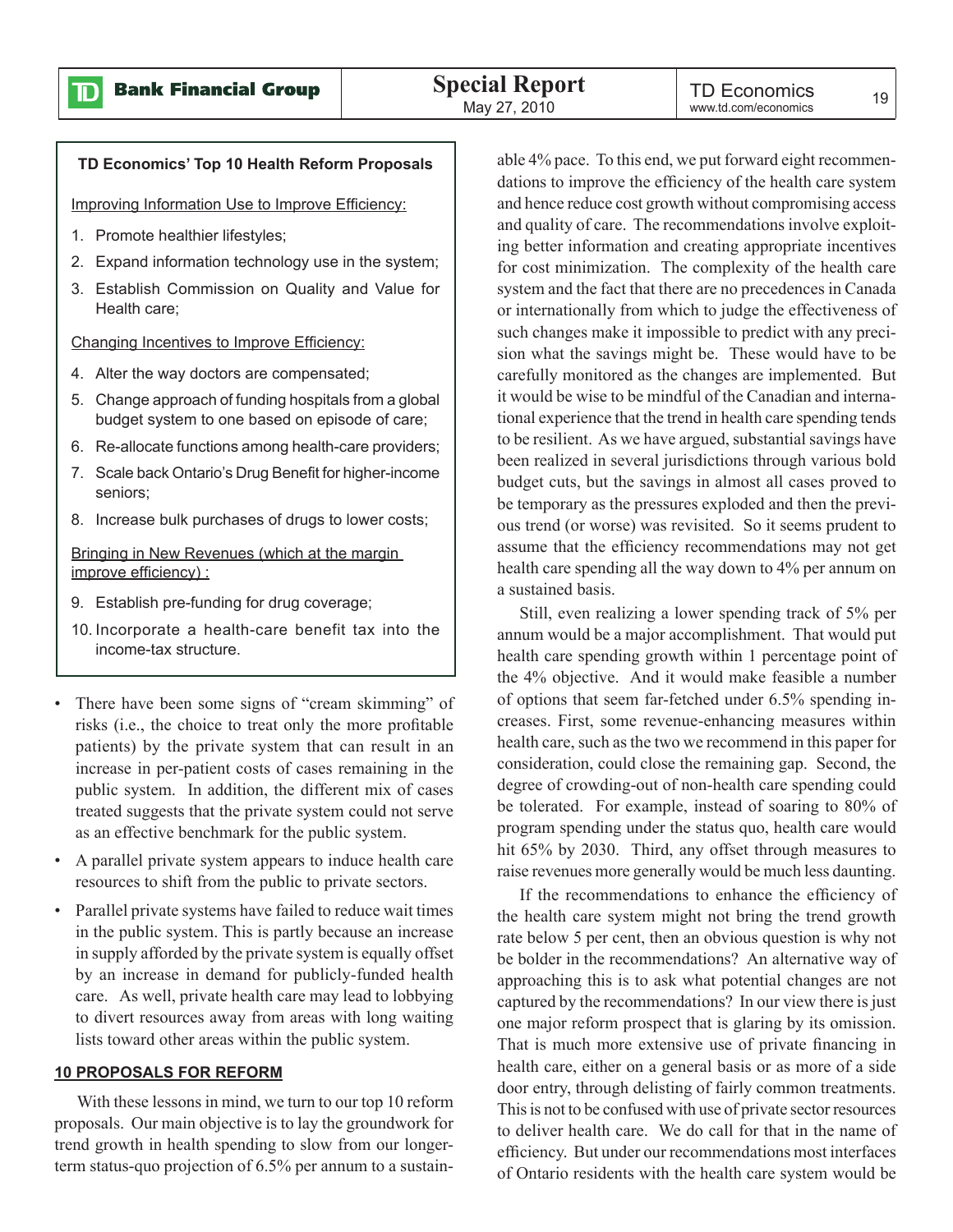**Bank Financial Group** 

under the shield of their OHIP card.

D

 For sure more private financing and delistings would save money for the public purse. But if all they did was shift the cost from the public sector to the private sector

#### **Ontario Could Consider Experimenting with Privately-Funded Care**

While international experience does not support a tectonic shift to a parallel privately-funded system of health care, some provinces in Canada – notably, Quebec, British Columbia and Alberta – are either experimenting, or plan to experiment, with a limited private alternative. Quebec, for example, permits privatelyfunded hip, knee and cataract procedures.

Ontario could consider following suit by introducing a small number of elective procedures along the same line as Quebec. As international research has shown, the private option is no panacea and carries with it certain risks. We have highlighted these potential pitfalls on page 19. As such, Ontario would need to ensure that the conditions are put in place in order to prevent "cream skimming". Access for those covered under the public plan would need to be protected. And the price charged by private clinics for residents should be capped at the same level as under the public system, although this condition could be waived for nonresidents. While prices would not be set by the open market, the private sector would have an incentive to generate return through driving efficiency gains and hopefully those gains would spill over to the public health services sector.

Putting Ontario's health care system on a sustainable track will require more than implementing a set of reforms and passively watching them take shape. It will involve a fair degree of experimentation, followed by adaptation in order to ensure that any challenges that arise are addressed. A limited and carefully monitored experiment with privately-funded health care would not involve much risk in the short term. Ontarians would ultimately decide in the future if the experiment has been successful enough to warrant a further roll out.

Any experimentation with private financing should not distract the focus on implementing the bulk and potentially all of the ten recommendations we make in this report. Those changes are necessary to instill the proper incentives to ensure quality and efficiency and hence sustainability in health care. As we argue elsewhere, once the system is re-oriented around the proper incentives, other promising reforms will become more apparent and easier to implement.

then nothing would be accomplished. And as lessons from abroad have shown, they could have negative side effects. Incremental change is often second best, but not necessarily in this case. It makes more sense, in our view, to first put in place the proper incentives to achieve cost efficiencies. Once the incentive structure has been changed, other, potentially more sweeping reforms, could be considered. In the meantime, the province could experiment in a limited way with private financing (see text box). This experiment could be done under restrictions that would minimize the risks to quality and access.

 Together the 8 recommendations we make in this paper would go a long way toward making Ontario's health care system sustainable without compromising quality. Two ideas for health-related revenue generators could complement the effort toward sustainability.

#### **Bold departure from the status quo**

A few final thoughts before we commence with the discussion of the specific reforms. **First,** the ten options included in our list of proposals represent a bold departure from the status-quo. Under TD Economics' proposals, the system would become more efficient, patient-focused and well-integrated. Better information throughout the health care system – through increased IT requirements and a newly-established Commission on Quality and Value for Health Care – would go a long way in providing practitioners with the benefits and costs of procedures, further complementing a heightened focus on patient care. The enhanced information flow would not be limited to the health sector, as prevention moves would make residents more knowledgeable about health risks resulting from their choice of lifestyles. By changing the way hospitals and doctors are remunerated, incentives would be put in place to both lower costs and provide more appropriate care to patients. Combining these new modes of organizing and compensating physician practices with shifting (or sharing) care to (with) other providers – such as nurses and technologists – would only increase their scope to capture potential savings. Lastly, proposals 9 and 10 are not just designed to draw in more revenues but to help strengthen the link between the cost of health care and who shoulders the burden. The fact that many proposals complement each other underscores the importance of not just the depth of reforms required but the breadth as well.

**Second,** the 10 recommendations would have varying degrees of public impact and hence political sensitivity. Some might fundamentally change the health care system,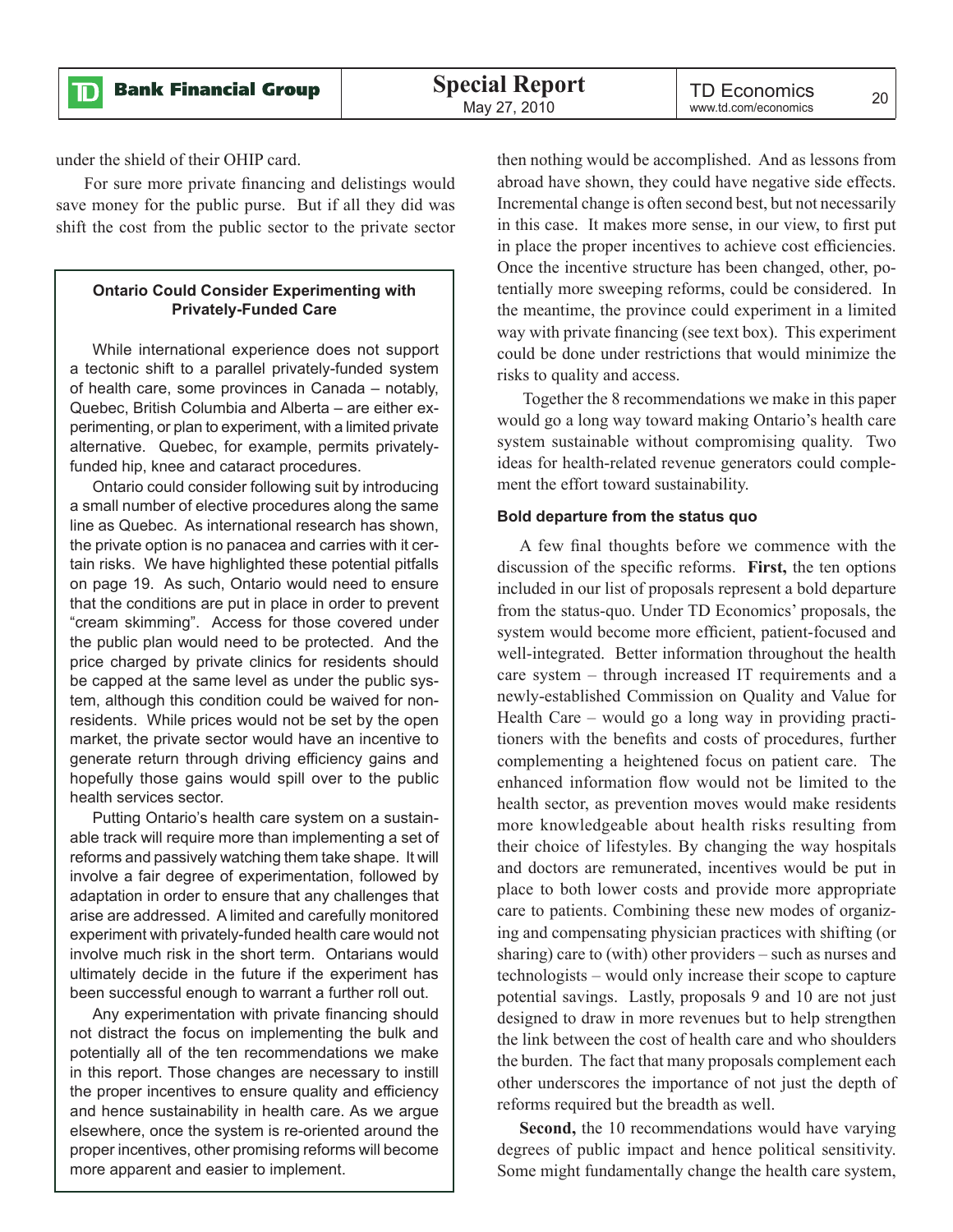![](_page_18_Picture_0.jpeg)

#### **Why Might TD's Proposals Succeed in Lowering Health Spending Growth When Others Have Failed?**

TD Economics is not the first to make recommendations on how to place the health care system on a sustainable track. Over the past 10 years there have been a number of landmark reports that have garnered significant attention across the country. Chief among them include Alberta's Mazankowski Council (Alberta 2001), the Senate's Kirby Commission (Canada, 2002), and the federal government's Romanow Commission (Canada, 2002). In addition, provincially-commissioned studies have been carried out in Saskatchewan and Quebec.

A decade has passed and yet Ontario and other Canadian provinces are still confronting the challenge of sustainability. This raises some important questions.

#### *Why didn't these reports lead to greater cost savings being achieved?*

The fact that spending growth has continued to outstrip that of revenues over the past decade has had a lot to do with the fiscal circumstances of the day and the lack of government and public appetite to implement bold change. The commissions were formed in part to address the longer-term unsustainability of health care spending growth. But at the time, surpluses were being recorded at the federal and provincial levels, which meant that the fiscal warnings resonated little with the public. Even the mandates of the commissions largely emphasized finding ways to "meet the needs" of the public, with ensuring "fiscal sustainability" taking a secondary role. In fact, in the Romanow Report, instead of warning the public about the fiscal sustainability issue, it declared health care as being "as sustainable as you want it to be.", which highlighted the low priority he placed on addressing the long-term fiscal challenge (Boothe and Carson, 2003). In the end, federal transfers were ramped up sharply in the 2004 First Ministers Health Care Accord, thus reducing pressure on the provinces to take dramatic action.

#### *How do our top 10 proposals compare to recommendations in the landmark reports of a decade ago?*

The lack of success in reforming the system has been more about the lack of urgency than the recommendations themselves. In fact, virtually all of TD's recommended measures to boost efficiency (i.e., reforms of primary care, shifting care towards lower-cost forms such as nurse practitioners, adoption of information technology, better leveraging economies of scale in areas such as

drug purchases and health promotion) featured largely in the three past reports. In some cases, our proposals are shared by some but not by others. For example, the Kirby report was unique among the three in supporting a move to a DRG-based hospital funding structure. On the flip side, while Romanow and Kirby argue to broaden coverage under the publicly-insured system to home care and catastrophic drug coverage, we reject this notion on the grounds of a lack of available government resources. Instead, TD is supporting a move to better target drug spending under the Ontario Drug Benefit (ODB) to seniors in need and higher income seniors who pay more for their drug costs.

In part due to their recognition that efficiency gains alone are unlikely to bring down spending growth dramatically, both Kirby and Mazankowski argued for additional revenue-raising measures. Still, both recommended a somewhat different approach than TD. Kirby supported a move to fund the federal contribution to health care from a share of GST revenues and impose a new federal health-care premium. Mazankowski recommended tying Alberta's dedicated health premium tax to growth in the health-care system. In contrast, TD's recommended path focuses more on inter-generational equity (pre-funding future costs) and adding an element of benefits tax into the income tax structure in order to spur some efficiency gains.

Ultimately, governments have moved forward with a number of the lower-hanging fruit and left some of the bolder, less politically-palatable changes for another day.

#### *Why might our recommendations find success when others didn't?*

Just as timing was certainly a factor in limiting progress over the past decade, timing will likely work in favour of change in the future. Ten more years of spending growth, greater proximity to the baby boomers becoming seniors and huge deficits across the land should have whetted the appetite for reform. Other sticking points appear to be less of a factor today. The public has likely been gaining a better understanding of the risks that unbridled health spending growth poses to their standard of living. And, with provinces facing the fiscal threat of health care head on, it is more likely that they will take the lead this time around in instituting change, which should increase the chances of success.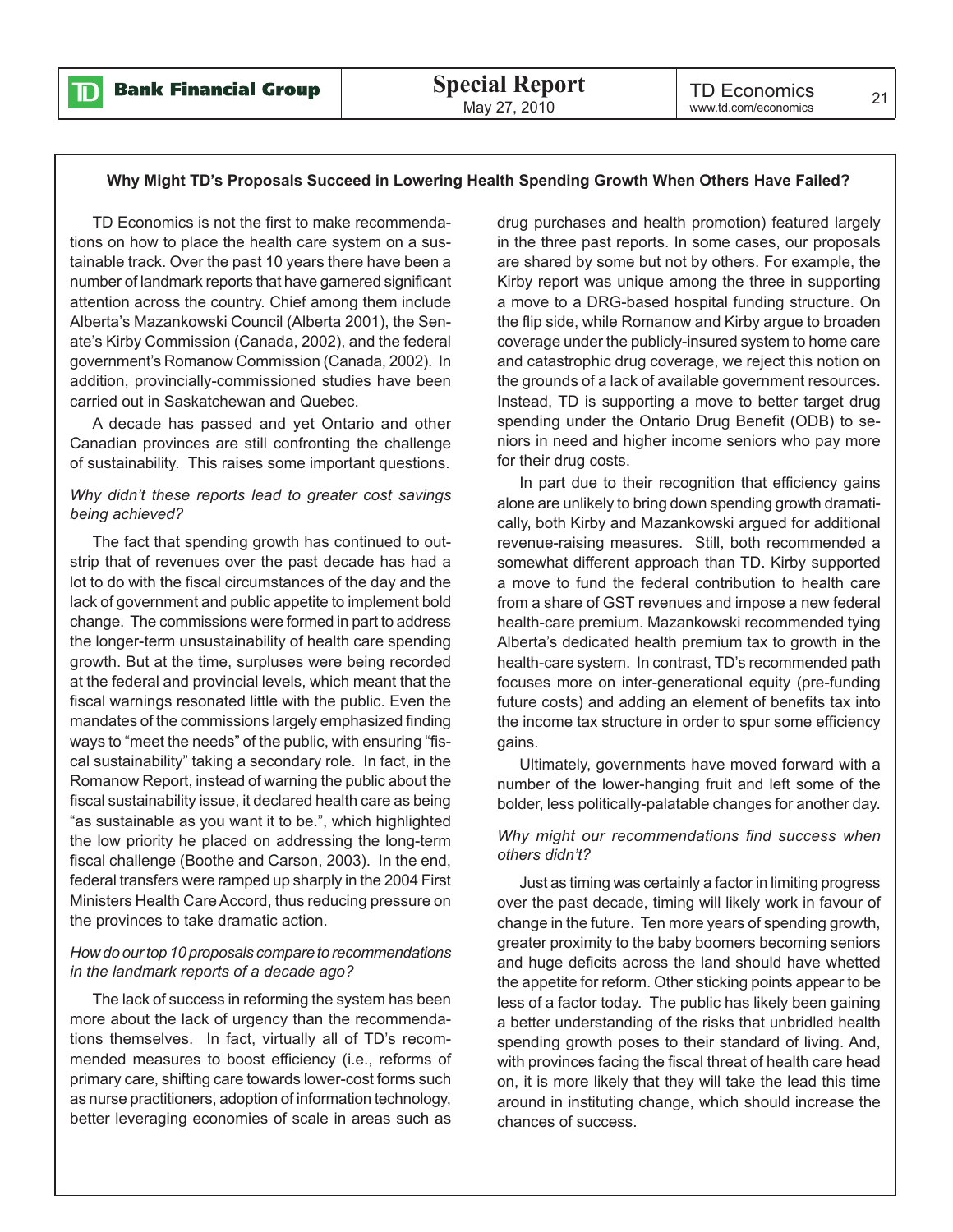making it more efficient with at least unchanged quality, but not be very obvious to the public. That would include the changes to hospital and physician budgeting processes as well as the expansion of information technology. Other proposals would be very obvious to the public but should be positively embraced. Health promotion would be an example, although with potential for cynicism regarding previous largely unsuccessful campaigns. Other proposals – notably those on the revenue side – have the potential to elicit a stronger public, and hence, political reaction. This categorization should not in any way be interpreted as a pretense to not proceed in some areas. As we emphasize throughout the report, most if not all of the recommendations will need to be implemented in order to have a reasonable chance at putting health care spending growth on a more sustainable track. It is more a matter that some initiatives will require great care in their introduction not only in substance but in communication of the broader context.

**Third,** TD's proposals designed at reforming the health care system are likely to be met by naysayers and skeptics who will point out – and rightly so – that "we've heard this all before". Indeed, within the past ten years in Canada, there have been a number of high profile commissions (i.e., Romanow, Kirby and Mazankowski) that have sounded the clarion call for health-care reform. Yet the growth in health spending has continued unabated. We address this question of why our reform proposals might help to make the health system sustainable financially when others have failed in the box on the previous page.

**Fourth,** other countries and other Canadian provinces will undoubtedly soon apply more aggressive cost savings approaches to health care as they address their huge fiscal imbalances and prepare for an older population. But for the moment, the challenge before Ontario will require it to be a world leader. The limited international success suggests that more than one – and maybe even all – of the most promising options identified will need to be pursued with vigour and intensity. Indeed, Ontario has already implemented some of these reforms. So to a degree, the next step must be to accelerate and intensify the reforms in operation and to complement them with other actions.

**Fifth,** our list is not an exhaustive one. We have focused on areas that could feasibly be implemented over the next 1-5 years and which would likely deliver the biggest bang for the buck. This is not to say that other areas of reform shouldn't be boldly pursued. Despite the limitations of delisting, Ontario should still go through an assessment of the health basket it delivers in order to see if some services

![](_page_19_Figure_7.jpeg)

currently funded under the public plan aren't providing a commensurate boost to the health of Ontarians. The current governance structure for the province's hospitals should also be looked at. Currently, there are three entities in the province that are involved in either the planning or financing of hospitals – the Local Health Integration Networks (LHINS), the Ministry of Health and Long-term Care and Infrastructure Ontario. Yet these institutions tend to operate in silos. Altering the governance structure to have hospital planning and financing all accountable to one individual – perhaps appointed by the Minister of Health and Long Term Care – would mark a step forward.

**Last** but not least, we urge the provincial government and residents to not only champion the need for reform, but to more fully recognize the wider benefits of health care to the province's social and economic fabric. In this regard, there needs to be some deep thinking on what precisely is the definition of the objective of the health-care system and how success can be measured. In our view, the goal should be maximizing the "quality of life" of the residents, or perhaps more specifically, average life expectancy adjusted for the quality of health. Such an approach would broaden the focus of public policy. Preventing illness and promoting healthy living would almost certainly form a cornerstone of a holistic strategy, but also important are areas complementary to improving health and quality of life, such as better early childhood and K-12 education and allevation of poverty. A multi-faceted public policy focus on the more vulnerable people in society would be an effective way to achieve the quality of life objectives, since enormous returns on investment would be realized. A better educated, more informed population tends to be healthier.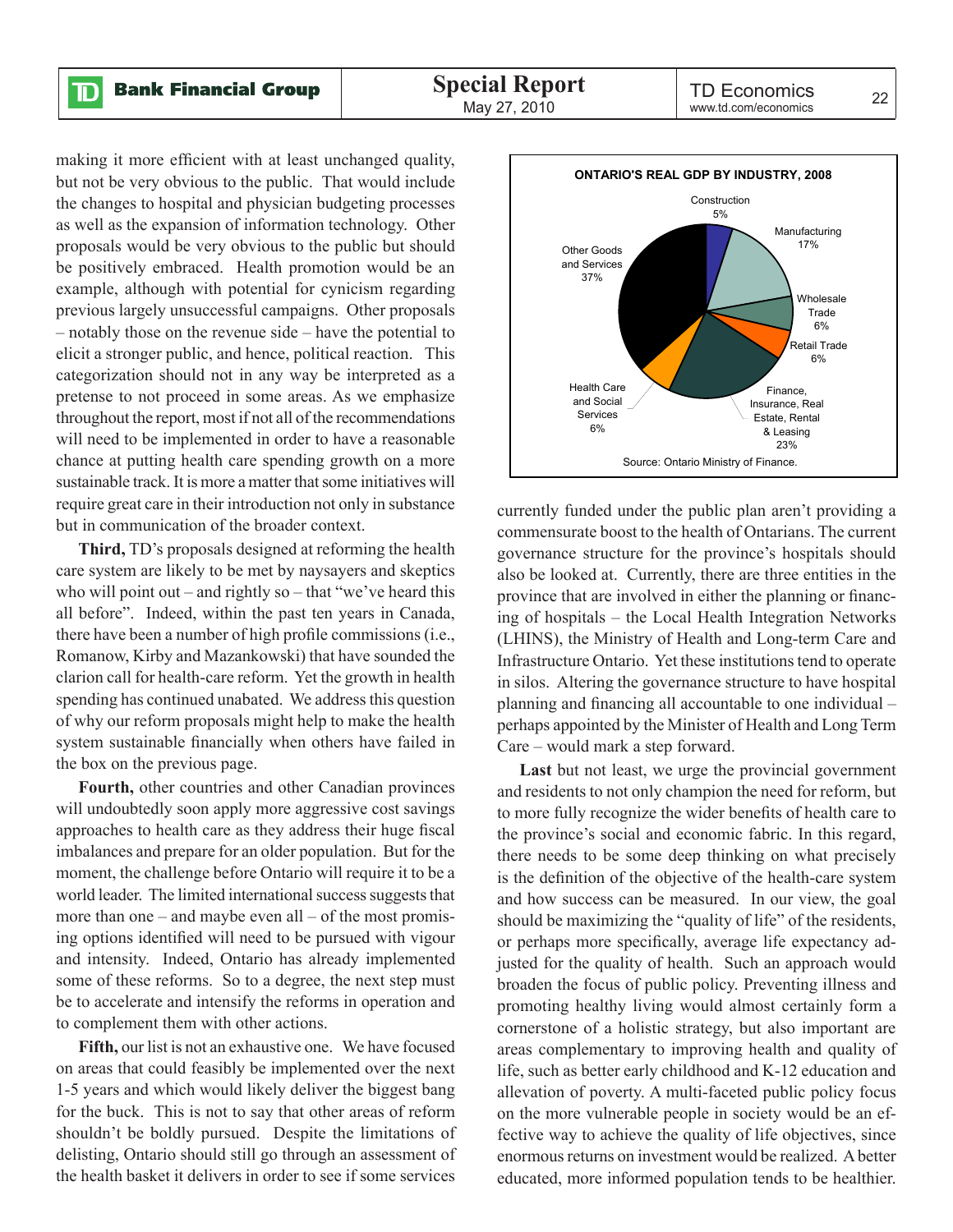![](_page_20_Figure_3.jpeg)

| <b>BODY COMPOSITION OF TYPICAL 45-YEAR-OLD MALE AND</b><br>FEMALE, 1981 AND 2007-2009 |                                        |                                               |                                              |                                               |  |  |
|---------------------------------------------------------------------------------------|----------------------------------------|-----------------------------------------------|----------------------------------------------|-----------------------------------------------|--|--|
|                                                                                       |                                        | <b>Male</b>                                   | <b>Female</b>                                |                                               |  |  |
|                                                                                       | 1981                                   | 2007-2009                                     | 1981                                         | 2007-2009                                     |  |  |
| <b>Body Mass</b><br>Index                                                             | 25.7 kg/m <sup>2</sup><br>(overweight) | 27.9 $kg/m^{2*}$<br>(overweight)              | 24.1 kg/m <sup>2</sup><br>(normal<br>weight) | 25.8 kg/m <sup>2*</sup><br>(overweight)       |  |  |
| Waist<br>Circumfe-<br>rence                                                           | 90.6 cm<br>(35.7") (low<br>risk)       | 97.0 cm<br>$(38.2")^*$<br>(increased<br>risk) | 76.3 cm<br>$(30.0")$ (low<br>risk)           | 83.4 cm<br>$(32.8")^*$<br>(increased<br>risk) |  |  |
| Hip<br>Circumfe-<br>rence                                                             | 99.0 cm<br>(39.0")                     | 102.7 cm<br>$(40.4")^*$                       | 98.5 cm<br>(38.8")                           | 102.5 cm<br>$(40.4")^*$                       |  |  |
| Waist-to-<br>hip Ratio                                                                | 0.91                                   | $0.95*$                                       | 0.77                                         | $0.81*$                                       |  |  |
| * Significantly different from estimate for 1981 (p<0.05).                            |                                        |                                               |                                              |                                               |  |  |
| Source: 1981 Canada Fitness Survey; 2007-2009 Canadian Health<br>Measures Survey.     |                                        |                                               |                                              |                                               |  |  |

Ultimately, the most effective way of lowering costs in the health care system will be to ensure that fewer people are in need of expensive care.

From a pure economic perspective, all-too-often, health care is regarded by governments as solely a hit to their bottom line. Regardless of government efforts to control costs going forward, health care is one industry that is almost sure to expand over the long run. In the context of Ontario, the high-value added health care industry provides tremendous opportunities to diversify Ontario's economic base and to fill some of the gap left over by a structural decline in manufacturing.

The key to building a health care cluster will be to throw the door open more widely to private-sector involvement. Contrary to popular belief, nothing in the Canada Health

Act forbids private providers of clinical services. Yet there has been an enduring and confused debate in Canada about private-sector involvement in the delivery of health care. We believe what Canadians consistently register is their preference for a single, public payer model. But in a confused manner this is often extended to the notion the public is against any private sector involvement. As long as the public can use their OHIP cared they would probably support the underlying services being provided in whatever manner is most efficient. There should not be any inherent bias against public provision of services. The key is to determine the service model that delivers the best combination of quality and cost.

The private sector already plays an important role in the provision of health care from the supply of pharmaceuticals to equipment to all forms of contract services. In addition, the Ontario government has entered into a significant number of public-private-partnerships over the past few years for the finance and construction of hospitals. Yet, health care is still not considered one of Ontario's key economic clusters, notwithstanding some impressive pockets of activity and innovation in cities such as London and Toronto.

As such, the momentum to encourage more private sector investment in health care must be stepped up. While many of the required elements needed to create a world-class health care cluster have been falling into place – including a more competitive business tax environment, investments in research and commercialization and a number Medical School in the North among others  $-$  a concerted strategy is needed to put all the pieces together. In devising such a strategy, the Ontario government would need to be mindful of the potential impact of health reforms on the investment environment of health-care operators, and take action to mitigate those impacts as best as possible.

#### **A. Improving Information Use to Improve Efficiency**

#### *1. Take bold action to promote healthier lifestyles*

As we have argued, health care needs to more than simply about healing people once illness strikes, but about boosting their quality of life by promoting health and preventing illness. This is not new. Public health officials have long suggested that healthier lifestyles will lead to better health and therefore reduced health care needs and costs. And Ontario – along with the federal government – has attempted to create healthier lifestyles and influence behaviour in Ontario through information, health promotion and financial incentives such as tax credits. Furthermore, Ontario's goal of lowering the province's high-school drop out rate and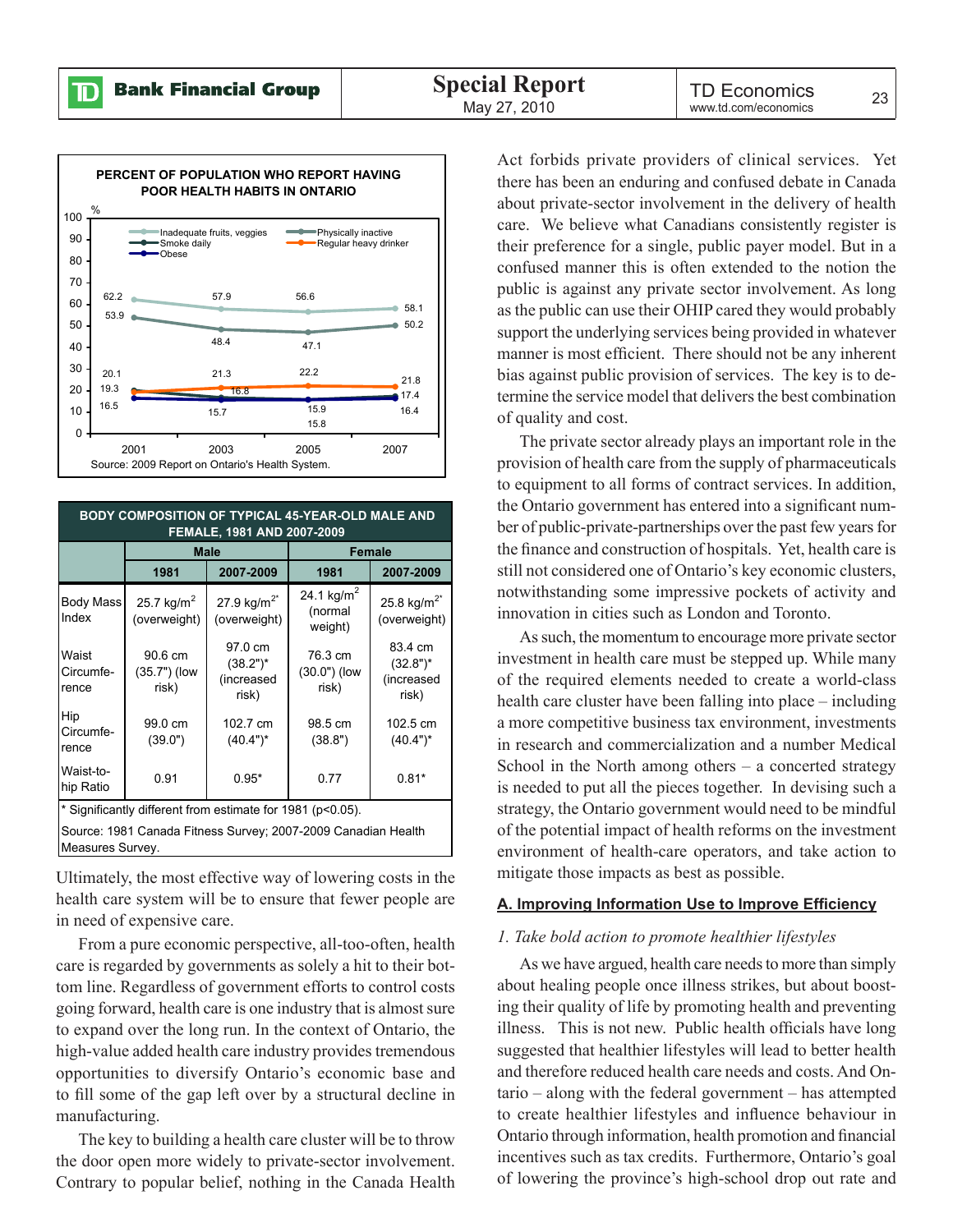$\mathbf{D}$ 

improving access to PSE is a major step forward to achieving success in prevention in view of strong link between education and health outcomes.

Yet the Ontario government needs to do more. Despite its efforts, rates of obesity and diabetes are climbing, threatening to inflict ever-mounting costs on Ontario's health care system in the future. Despite declining tobacco use, about one of five Ontarians still smoke frequently or occasionally and about one in six Ontarians aged 20 and above is obese. The number of new cases of Alzheimer's is estimated to more than double over the next three decades, due to the simple reason that the baby boomers are getting older. Promoting healthy diets and physical activities has the potential to reduce new cases of chronic conditions or, in the case of dementia, delay its onset. And the benefits to Ontario's health-care system would be massive. The Alzheimer's Society has estimated that improved prevention strategies could save the system \$219 billion over the next three decades.

The Institute for Clinical Evaluative Sciences (ICES) provided a benchmark study of jurisdictions in Canada and around the world on health and health behaviour. The ICES report highlighted British Columbia as not only the leading province in terms of overall health and health behaviours, but also in leadership in promoting healthier lifestyles through the launch of ActNow in 2006. The study provided a number of recommendations for the Ontario government aimed at boosting prevention, and which we strongly support:

- Ontario should identify its own specific health imperatives, which should be used as the touchstone for making an extraordinary effort to improve its citizen's health and health behaviours.
- The Premier should proclaim that a major government goal is for Ontario to become the healthiest province in Canada.
- Ontario's health behaviour targets should be no less relevant and ambitious when compared to those of leading provinces within Canada. This means by 2015, we should achieve fewer than 15% of Ontarians using tobacco, more than 73% of Ontarians physically active and fewer than 32% either overweight or obese.
- The Ontario government should have a clear understanding of how Ontarians feel about specific health behaviours and then incorporate that understanding into its population health strategy.
- Allocate more funds towards improving health behaviours related to smoking, physical activity, diet and

#### **British Telecom – Health Strategy Contributes to Healthy Bottom Line**

British Telecom (BT) is often cited as a best practice in the area of corporate promotion of health and wellness. Through a three-part health strategy – i.e., prevention, intervention and rehabilitation – the company has been able to reduce costs by more than \$150 million per year through better health and higher productivity. As a signal of the importance BT places on health and wellness, the organization employs a Chief Medical Officer, Dr. Paul Litchfield, who focuses solely on the promotion of physical and mental health.

The company has forged ahead with a number of innovative health initiatives, including:

- Work Fit is a program that combats and/or staves off mental illness in the workplace by educating staff on the benefits of regular exercise, healthy eating and relaxation techniques. The program also aims at lowering the stigma of mental illness. While the program is optional, an estimated one in four of BT employees is believed to have enrolled in the program.
- A diabetes awareness initiative has been established to convey the message that changes in lifestyle can make a significant difference to an individual's health. An online tool allows employees to assess their risk of developing diabetes, and those that take action to reduce the likelihood of diabetes are entered into a regular contest to win an award.
- About 1,200 employees have enrolled in a program to quit smoking. The program has proved successful with 25-30% of those that have made the attempt have remained off cigarettes for at least a year.
- High-quality telemedicine has been introduced into the day-to-day work life at BT, which has brought especially significant benefits to those employees who reside in rural communities. The program has been beneficial to those who have had difficulty accessing the correct specialist expertise.
- Roughly 11,000 BT workers now telecommute. Supported by an improved work/family balance and reduced stress, productivity among these workers has been measured to be 20% higher on average.
- The estimated savings from the shift to telecommuting (C\$100 million per year) and a 33% reduction in sick leaves (C\$50 million) since 2005 brings the total savings from those two impacts alone to C\$150 million per year.

Sources: BT Sustainable Work Force Assessment Quick Start (available at ww[w.globalservices.bt.com\);](http://www.globalservices.bt.com) USA Today, February 8, 2010.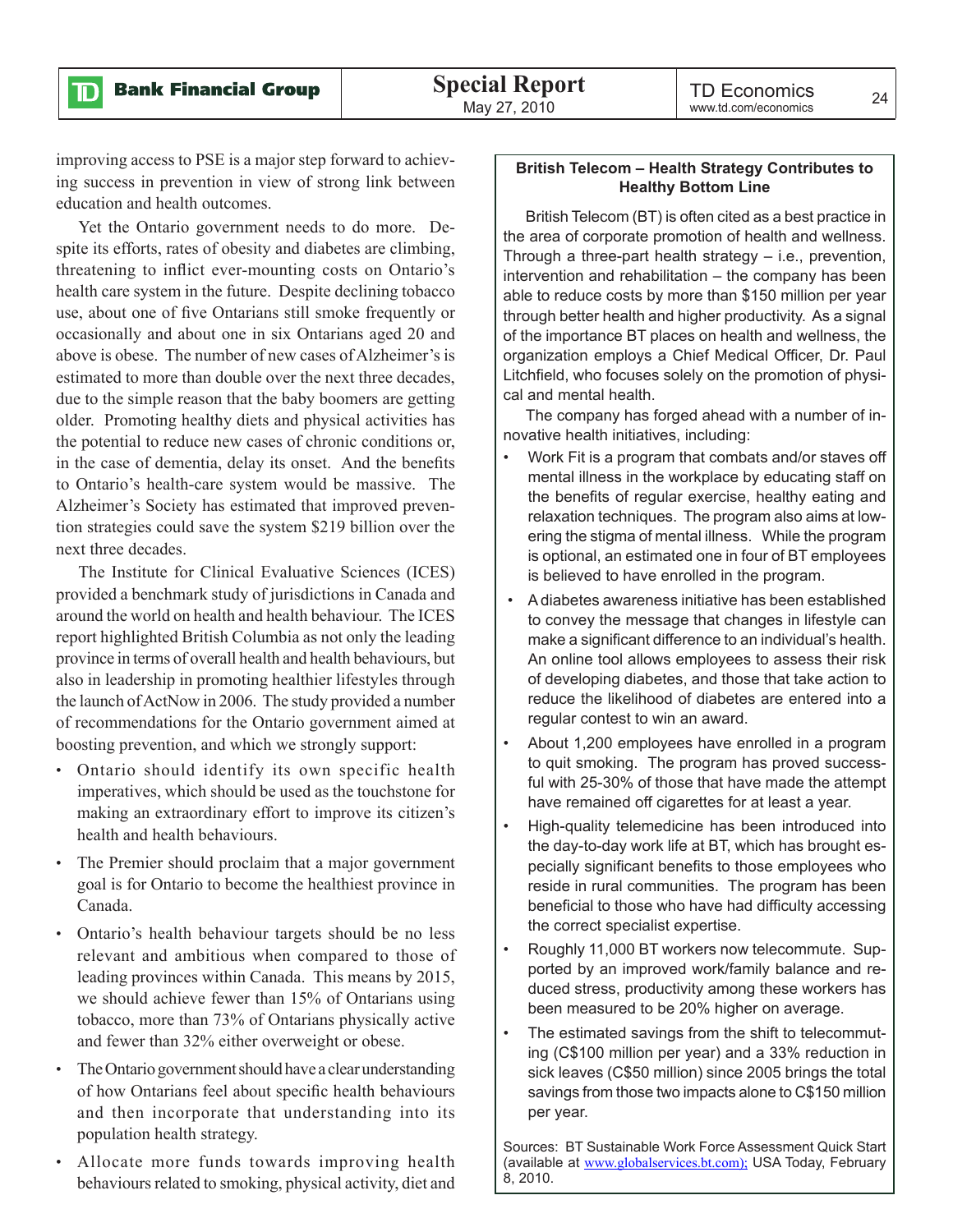![](_page_22_Figure_3.jpeg)

![](_page_22_Figure_4.jpeg)

obesity. Ontario currently spends considerably less per capita than B.C. and Quebec on health-care promotion. The report calls for \$165 million per year in additional funding for this purpose.

- Ontarians should become a leader in introducing innovative and effective strategies aimed at achieving broad improvements in health behaviours.
- Ontario should narrow existing disparities in health and health behaviour. Interventions should ensure that people in disadvantaged groups – whose health tends to be poorer – make the first and greatest gains in these areas.

In addition to disadvantaged groups, we see an important need to step up focus on Ontario's youths. A recent Statistics Canada study (Tremblay et al 2010) showed that fitness levels among Canadian children have declined, and

body mass indices increased, measurably since 1981. The solution lies in programs to enhance physical education and information programs as well as improving food and drink choices available in schools. The recent Ontario government's announcement unveiling a new physical education curriculum as well as a ban on a number of foods with high sugar content in schools are positive. The ban on high-sugar foods, which will be effective in the fall of 2011, builds on earlier moves to eliminate the sale of food with trans fat and fast food in elementary school vending machines.

Stateside, the roll-out of the "Let's Move" campaign earlier this year by First Lady Obama highlights the growing importance that is being placed on tackling childhood obesity internationally. The campaign sets a goal to address the problem within a generation. Such a long horizon might not appear ambitious. But it recognizes the extent of the challenge (in the U.S., an estimated one in three children is considered obese) and the fact the problem is a generation in the making.

Efforts to reduce salt in the diets of Ontarians could pay big dividends in terms of reducing the long-term risk of chronic illness. According to a study in the New England Journal of Medicine, "the cardiovascular benefits of reduced salt intake are on par with the benefits of population-wide reductions in tobacco use, obesity and cholesterol levels." (Globe and Mail, January 22, 2000). Meanwhile, the study gives kudos to efforts by a number of countries around the world, including the U.K., Japan, Finland and Portugal, who have raced well ahead of Canadian jurisdictions by limiting salt through a combination of processed-food regulations, better labeling and public education. Experience has revealed that if changes are made gradually, consumers become accustomed to it and industry does not suffer (Globe and Mail).

Large employers also need to be better engaged in healthier lifestyle promotion. Recognizing the benefits to productivity and profitability of healthier lifestyles around the workplace, leading companies around the world have implemented innovative programs, such as providing financial incentives for participating in fitness programs, onsite fitness and health clinics, health coaches and web-based health and fitness tools. British Telecom is one notable example of an organization whose success in promoting health and wellness have generated positive results (see box on page 24). In this country, efforts to foster a healthy workplace are being promoted through programs such as the Canada Awards for Excellence, which are annually granted to companies who best meet the National Qual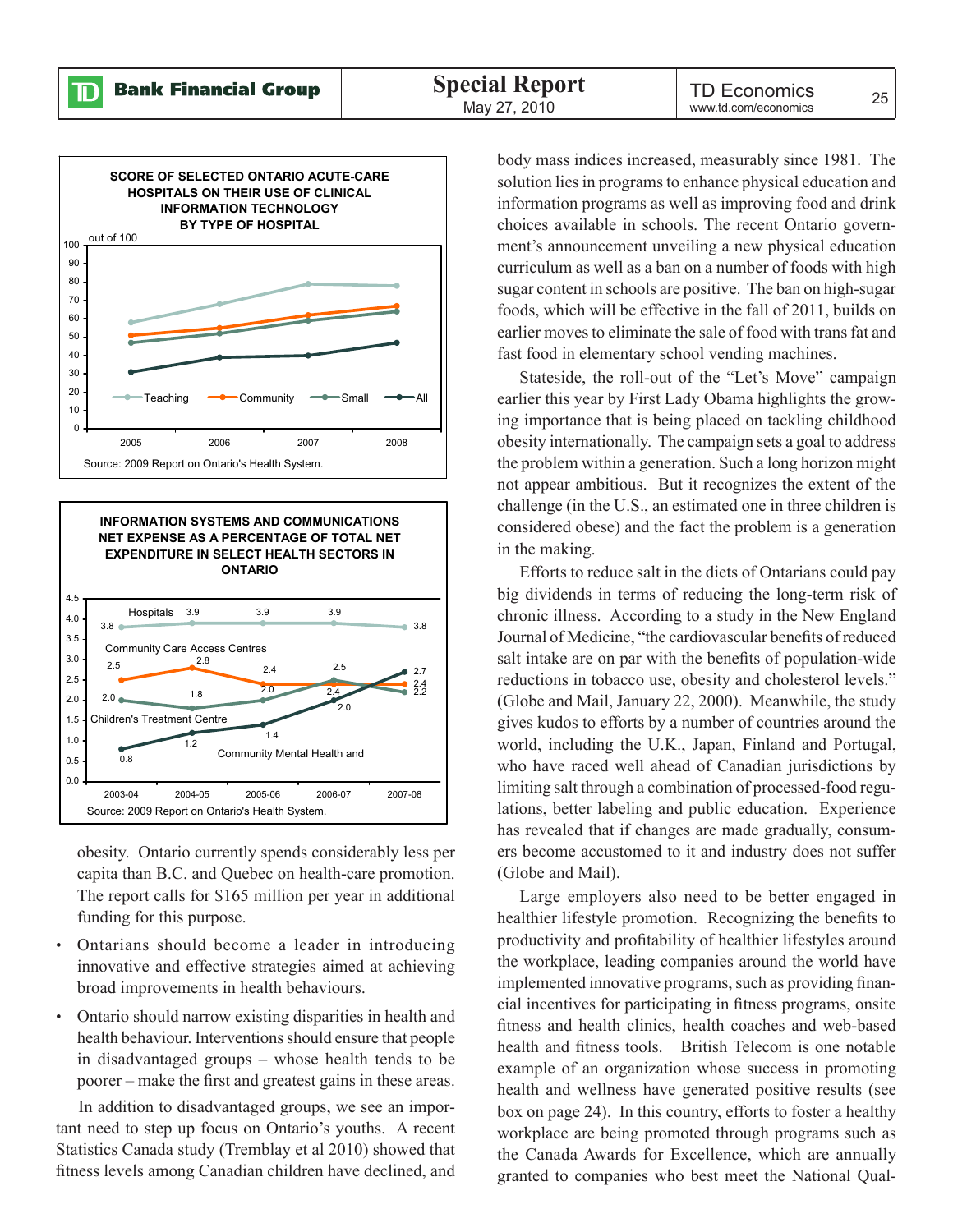D

#### **UK's NICE a global best practice in advising government on Health care quality and value**

- NICE is a substantial operation, and the focus of much international attention. Established in 1999, by 2008 it had about 270 full- and part-time staff, an annual budget of about £32 million, a broad consultative network comprising about 2000 outside experts and an extensive advisory structure for gathering public input (Steinbrook, 2008).
- As noted above, its mandate is confined to "technologies likely to have major health implications, budgetary impact, or controversy over effectiveness," a mandate that has effectively meant a focus on new technology.
- NICE decisions are binding upon public purchasers, and while public purchasers may opt to cover treatments not recommended by NICE, they do so only very rarely.
- NICE's decisions are based on cost-effectiveness analysis employing a QALY technology assessing the comparative effectiveness of the technology under consideration in improving "quality-adjusted life years" (QALYs).
- In addition to technology appraisals, NICE issues clinical guidelines that are not binding (Steinbrook, 2008).

ity Institute's (NQI) Framework guidelines, and Canada's Healthy Workplace Month, which challenges companies to participate in an activity based on the NQI's Healthy Workplace elements (Fit@Work, Support@Work, Green@ Work and Champions@Work).

#### *2. Expand information technology use in the system*

In order to achieve the desired goals, the health system in Ontario will need to have better data on inputs to care and on outcomes. This will require improved information technology. Ontario has fallen behind many other jurisdictions around the world of adoption of IT structures. According to the 2009 Report on Ontario's Health System, Alberta is far ahead of Ontario (and other provinces) in the use of electronic medical records. Highlighting how paper-based the health system remains in Ontario and Canada, a 2009 study found that 37% of Canadian primary care doctors in Canada use electronic medical records. In contrast, 99% of primary care doctors in the Netherlands use electronic medical records, 97% in New Zealand, 96% in the UK and 95% in Australia make use of electronic records (Schoen

et al., 2009).

While there is limited evidence that enhanced IT structures alone will reduce costs, they are an essential tool to properly monitoring and rewarding performance in the health system. In the VHA transformation of the last decade electronic sophisticated health records were introduced and made central to the management and monitoring of the system (CBO, 2009). Electronic information management was also a key component of the Intermountain health care successes reported recently in the New York Times (Leonhardt, November 8, 2009).

In proposals 4 and 5, we discuss the need to adopt alternative payment approaches for hospitals and doctors in Ontario. The Ministry could incrementally build IT requirements into these new payment models. For example, enhanced versions of Family Health Networks with stronger "gate-keeper" and coordination roles for both hospital and community services should be established but participation be made contingent on adoption of a province-wide IT system.

*3. Establish a Commission on Quality and Value for Health Care*

A number of nations have now established quasiindependent bodies to advise on the value of health care procedures. In most cases the focus of these bodies is on new rather than existing technology. The most famous example of this is the National Institute for Health and Clinical Excellence (NICE) in the United Kingdom, which we discuss in the accompanying text box. The attractiveness of such a body is also evidenced by the inclusion of a Medicare Independent Advisory Board (MIAB) as a central pillar of current health care reform legislation in the United States, whose mandate extends to existing procedures.

We recommend that the Ministry establish such a body for Ontario. At least three building blocks, currently in operation in the province, provide a platform upon which a NICE-like body could be established:

• *The Ontario Health Quality Council (OHQC):* The mandate of the OHQC has been to support continuous quality improvement by monitoring and reporting to the people of Ontario through both an annual public report and other studies required by the Ministry of Health and Long Term Care. This mandate has given the OHQC a purely advisory and persuasive role, with no executive power, in contrast with the ability of NICE and the proposed MIAB to make decisions that are binding unless explicitly overridden by the governmental executive (in the case of NICE) or legislature (in the case of the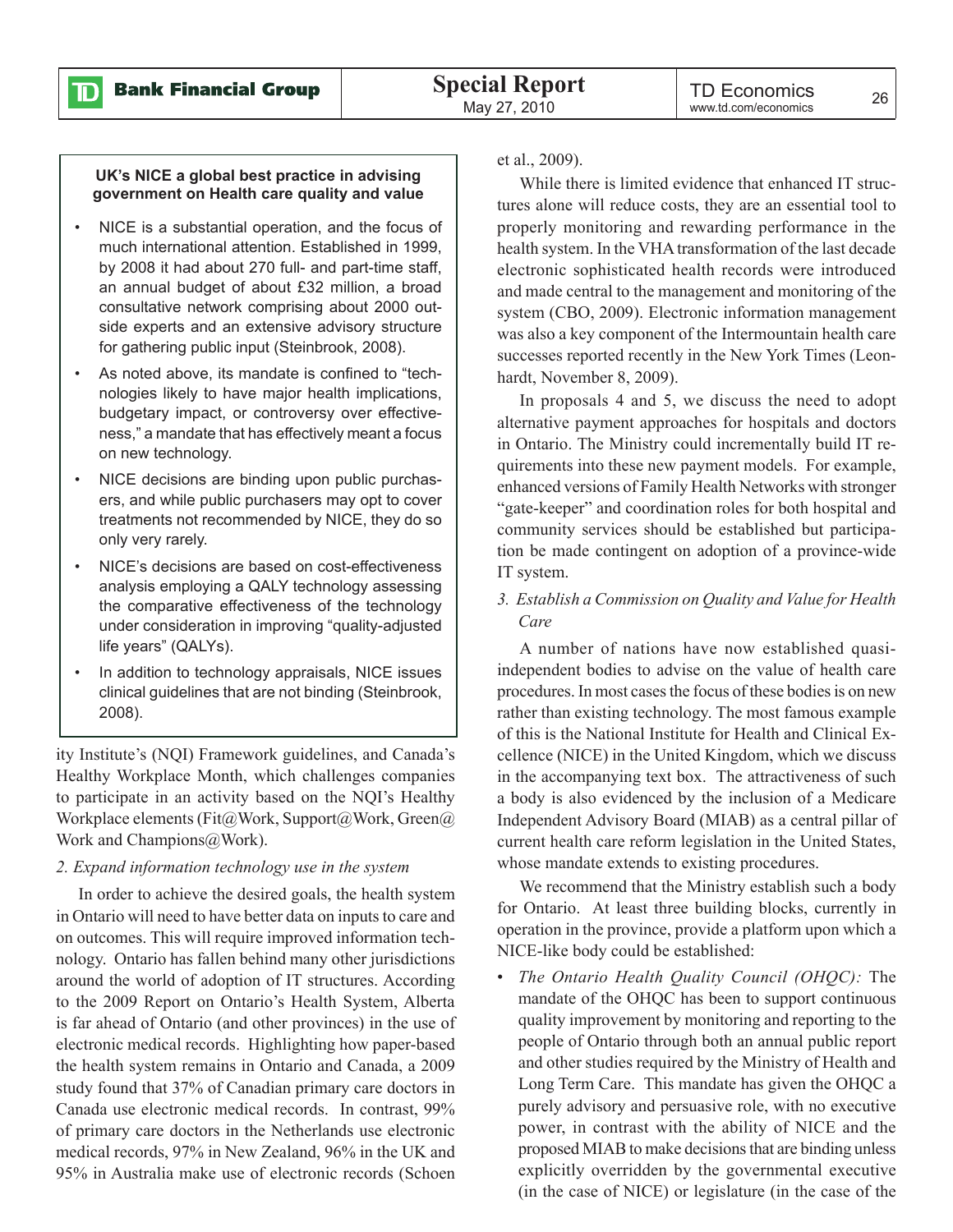**Bank Financial Group** 

TD Economics TD ECONOMICS 27<br>www.td.com/economics 27

#### MIAB).

 $\mathbf D$ 

- *The Committee to Evaluate Drugs (CED)*: the mandate of the CED is to advise the Executive Officer of Ontario Public Drug Programs and the Minister regarding which drugs to list on the Ontario Drug Benefit Formulary (both new and existing drugs) on the basis of their therapeutic value, cost-effectiveness, and patient impact, and provide reasons for these decisions for public dissemination. The Committee has continued to perform this function even after the establishment of the advisory pan-Canadian Common Drug Review. With regard to cancer drugs, the CED operates in collaboration with Cancer Care Ontario.
- *The Institute for Clinical Evaluative Sciences (ICES):* The primary role of the ICES – an internationallyrecognized institution – is to carry out populationbased health services research, train researchers and, increasingly, to develop evidence to improve decisionmaking in the health care sector. The ICES also plays a role in the development of practice guidelines for physicians through its representation on the Guidelines Advisory Committee. Unlike the OHQC and the CED, ICES does not have a base in specific legislation, nor are the members of its governing board appointed by the Lieutenant-Governor-in Council. Rather, it is an independent, non-profit organization that receives core funding from the Ontario Ministry of Health and Long-Term Care. In addition to the above arm's-length bodies, the Ontario Health Technology Advisory Committee is a hybrid bringing together academic experts, health care professionals and senior officials of the Ministry of Health and Long Term Care ex officio to develop advice to the Ministry and the broader health system on the appropriateness of new and existing technologies. Recommendations are based on analysis conducted by the Medical Advisory Secretariat of the Ministry of Health. One of the principal purposes of this hybrid model is to introduce a greater degree of transparency (and, by implication, legitimacy) to decision-making in this area.

Each of these bodies is advisory, meaning that unlike NICE and MIAB, they cannot make binding decisions.

Recently, the government announced that it would expand the mandate of the OHQC to recommend evidencedbased guidelines to health-care providers, marking a step in the right direction. Still, a stronger model would be to better integrate these three building blocks and establish an arm's-length Commission on Quality and Value in Health Care, with a basis in legislation. A precedent (albeit temporary) exists in Ontario with the Health Services Restructuring Commission. Such a body could take over the public reporting and quality promotion functions of the OHQC and the advisory role of the CED, and could establish an agreement with ICES to provide research support. The mandate of the Commission should include a review of the continuing quality and value of existing goods and services as well as new procedures, technologies and drugs. The new Commission (like the current OHQC) should also support quality-improvement champions to be identified by each of the new entities established under new hospital and primary care contracts described above.

While this recommendation (like others) is targeted at Ontario, it might be more usefully applied at the national level. There would be economies of scale to having the federal government perform such a function. Or, if a federallyrun agency were a non-starter due to provincial concerns, it could be national, but driven by the provinces. CIHI and Canada Health Infoway are two examples of institutions that are national in scope but driven by the provinces.

#### **B. Changing Incentives to Improve Efficiency**

#### *4. Change the way doctors are compensated*

Ontario doctors are currently funded through a variety of payment methods, but two-thirds are still funded through a form of fee-for-service payment, meaning that they bill Ontario Health Insurance Plan (OHIP) for each service they provide to an individual insured under the provincial health plan. Reimbursement rates for services rendered, not episodes of care, are established by the Ontario Ministry of Health and Long Term Care, in negotiation with the Ontario Medical Association. Paying for each service provided by the physician leaves little incentive to appropriately weigh the costs of procedures against their potential benefits. Moreover, the physician has no incentive to consider how his or her actions in providing care for this patient will affect the care other patients receive and there are few mechanisms in place in order to effectively enable physicians to consider the cost-effectiveness of treatment decisions (Stabile, 2001).

Ontario has been moving towards paying doctors through mechanisms that help reduce the incentive for unnecessary treatment. The recent thrust in Ontario towards the development of family health teams, family health networks, and other organizational structures moves doctors away from individual fee-for-service practice towards a group setting where the doctors are paid with some form of adjusted percapita funding and salary funding per patient. Both capitation and salary systems allow for a more cohesive health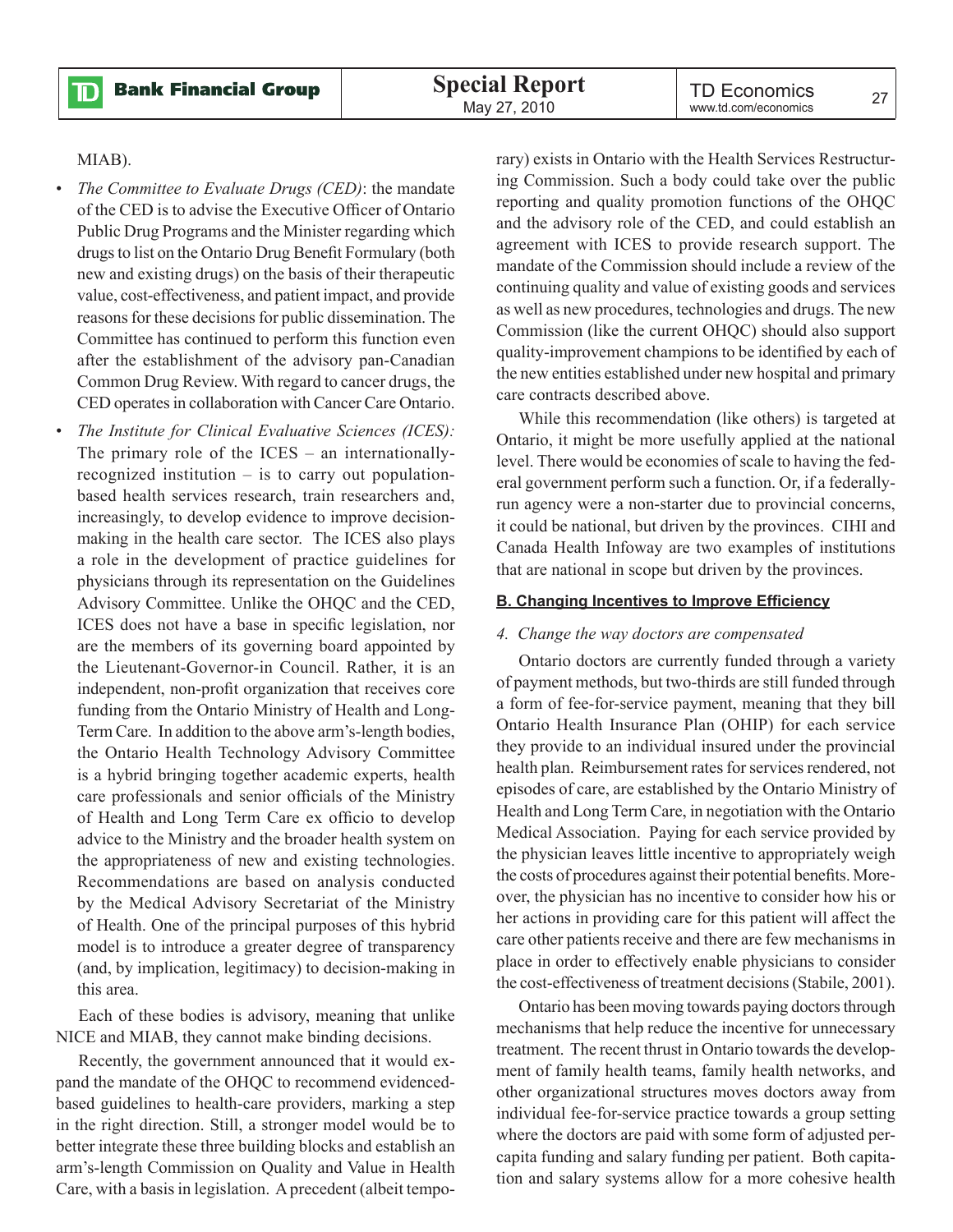![](_page_25_Figure_3.jpeg)

care system and would move the system towards aligning the incentives of physicians with those of the rest of the health care system.

The shift to collaborative health care has been generating international praise. For example, a recent article in the New England Journal of Medicine indicated that Family Health Teams in Ontario are having a positive impact on the quality of patient care. So far, only about 700 doctors have signed on to these practices. As such, momentum of this front should be stepped up (Rosser et al., 2010).

Once doctors have moved away from billing for services performed towards a blended per-capita, salary and volume structure, further incentives can be put in place through the payment mechanisms to reward effective practice, increased number of patients, et cetera.

Most other jurisdictions are moving toward blended remuneration models. A major part of the VHA reforms that we discuss in the annex included integrated regional networks for defined populations that were funded on a capitated basis along with placing a strong emphasis on primary care and reducing hospital utilization (CBO, 2009). There is no evidence that these changes reduce overall costs, at least in the short term (in part because of the need to offer enhanced remuneration packages as inducements to physicians to accept the new models). Nonetheless, the prevalence of this approach attests to their strong potential to better align provider incentives with system goals.

As is the case elsewhere, any shift in compensation towards "performance" needs to be defined in process terms (i.e., following clinical guidelines) in order to avoid the incentives for "cream-skimming" inherent in outcome-based reward structures. This will require more and better data,

which we recommended in the first proposal.

#### *5. Develop a new hospital financing model*

Ontario hospitals are primarily funded from the Ministry of Health and Long Term Care (85% of total hospital funding in Ontario is through provincial payments (MOHLTC, 2009)). Funding is allocated primarily through global or base budgeting. Global budgets have been most recently based on historical funding patterns with marginal yearover-year increases or decreases (Stabile, 2001). In addition, special funding is often made available for priority programs (such as the Ontario Government's wait times reduction efforts). Hospitals are responsible for the internal allocation of funds.

The incentives inherent in a global budget system "reward technical efficiency, but do not necessarily reward appropriate allocations of services between hospitals" (Stabile, 2001, p25). The global budgeting system also does little for the payer, in this case the government, to capture the return to any technological change that has the potential to reduce costs.

A better approach in our view is a diagnosis-related group-based payment system, as was recommended in the 2002 Kirby report. Under this structure (often referred to as DRG), hospitals are reimbursed for the episode of care with which the patient is admitted and with the rate based on the type of service performed and the estimated cost of treatment per diagnosis fixed in advance. Payment is tied to an evaluation of the appropriate cost of the service and payments are for full episodes of care and not individual services performed. Research on DRG type systems has shown that funding based on patient episode of care, instead of through global budgets, can improve access, efficiency, and transparency (Dranove and Satterwaite, 2000). International evidence also suggests that moving to such a system would increase hospital productivity, and reduce the average cost per admission, but, once again, there is little evidence of reduction in overall system costs (Hurst and Siciliani, 2003).

The Ministry of Health would be responsible for setting and adjusting prices year over year. Importantly, initial price allocations should not become a floor for future pricing or the Ministry will not be able to take advantage of price-reducing technological change. An arms length body established to review evidence and provide advice on pricing would likely be a valuable asset here.

Happily, the government has already started to re-orient the system away from global budgeting towards a "patientbased" system. As part of the 2005 Wait Time Strategy,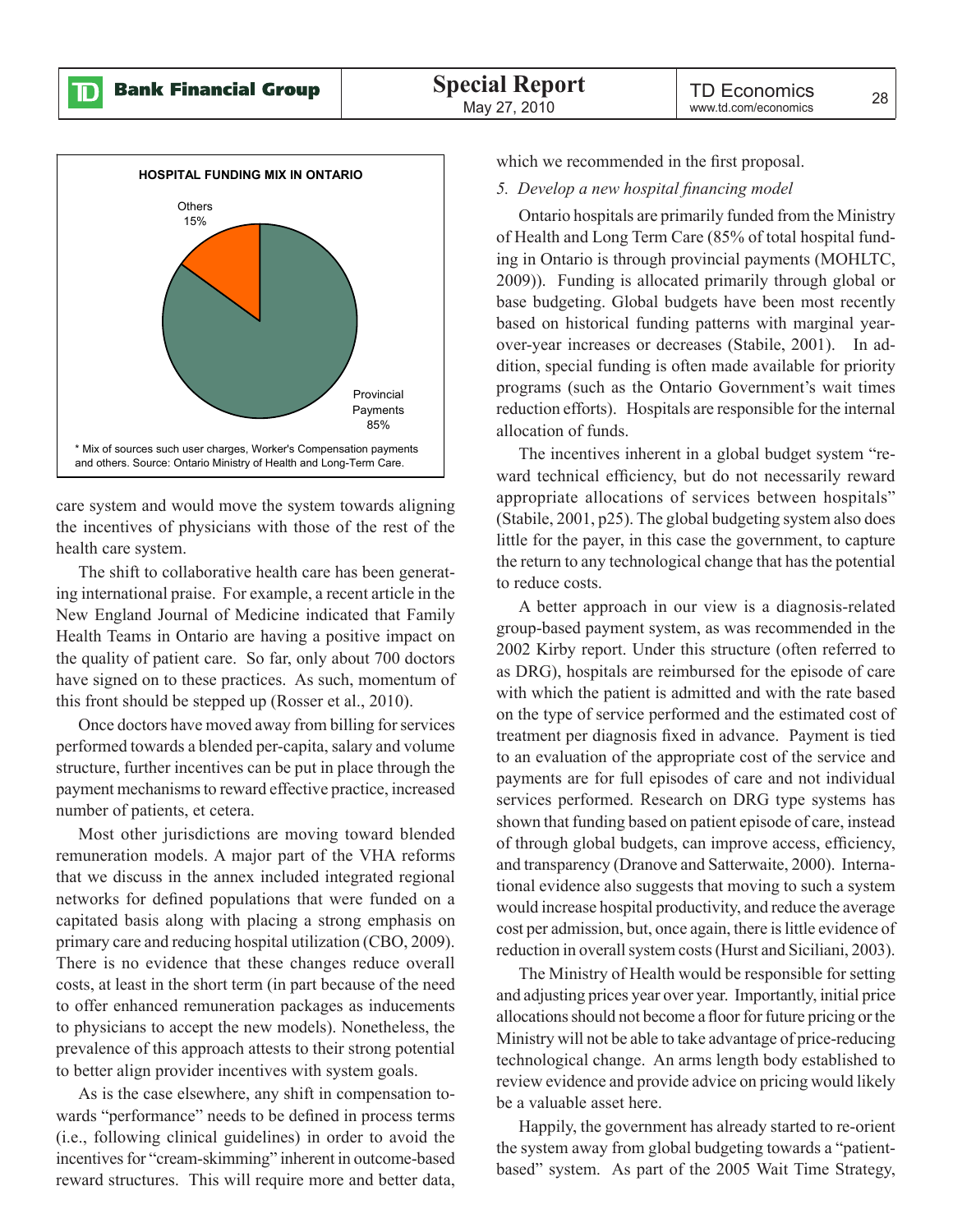$\mathbb D$ 

![](_page_26_Figure_3.jpeg)

![](_page_26_Figure_4.jpeg)

additional funding was provided to encourage hospitals to provide certain procedures. And earlier this month, the government confirmed that it would accelerate this shift whereby larger hospitals are reimbursed based on the types and volumes of patients they treat. Prior to developing a multi-year implementation plan the government will carry out consultations with key players in the hospital sector.

#### *6. Re-allocate functions among health care providers*

The Canadian and international experience suggests that re-allocating functions from physicians to non-physician health professionals, and notably nurse practitioners, can accomplish the double aim of improving access to health care and increasing patient satisfaction. Since the introduction of nurse practitioners has typically occurred within established physician practices or in remote under-serviced areas, it has not led to lower overall system costs (Carter and Chochinov, 2007; Venning et al., 2000). However, if these changes were made in conjunction with the move to new modes of organizing and remunerating physician practices – as discussed in proposals 4 and 5 – there could be greater scope to capture potential savings. There is somewhat stronger evidence internationally regarding the cost-reducing potential of giving pharmacists a stronger role in prescribing, especially within the context of health care teams (see for example Rodgers et al. 1999; Zermansky et al. 2001). What's more, there also appears be to significant potential for technologists with special competencies to carve out parts of physicians' roles and responsibilities. In India, for example, routine cataract surgery is carried out by teams of technicians under opthamalmological supervision.

The potential for Ontario's health care system to take advantage of so-called "care-shifting" or "care sharing" over the next several years is likely to be constrained by the supply of health-care practitioners. Accelerating recent efforts to lift remaining barriers to immigration and foreign credential recognition as well as supporting programs targeted at immigrant talent could help to increase the health-care workforce fairly quickly. The Province has made headway in addressing the physician side of the equation in recent years by funding increased enrollment at existing medical schools and establishing a new facility in Sudbury.

The passage of Bill 179 (the Regulated Health Professions Act) in Ontario last year marked a significant step towards expanding the scope of certain regulated nonphysician health care professions in treating patients. In particular, nurse practitioners will be able to perform ultrasound and other energy diagnostic tests, communicate a diagnosis to a patient and prescribe drugs that are designated in the regulations. Pharmacists will also be permitted to prescribe certain medications, with the definition of "pharmacy" widened to include remote dispensing locations. Still, since the regulations are pending, there remains a question mark as to how far the government will go in re-allocating functions.

#### *7. Scale back Ontario Drug Benefit for higher-income seniors*

Benefits provided to seniors under provincially-funded drug programs are a key driver of health cost growth in Canada. In fact, a comparison of age-benefit profiles in 10 countries shows that the level of public health spending per person in Canada rises much faster than eight jurisdictions (all but the United States) for individuals 65 years and over. In particular, Canadians 75-79 years received 5 times the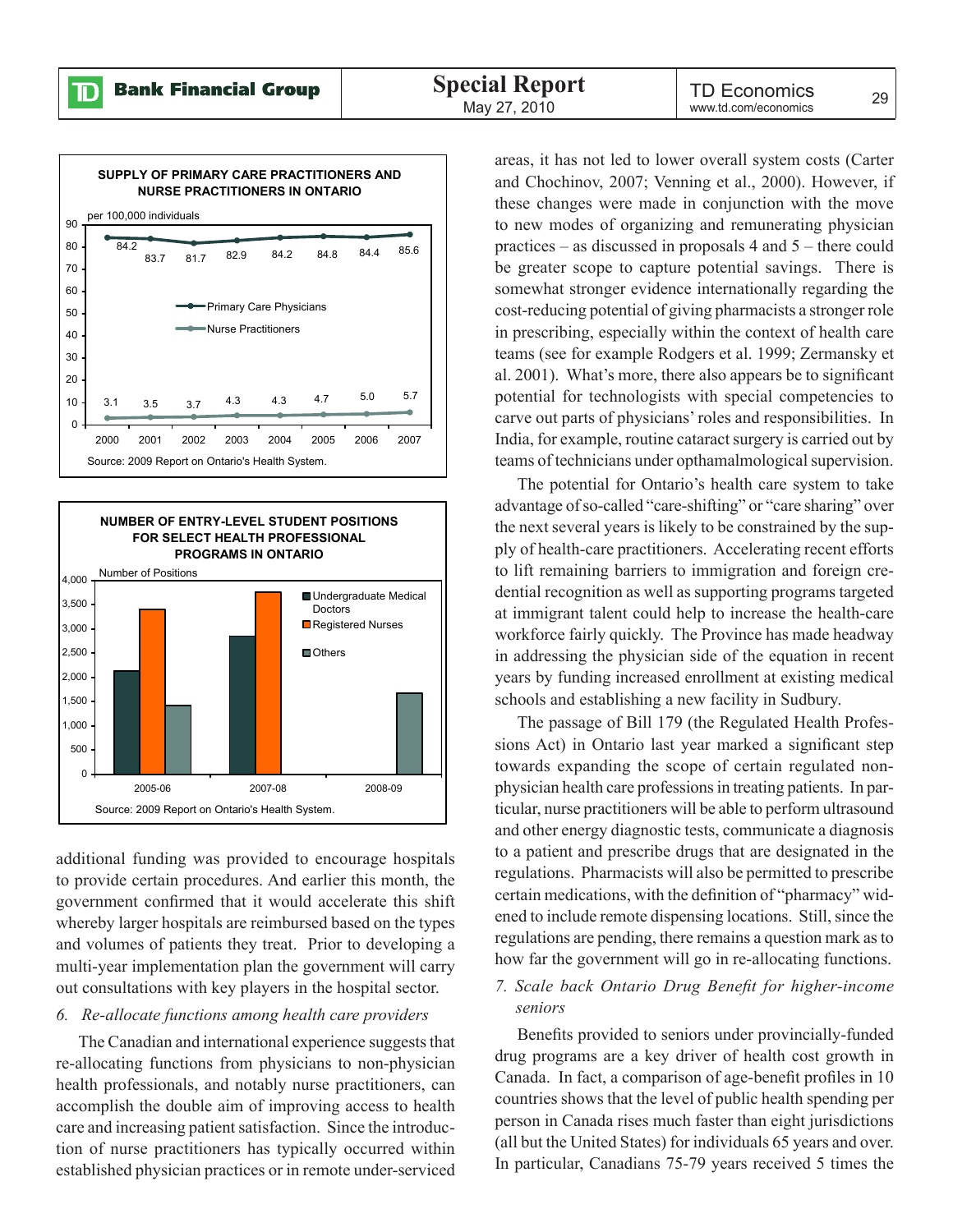![](_page_27_Figure_3.jpeg)

benefit levels of those 50-64 years compared to 2-4 times in most other countries (Hagist and Kotlikoff, 2005). Given that use of pharmaceuticals is heavily skewed to seniors, the rapid age-related escalation in public health costs in Canada almost certainly reflects provincial pharmacare programs, and more specifically, in Ontario, where benefits are one of the most generous in the country. As an increasing number of Ontarians move into the 65+ age category, the fiscal pressures will only mount further.

Given that access to drugs in Ontario is not universal, it is worth considering whether the government is properly targeting its drug spending, particularly in light of fiscal constraints. In a 2006 report issued by the Ministry of Health and Long Term Care, it was found that 51% of spending is earmarked to higher income seniors, versus only 15% on lower income seniors (MOHLTC, 2006). While longer term reform to the ODB might take the form of a more universal and pre-funded program (we provide some discussion on this below) a short term savings measure might be to target the ODB to seniors in need and higher income seniors who pay more for their drug costs. This could come through an increase in the co-payment and/or deductible for higher income seniors on a sliding scale, although there are many possible configurations that could improve equity and/or reduce costs here.

Another option that should be looked at is the so-called pecking order of drug coverage in the province. Currently, seniors' drug benefits are first exhausted under the ODB plan then topped up by benefits availabe under private insurance plans. Reversing this order would have the effect of shifting the spending burden from the public sector to the private sector.

#### *8. Increase bulk purchases of drugs to lower costs*

In Ontario and the rest of Canada, prices of patented medicines are regulated federally by the Patented Medicine Prices Review Board (PMPRB), through consideration of a number of factors including comparison with prices in a basket of seven countries – Germany, France, Italy, Sweden, Switzerland, the United Kingdom and the United States. The inclusion of the United States in this basket dramatically raises the average price (PMPRB 2009: Table 13).

While Canadian patented drug prices have become more competitive vis-à-vis the basket of countries since the late 1980s, they remain high. The PMPRB (2009) reported that in 1987 Canadian prices were, on average, below U.S. prices but substantially above those in all other countries. But by the mid-1990s the situation had changed dramatically, with Canadian prices in the mid-range of the six European countries. In 2008, Canadian prices were, on average, decidedly above prices in Italy and France, much below prices in the United States, but within a margin of plus or minus 10% when compared to prices in Germany, Sweden, Switzerland and the United Kingdom. However, corrected for purchasing power parity, "it appears Canadians incurred a substantially greater consumption-cost for the patented drug products they purchased in 2008 than did residents of every comparator country other than the U.S. and Germany" (PMPRB, 2009).

The high price of generic drugs has captured more attention. By some estimates, Canadians doled out twice as much on average for identical generic products in 2007 (Skinner and Rovere, 2010). In response, the Ontario government has been taking aim at professional allowances, which generic drug manufacturers have been paying pharmacies to stock their products. In 2009, these rebates amounted to \$750 million. Last month, the government announced that it would move to eliminate these allowances effective May 2010, thus reducing the price of generic drugs purchased through the public ODB plan by 50% (to 25% of the cost of the brand name product). What's more, the cost of generic drugs purchased out-of-pocket or through private plans will be lowered by more than 50% over the next three years. Under the plan, the financial impact on pharmacies will be partially offset by a hike in dispensing fees of at least \$1 per prescription hike in dispensing fees (up to \$4 in rural areas) and \$150 million in compensation for professional services performed by pharmacies. The pharmacy industry has argued that the compensation provided is not sufficient, and that patients will have their health services compromised by the legislation, especially those in smaller rural areas.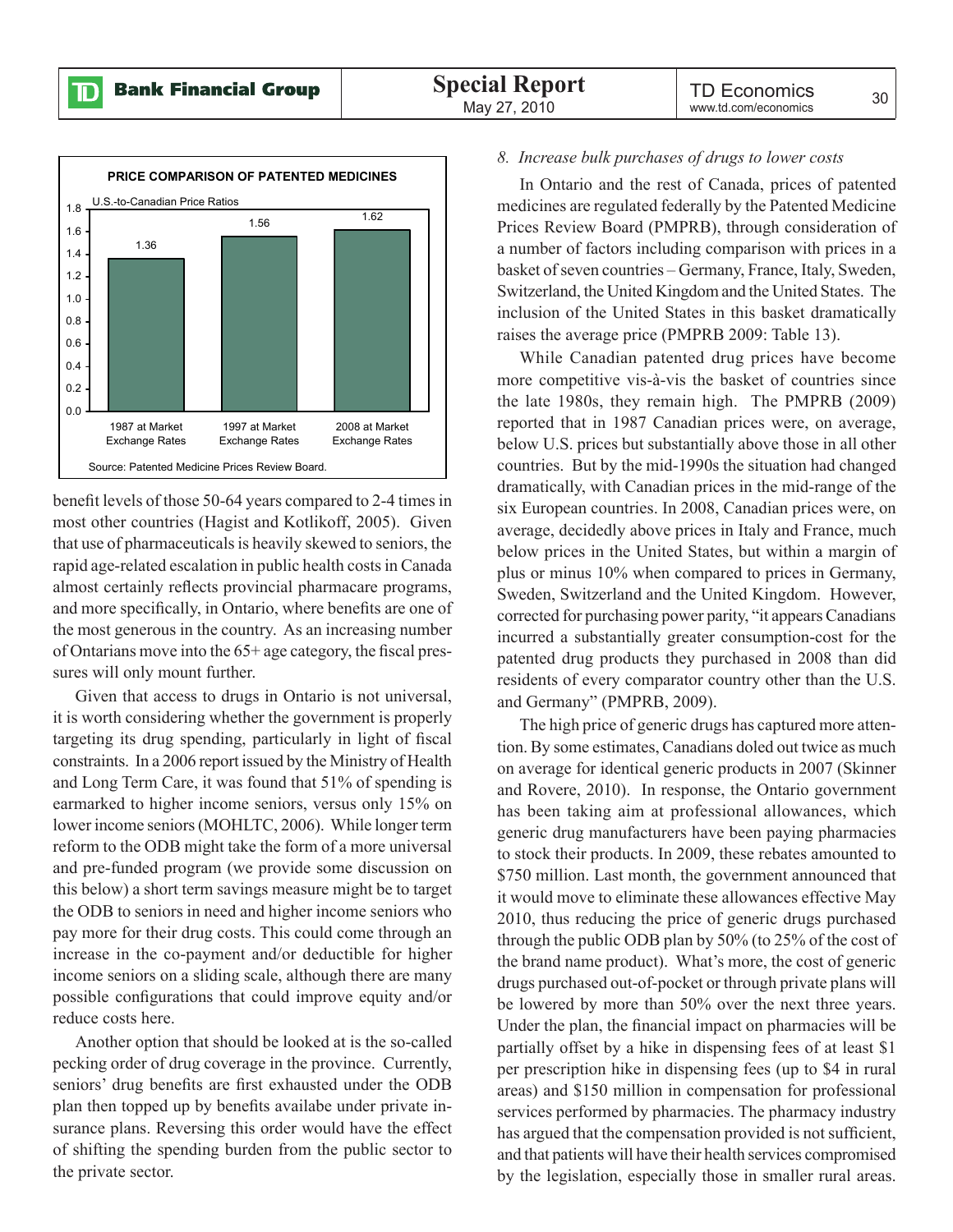While the intent of the drug system reform is to slow the growth rate of health care spending, the government must be careful to ensure that the changes don't conflict with its other stated aims, notably re-allocating across health-care providers (proposal 6).

One of the main benefits of the public system of pharmacare and hospitals is that it provides the government with strong purchasing power. Despite this fact, it appears that this power could be more effectively exploited. In the first place, purchasing of in-hospital drugs remains decentralized to the level of the individual hospitals. But more generally, each province is home to its own public drug plan and formulary. In a number of countries, universal programs of drug coverage are administered by central governments, which are able to use their monopsony purchasing power to establish price structures considerably lower than those prevailing in Ontario. Australia and New Zealand are notable examples. Central agencies in both of these countries use "reference-based" pricing to determine the price they are willing to pay for new and existing pharmaceuticals. This price is determined through the assignment of the drug in question to a group of comparable drugs. The standard of comparison selected varies from country to country. Moreover, the reference price is set on the basis of the other drugs in that group – variously the median, the mean or the lowest price. Since this price is the basis for government subsidy, if patients choose a more expensive drug, they are responsible for any excess charge. In New Zealand, only the lowest-priced drug is covered, and patients are fully responsible for the cost if they choose another drug.

#### **C. Develop New Revenue Sources**

#### *9. Establish pre-funding of drug coverage*

Pre-funding certain aspects of health care – similar to how Canadians currently save for their retirement under the Canada Pension Plan (CPP) system – has significant appeal. Such an approach would help to spread the growing cost of health more evenly among generations, and is thus grounded in fairness. But as well, building on the success and the infrastructure of the CPP-style framework would help to diversify health-care funding sources. Currently Ontarians rely on tax financing for about two-thirds of health care costs. Such a heavy tilt towards a sole source of financing may result in limits on access and quality and is unlikely to be sustainable over the long term. Stabile and Greenblatt (2009) and Robson (2002) have both proposed prefunding parts of health care in Ontario and the discussion below is

| <b>COPAYMENT CONTRIBUTION SCHEME THROUGH THE TAX</b><br>SYSTEM AS DETAILED BY MINTZ ET AL., 2000 |                |
|--------------------------------------------------------------------------------------------------|----------------|
| Increased Provincial Revenue from Contributions                                                  | \$7.4 billion  |
| <b>Reduced Utilization Rates</b>                                                                 | \$6.6 billion  |
| <b>Total Monetary Benefit</b>                                                                    | \$14.0 billion |

**IMPACT ON PROVINCIAL FISCAL BALANCES OF APPLYING.** 

| Source: Mintz et al., C.D. Howe Institute. |
|--------------------------------------------|
| based on these proposals.                  |

Pre-funding of long-term care could be considered. Since much of home care expenses, for example, are not covered under the Canada Health Act, setting aside funds today for needs tomorrow would help to improve access to those services. However, the best candidate is drug benefits for seniors. Stabile and Greenblatt (2009) note that future drug expenditures are much more predictable and more equally distributed than most health-care expenditures. Consider the fact that for overall health care, 75% of physician and hospital expenditures are concentrated among the top 10% of users. In contrast, less than 40% of drug expenditures for seniors are concentrated in the top 10% of users. Moreover, prefunding drugs would free up the fastest growing portion of most provincial health budgets.

The program could be run at either the federal or provincial level, and many of the features could resemble those of the CPP-QPP. Working age individuals would pay an income scaled premium to partially or fully pre-fund prescription coverage when old. Contributions under this payroll tax scheme could be capped. And while coverage could be partially based on contributions, there would be a need to subsidize low-income and sick elderly (Stabile an Greenblatt, 2010). Under this pre-funding proposal, savings would be aggregated across an age cohort rather than on an individual basis like the CPP.

Like any structural reform, there would be some issues that would need to be addressed. The preferred route would be for other provinces to opt in and the CPP infrastructure could then be used, which would be most administratively efficient. But then there are the issues of varying drug formulary across the provinces. Another potential stumbling block is a preference of Ontario and other provinces to run their respective programs. Then there are the questions of how progressive to make the system and what deductibles would be assigned. Moving in this direction would also entail the regulation of private insurance in order to integrate both private and social insurance into a comprehensive framework, and would thus improve equity in the private insurance market. In order to provide public savings and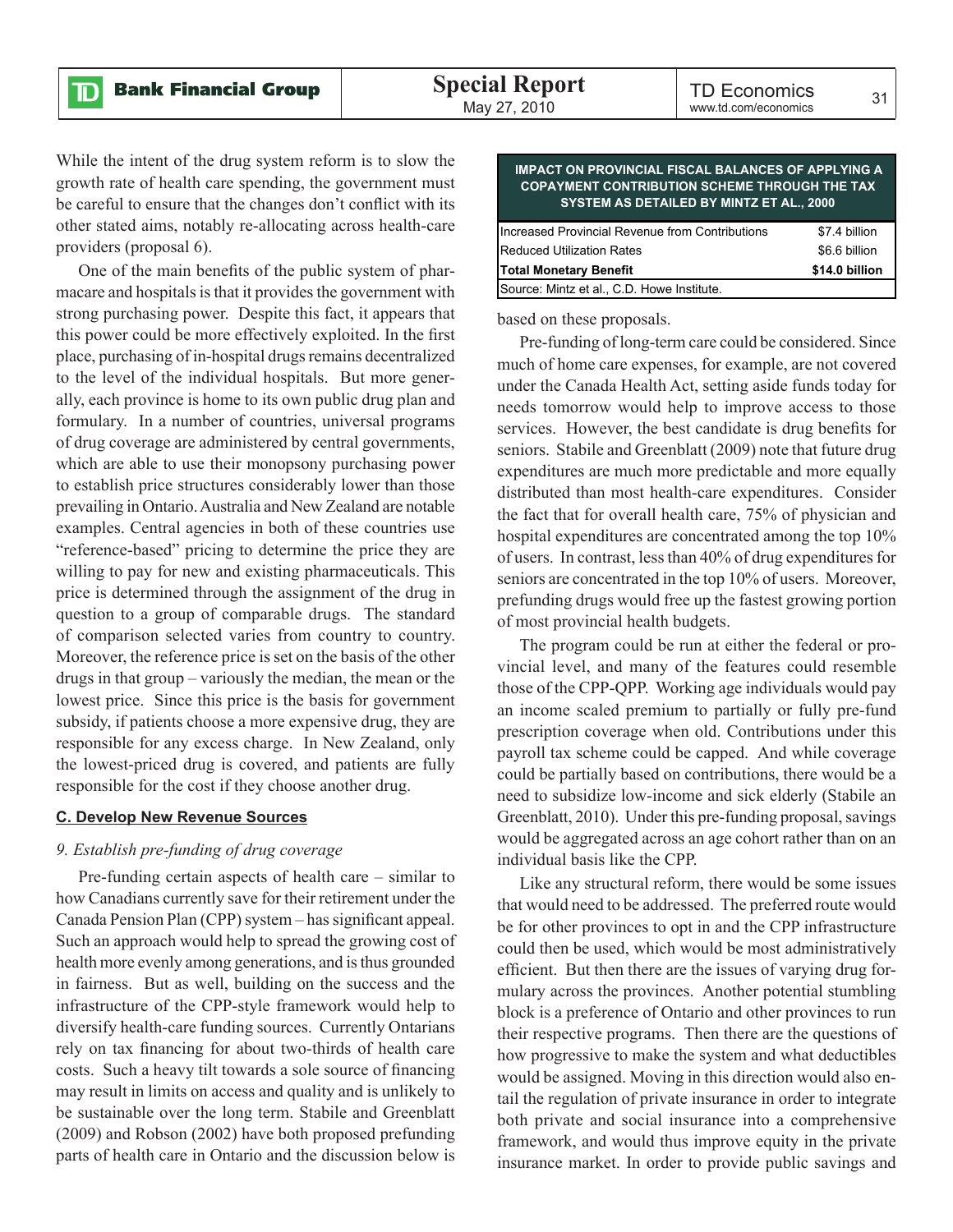decrease public costs, the current ODB would need to be folded into such a plan.

#### *10. Incorporate a health-care benefit tax into income-tax structure*

The government currently funds about two-thirds of health care spending primarily through general revenues. Accordingly, money directed at health, education and other public services under the current system is fungible, meaning that taxpayers don't know which tax actually funds these programs. In addition to tax being levied under the usual schedule of progressive tax rates, Ontarians pay a "health premium" which is essentially an income surtax, and has little to do with health itself. The current approach of funding a large share of health care through the income-tax system has its advantages and disadvantages. In contrast to funding through benefits taxes (i.e., user charge), an income-tax based system addresses ability to pay concerns at relatively low administrative cost. However, a key pitfall of the current system is that it fuels over-utilization since there is no direct link between cost and usage.

One innovative reform proposed by Aba, Goodman and Mintz (2002) and discussed by Stabile (2003) recommends incorporating a health care benefit tax into Ontario's existing tax structure. The individual would pay nothing at time of service (therefore not violating the Canada Health Act) but would be issued a receipt. At income tax time, the individual would receive a "T-H" form, outlining his consumption for the year. One version of the proposal would have an individual's contribution based on 40% of the cost of health care services used. A family's maximum payment would be 3% of income over \$10,000. Families with incomes less than \$10,000 pay nothing.

Shifting to a benefit-tax system would help to improve public awareness of the cost of health care services and, along with complementary supply-side measures, would assist in reducing "excessive" utilization. Although Aba, Goodman and Mintz estimated that additional revenues

under the system would have been \$6.6 billion in 2000, total public expenditures would actually have fallen 13.5%, or \$6.3 billion as individuals reduced their utilization over time.

Ontario would not be the first province to contemplate such a move. In its 2010 budget, the Quebec government announced that it would consider the implementation of a \$25 user charge per medical visit up to a maximum of 1% of family income. Under the current structure, the fee (which would be collected through the income tax system) is not expected to be a large revenue generator. As such, Quebec's health benefits tax would be limited in its capacity to raise proceeds for other elements of health-care reform.

While a shift in this direction has significant merit, a number of issues would need to be tackled before such a concept could become reality. For one, Ontario would need federal help in collecting the taxes, pursuant to the Tax Collection Agreements. Furthermore, effective benefit taxes also involve equity compromises which would need to be seriously contemplated. Consideration would need to be given to how a shift towards benefit taxes would impact individuals with chronic disease. As importantly, the design of the system would have to factor in the negative impacts on low-income residents. Although a benefits tax might curb some use of the health care system that is not really necessary, there is certainly a risk it might deter some legitimate use that could jeopardize peoples' health and possibly drive later health interventions that are more expensive. There is a legitimate concern that those who might avoid or postpone a visit to a health care practitioner will disproportionately be in lower-income groups. Aba, Goodman and Mintz estimate that 60% of Ontarian health care users would pay their maximum allowed expenditures – a figure that rises to 95% for low-income (\$10,000-\$30,000) and falls to 4% for high income (\$60,000-\$100,000). The choice of a "modest" benefits tax would help to mitigate these impacts. Research is clear in showing that benefits taxes do not have to be large in order to induce individuals to alter their behaviour.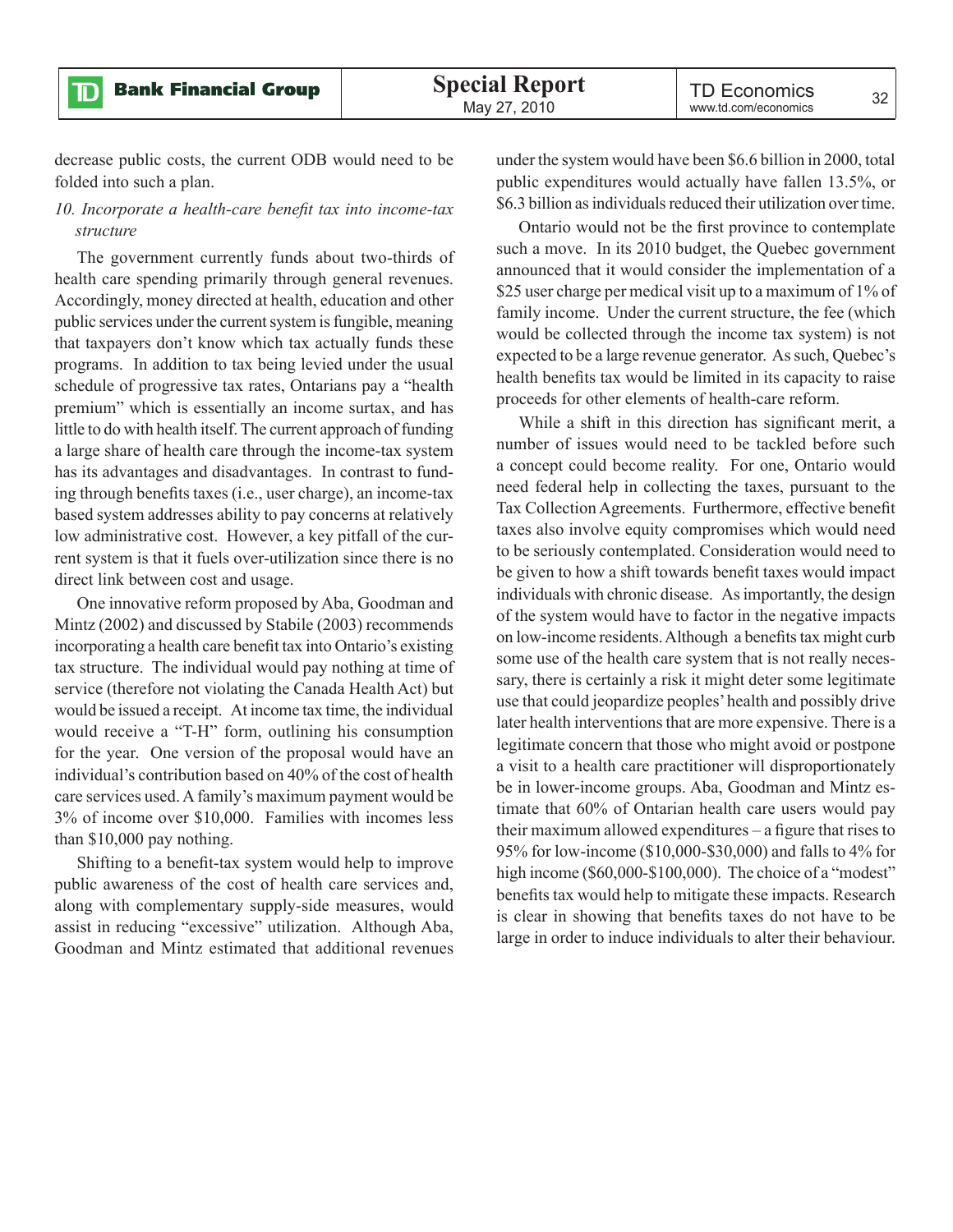**Bank Financial Group** ID

#### **ANNEX**

#### **Focus on Quality Helped to Bring U.S. Veterans Health Care System Back from the Brink**

The U.S. government's Veterans health care system, which provides care for approximately 5 million veterans in the United States, has secured a reputation for providing high quality care and having high satisfaction levels. There are certainly success stories in the history of the Veterans health care over the past few decades, in particular, the system's embrace of information technology to provide better health care (CBO, 2009; Edmonson et al., 2008).

#### **Structure of the VHA**

It is important to understand the structure and scope of the Veterans system before turning to lessons learned. First the Veterans Health Administration (VHA), which is the department that administers the program, is not only the health insurance provider for war veterans. It is also the health care provider. That is, the VHA administers and operates approximately 150 medical centers and over 900 outpatient clinics. The VHA employs its doctors on salary.

- The Department of Veteran Affairs, through the VHA, provides primary care, specialized care and related medical and social support services to enrolled veterans through an integrated delivery system.
- It works differently than Canada's health system in that veterans are assigned to 8 priority groups on the basis of their service-related disabilities, income, assets and other factors. Those in the highest priority groups generally do not pay for care. However, those in lower priority groups pay a user fee.
- Nearly 80% of enrolled veterans have access to other health care coverage, and data from the VHA indicate

![](_page_30_Figure_11.jpeg)

![](_page_30_Figure_12.jpeg)

![](_page_30_Figure_13.jpeg)

that most enrollees with other coverage rely on VHA for only part of their medical care. VHA puts particular emphasis on certain treatments for which veterans might not have private coverage. The CBO suggests that most patients receive ER and inpatient care from other sources. In 2003, the total number of veterans in the US was estimated at more than 25 million, suggesting that only about one-quarter of veterans access the VHA for any of their health care.

• In the 1980s and 1990s, VHA had a reputation for poor quality. VHA's hospitals were at least 20% more likely to fall below quality standards.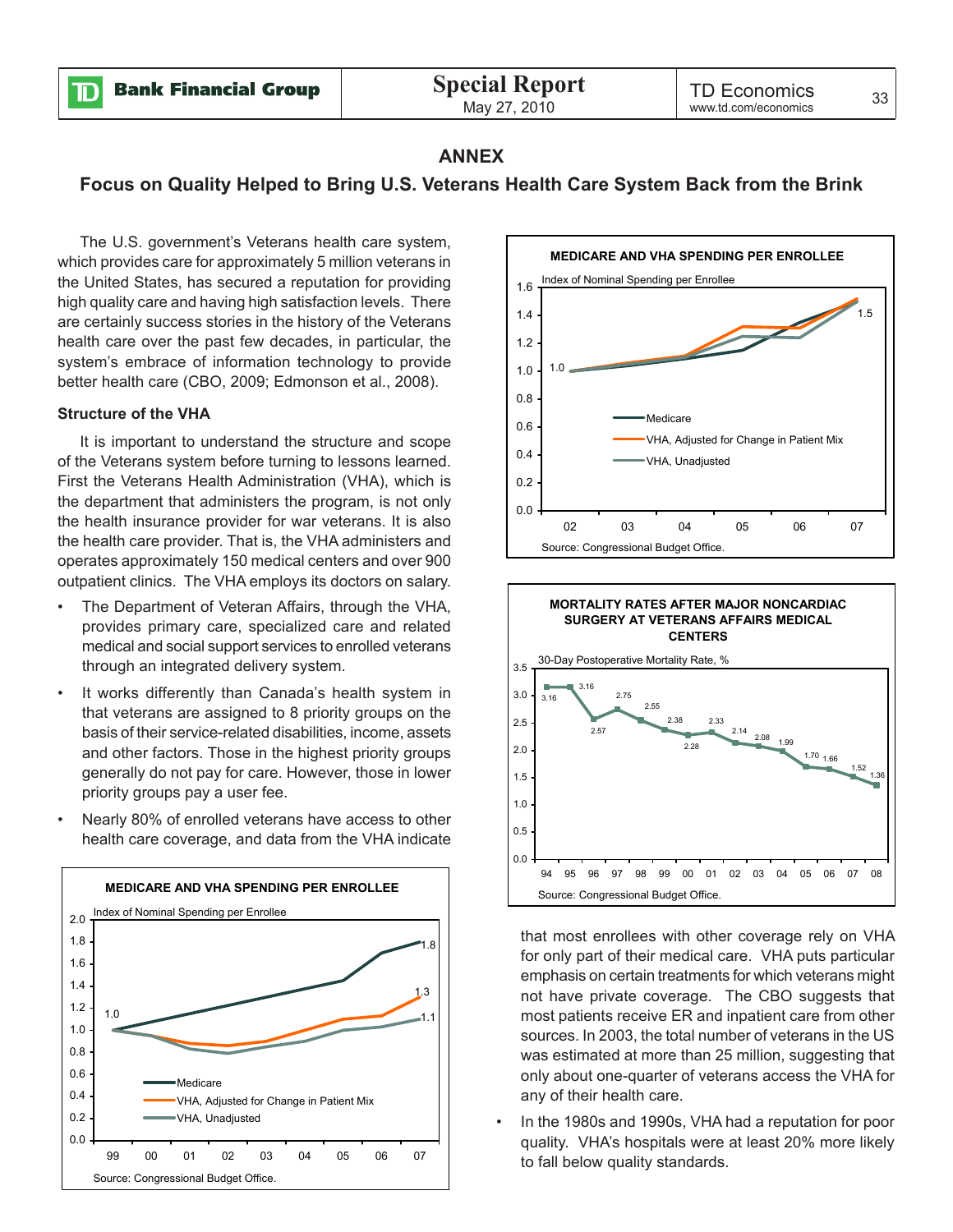![](_page_31_Picture_0.jpeg)

#### **Reforms Have Brought Positive Change**

- Since the early 1990s, VHA has undergone a transformation that has improved outcomes significantly. Some factors have been highlighted.
	- ◊ VHA's system was completely reorganized on a regional basis: integrated regional networks for defined populations were established and funded on a capitated basis (i.e., based on number and types of patients each network serves rather than on number of medical procedures).
	- ◊ Improving the quality of care was emphasized throughout the process as the over-arching goal: accordingly performance management systems, peer reviews, and incentives for competition and benchmarks were developed.
	- ◊ Strong emphasis was placed on primary care and reducing hospital utilization.
	- ◊ Network leaders were given delegated authority and incentivized to achieve results (and held accountable for the units' results)
	- ◊ Electronic sophisticated health records were introduced and made central to the management and monitoring of the system.
- The entire process was spearheaded by a strong leader (the Under Secretary for Health in the Department of Veterans Affairs, Dr. Ken Kizer) who was solidly identified with the project. Kizer's leadership was integral to the conception and implementation of the project, but was ultimately a political casualty of it. (Footnote 1).
- These measures have improved health outcomes and satisfaction, but have they improved costs? Comparing levels of costs per enrollee is difficult since the VHA provides a set of health benefits that differs from most plans offered in the U.S. Moreover, VHA's administrative data are not equivalent to similar data gathered in the

private sector, for example, because VHA tends to track costs but the private sector tends to report "charges".

It is possible to compare growth rates in spending. CBO (2009) examined the growth in VHA's budget authority per enrollee since 1999. The measure of VHA's spending per enrollee (up 14%) rose much more slowly than Medicare's spending per enrollee (80%) from 1999 to 2007. However, a straight comparison of spending per enrollee does not take into account the changing mix of patients within the VHA system, which has seen rapid growth in the overall number of patients and in particular by veterans whose care on average is less expensive than that of the previous patients. Adjusting for changing mix of patients would bring the growth in VHA's budget authority to 30% (still quite low). An even closer look shows that this slower pace could be chalked up to the 1999-2002 period, when the VHA's authority grew by 8% but enrollment grew by 18%. Since 2002, the growth rates between the two systems have been about the same.

#### **Key Lessons for Ontario**

- From an Ontario perspective, there must be caution taken in drawing conclusions from the impacts of VA's reforms given the differences in the systems' underlying structures. For example, unlike the U.S. VA system, the Ontario government does not own hospitals nor directly employ physicians.
- Still, there are some principal messages for Ontario. Notably, quality of the system can be greatly improved by integrating specific reforms. In this case, the effective use of health-care teams, improvements in funding incentives such as payment per person rather than per procedure and widespread use of information technologies combined to improve the quality of the system.

Kizer's renomination to his position in 1998 was the subject of intense controversy, and was vehemently opposed by various groups who perceived themselves disadvantaged by the cost reductions achieved by the new organizational model. The Paralyzed Veterans of America (PVA) urged that the renomination be rejected, and Senator John Kerry of Massachusetts, after having joined with more than 70 members of Congress to express concerns about the impact of reductions of the VA budget in their home states, placed a hold on Kizer's renomination. Shortly thereafter, Kizer withdrew from consideration. He nonetheless continues to be a sought-after speaker on health care reform.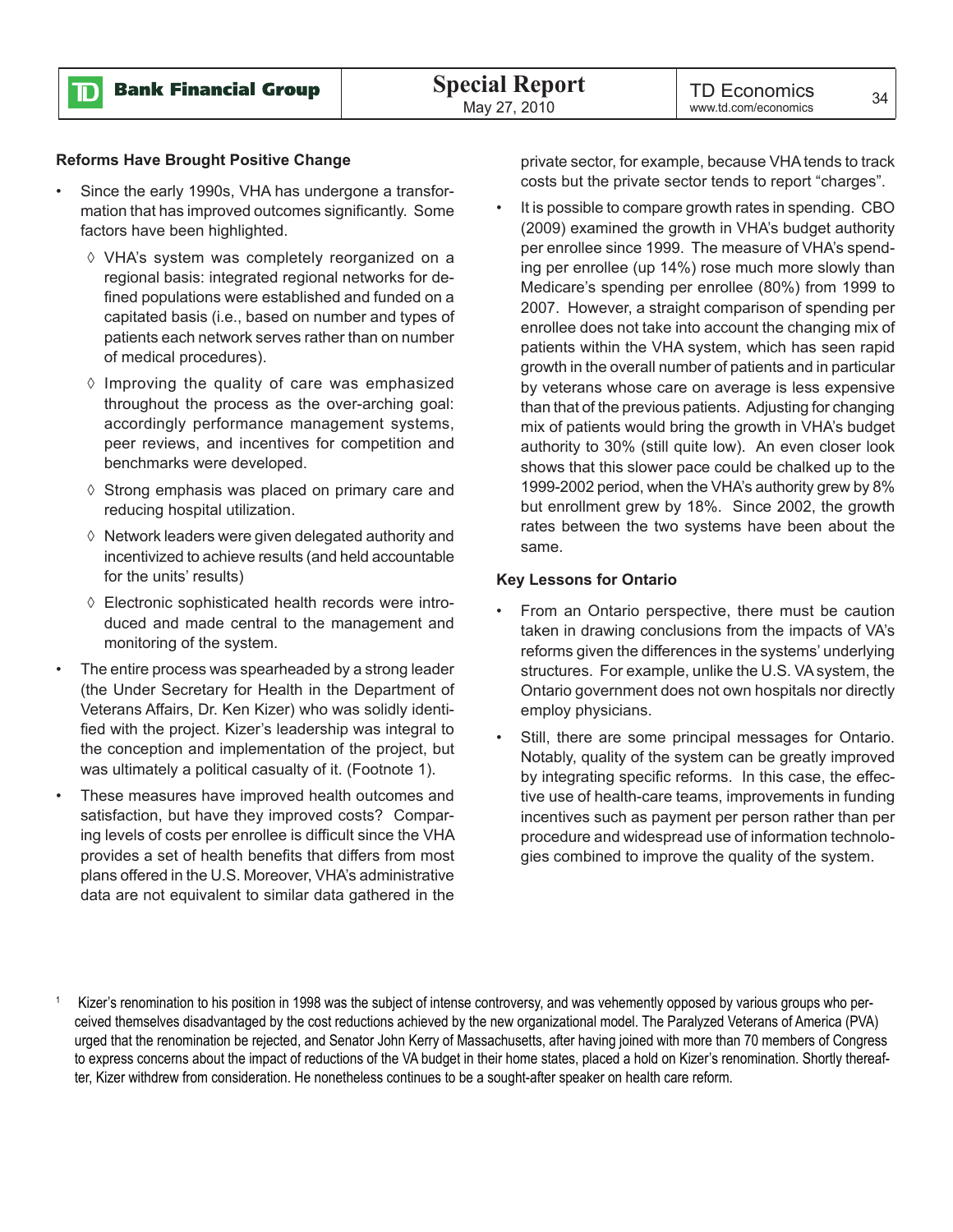![](_page_32_Picture_0.jpeg)

#### **References**

Aba Shay, Wolf D. Goodman, and Jack M. Mintz, "Funding Public Provision of Private Health: The Case for Copayment Contribution Through the Tax System," C.D. Howe Institute Commentary #163, May 2002.

Besley Timothy, John Hall, and Ian Preston, "Private and Public Health Insurance in the UK," European Economic Review 42 (1998): 491-497.

Boothe Paul and Mary Carson, "What Happened to Health Care Reform?", CD Howe Institute Commentary 0824-8001, December 2003.

Booz Allen Hamilton, "Pan-Canadian Electronic Health Records: Projected Costs and Benefits," Report commissioned by Canada Health Infoway March 2005. Accessed Online (19 December 2009): http://www2.infoway-inforoute.ca/Admin/Upload/Dev/Document/VOL3\_CHI%20Costs%20 &%20Benefits.pdf

Carter Alix J.E., Alecs H. Chochinov, "A Systematic Review of the Impact of Nurse Practitioners on Cost, Quality of Care, Satisfaction and Wait Times in the Emergency Department. CJEM 9 (2007): 286-95.

Chaudhry Basit, et al., "Systematic Review: Impact of Health Information Technology on Quality, Efficiency, and Costs of Medical Care," Annals of Internal Medicine 144 (2006): 742–752.

Cohen Joshua T., Peter J. Neumann, and Milton C. Weinstein, "Does Preventive Care Save Money? Health Economics and the Presidential Candidates," N Engl J Med 358 (2008): 661-3.

Congressional Budget Office, "Quality Initiatives Undertaken by the Veterans Health Adminstration," August 2009, Publication No. 3234.

Dranove David, and Mark Satterthwaite. The Industrial Organization of Health Care, In The Handbook of Health Economics, eds. Anthony J. Cuyler and Joseph Newhouse. Amsterdam: Elsevier, 2000.

Edmondson Amy C., Brian R. Golden, and Gary J. Young, "Turnaround at the Veterans Health Administration (A)," Harvard Business School Case 608-061 (2008).

Ettelt Stefanie et al., "Reimbursing Highly Specialized Hospital Services: The Experience of Activity-Based Funding in Eight Countries," Department of Health report, London School of Hygiene and Tropical Medicine, 2006.

Fielding Jonathan E., Corrine G. Husten, and Jordan H. Richland, "Does Preventive Care Save Money?," N Engl J Med 358 (2008): 2847-8 (Correspondence).

Flood M. Colleen, Mark Stabile, and Carolyn H. Tuohy, eds. Exploring Social Insurance: Can a Dose of Europe Cure Canadian Health Care Finance? Kingston, ON: McGill-Queen's University Press, 2008.

Forget Evelyn L., Raisa Deber, and Leslie L. Roos, "Medical Savings Accounts: Will They Reduce Costs?" CMAJ 167 (2002): 143-147.

Girosi Federico, Robin Meili, and Richard Scoville, "Extrapolating Evidence of Health Information Technology Savings and Costs," RAND Health, 2005. Accessed Online (19 December 2009): http://www.rand.org/pubs/monographs/2005/RAND\_MG410.pdf

Goldzweig Caroline L. et al., "Costs And Benefits Of Health Information Technology: New Trends From The Literature," Health Affairs Web Exclusive January 2009.

Grant Cameron C., Christopher B. Forrest, and Barbara Starfield, "Primary Care and Health Reform in New Zealand," New Zealand Medical Journal 110 (1997): 35-9.

Hagist Christian, Laurence Kotlikoff, "Who's Going Broke? Comparing Healthcare Costs in Ten OECD Countries," NBER Working Paper 11833, December 2005.

Himmelstein David U,, Adam Wright, and Steffie Woolhandler, "Hospital Computing and the Cost and Quality of Care," The American Journal of Medicine 123 (2010): 40-46.

Hurley Jeremiah E. et al., "Parallel Private Health Insurance in Australia: A Cautionary Tale and Lessons for Canada," Institute for the Study of Labor Research Paper Series # 515, June 2002.

Hurst Jeremy, and Luigi Siciliani, "Tackling Excessive Waiting Times for Elective Surgery: A Comparison of Policies in Twelve OECD Countries," OECD Health Working Papers No. 6, 2003.

Keeler Emmett B. et al., "Can Medical Savings Accounts for the Nonelderly Reduce Health Care Costs?" JAMA 27 (1996): 1666-1671.

Katzmarzyk Peter T., Norman Gledhill, and Roy Shephard, "The Economic Burden of Physical Inactivity in Canada," CMAJ 163 (2000): 1435-40.

Leonhardt David, "Making Health Care Better," New York Times Magazine, November 8, 2009. Online: http://www.nytimes.com/2009/11/08/ magazine/08Healthcare-t.html

Light Donald W., "Betrayal by the Surgeons," Lancet 347 (1996): 812-3.

Lu Mingshan, and Elizabeth Savage, "Do Financial Incentives For Supplementary Private Health Insurance Reduce Pressure on the Public System? Evidence from Australia," Centre for Health Economics Research and Evaluation Working Paper, August 2006.